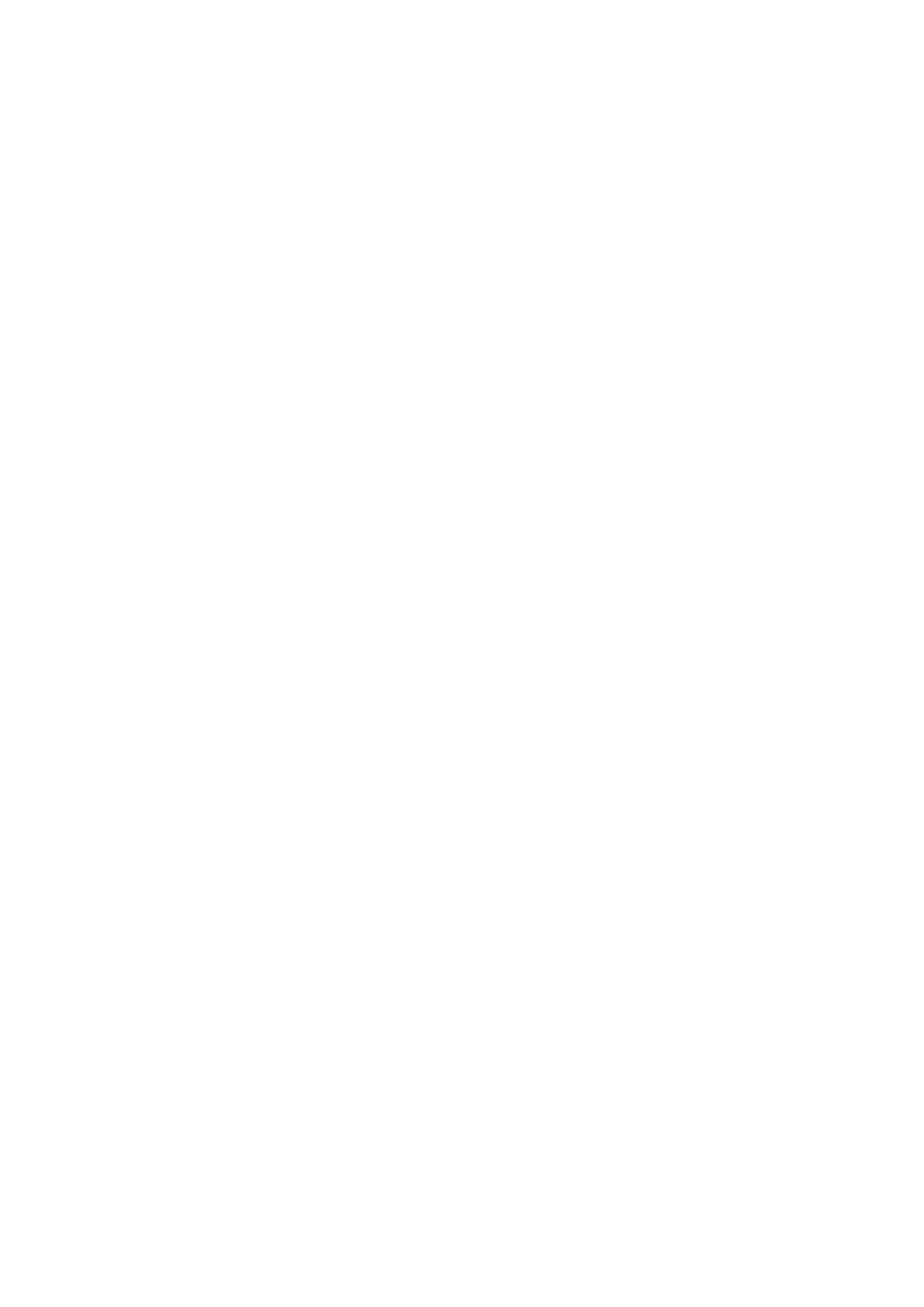# **Contents**

| 1 Introduction<br>1.1 Why choose AQA for GCSE History<br>1.2 Support and resources to help you teach                                                                                                                                                                                                                                              | 5<br>5<br>5                                        |
|---------------------------------------------------------------------------------------------------------------------------------------------------------------------------------------------------------------------------------------------------------------------------------------------------------------------------------------------------|----------------------------------------------------|
| 2 Specification at a glance<br>2.1 Subject content<br>2.2 Assessments                                                                                                                                                                                                                                                                             | 7<br>7<br>8                                        |
| 3 Subject content<br>3.1 Rationale<br>3.2 Understanding the modern world<br>3.3 Shaping the nation                                                                                                                                                                                                                                                | 11<br>12 <sup>2</sup><br>15<br>22                  |
| 4 Scheme of assessment<br>4.1 Aims and learning outcomes<br>4.2 Assessment objectives<br>4.3 Assessment weightings<br>4.4 Assessment structure                                                                                                                                                                                                    | 35<br>35<br>35<br>36<br>36                         |
| <b>5 General administration</b><br>5.1 Entries and codes<br>5.2 Overlaps with other qualifications<br>5.3 Awarding grades and reporting results<br>5.4 Resits and shelf life<br>5.5 Previous learning and prerequisites<br>5.6 Access to assessment: diversity and inclusion<br>5.7 Working with AQA for the first time<br>5.8 Private candidates | 41<br>41<br>41<br>42<br>42<br>42<br>42<br>43<br>43 |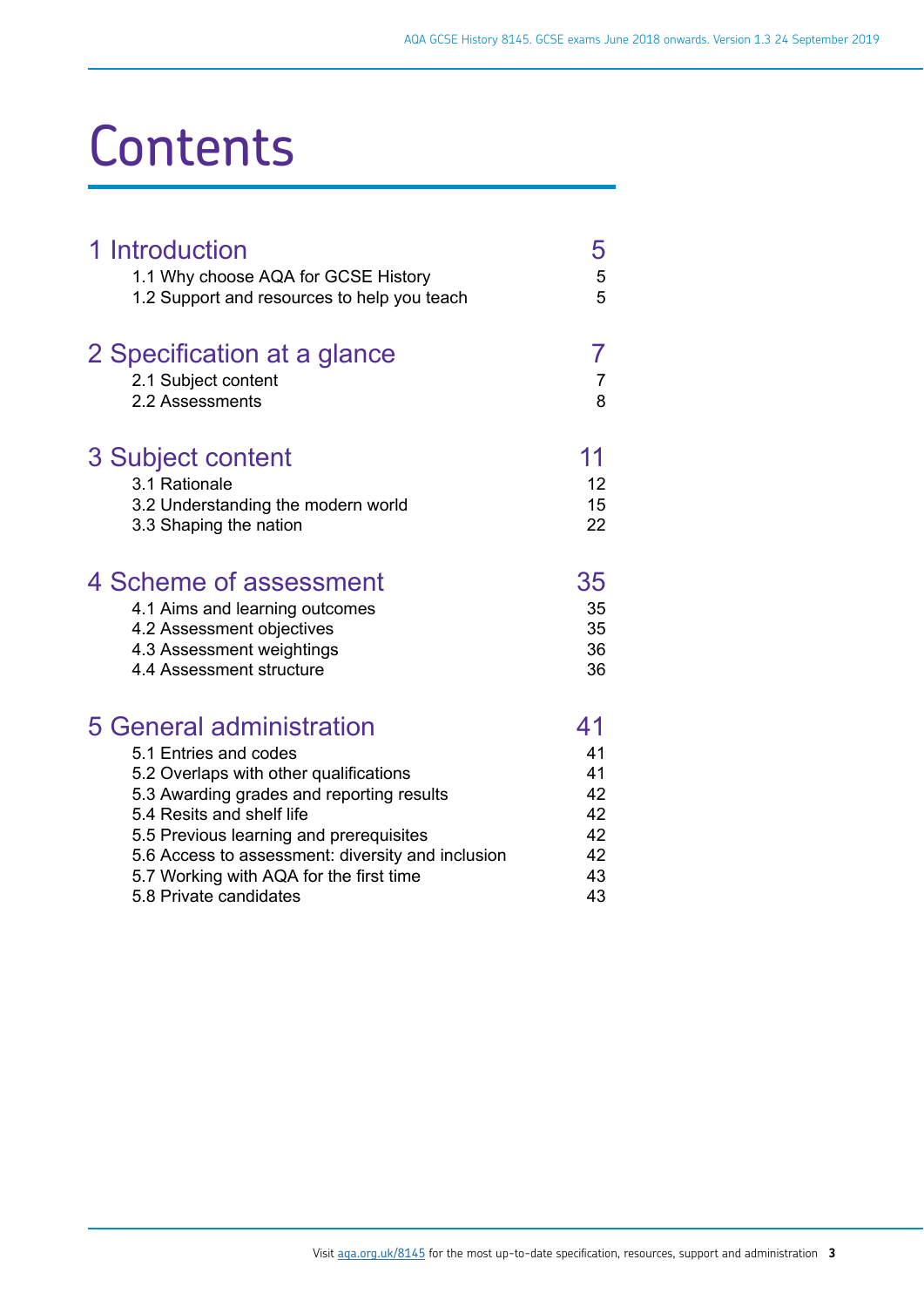# Are you using the latest version of this specification?

- You will always find the most up-to-date version of this specification on our website at [aqa.org.uk/8145](http://aqa.org.uk/8145)
- We will write to you if there are significant changes to the specification.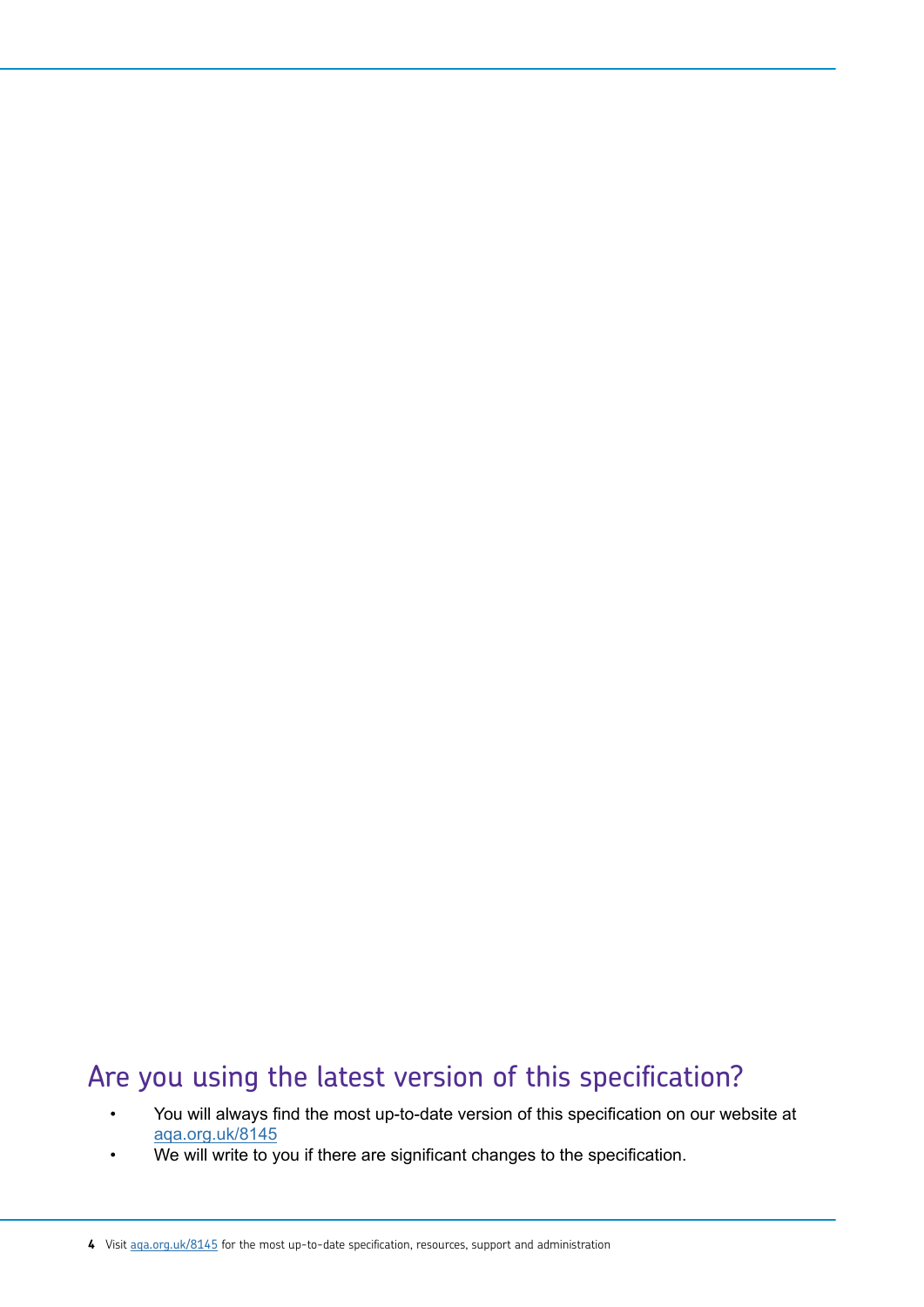# <span id="page-4-0"></span>1 Introduction

# 1.1 Why choose AQA for GCSE History

We believe in the importance of learning from history. That's why we've designed a specification that enables students to study different aspects of the past, so they can engage with key issues such as conflict, understand what drives change and how the past influences the present.

We've worked with teachers and subject experts to include some exciting new topics for today's world that will resonate with students, helping them gain new insights into the world around them.

To give you the choice and flexibility to teach the history you want to teach, we've included the most popular and well-established topics. Building on the skills and topics at Key Stage 3, our GCSE will equip your students with essential skills and prepare them for further study.

You can find out about all our History qualifications at [aqa.org.uk/history](http://www.aqa.org.uk/history)

### 1.2 Support and resources to help you teach

We've worked with experienced teachers to provide you with a range of resources that will help you confidently plan, teach and prepare for exams.

### Teaching resources

Visit [aqa.org.uk/8145](http://www.aqa.org.uk/8145) to see all our teaching resources. They include:

- sample schemes of work for two year courses, plus lesson plans to help you plan your course with confidence
- guidance and materials for the historic environment study
- student textbooks, checked by AQA
- mapping to link Key Stage 3 with Key Stage 4 content
- step-by-step guide to our assessments
- training courses to help you deliver AQA History qualifications
- subject expertise courses for all teachers, from newly-qualified teachers who are just getting started to experienced teachers looking for fresh inspiration.

### Preparing for exams

Visit [aqa.org.uk/8145](http://www.aqa.org.uk/8145) for everything you need to prepare for our exams, including specimen papers and mark schemes for new courses.

### Analyse your students' results with Enhanced Results Analysis (ERA)

Find out which questions were the most challenging, how the results compare to previous years and where your students need to improve. ERA, our free online results analysis tool, will help you see where to focus your teaching. Register at [aqa.org.uk/era](http://www.aqa.org.uk/era)

For information about results, including maintaining standards over time, grade boundaries and our post-results services, visit [aqa.org.uk/results](http://www.aqa.org.uk/results)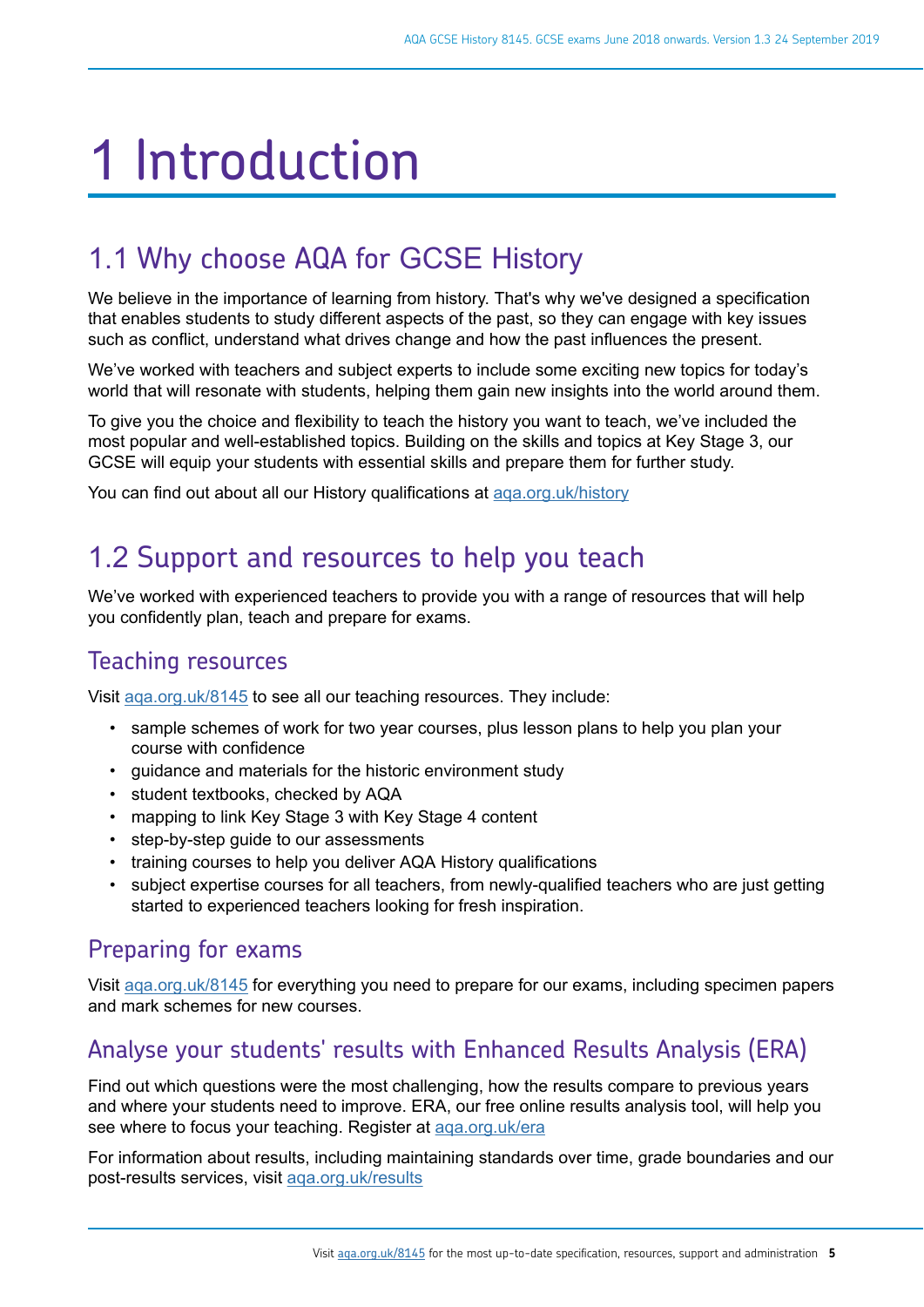### Keep your skills up-to-date with professional development

Wherever you are in your career, there's always something new to learn. As well as subjectspecific training, we offer a range of courses to help boost your skills.

- Improve your teaching skills in areas including differentiation, teaching literacy and meeting Ofsted requirements.
- Prepare for a new role with our leadership and management courses.

You can attend a course at venues around the country, in your school or online – whatever suits your needs and availability. Find out more at [coursesandevents.aqa.org.uk](http://coursesandevents.aqa.org.uk/)

### Get help and support

Visit our website for information, guidance, support and resources at [aqa.org.uk/8145](http://www.aqa.org.uk/8145)

You can talk directly to the History subject team:

E: [history@aqa.org.uk](mailto:history@aqa.org.uk)

T: 0161 958 3861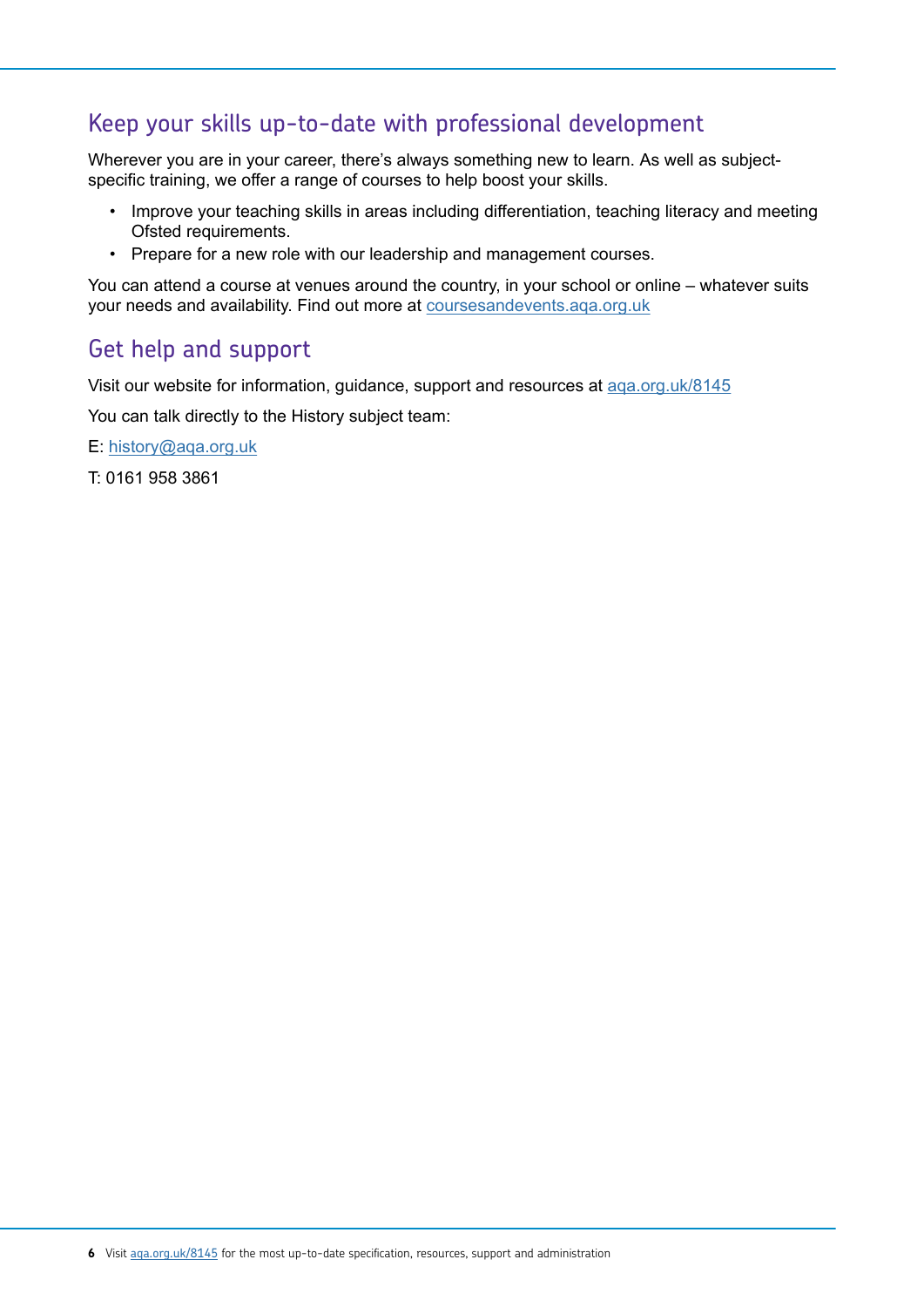# <span id="page-6-0"></span>2 Specification at a glance

This qualification is linear. Linear means that students will sit all their exams at the end of the course. GCSE History students must take assessments in both of the following papers in the same series:

Paper 1: Understanding the modern world

Paper 2: Shaping the nation

# 2.1 Subject content

The GCSE History content comprises the following elements:

- one period study
- one thematic study
- one wider world depth study
- one British depth study including the historic environment.

### **Paper 1: Understanding the modern world**

Section A: Period studies

Options to be declared at point of entry.

Choose one of the following options:

- [AA America, 1840–1895: Expansion and consolidation](#page-14-0) (page 15)
- [AB Germany, 1890–1945: Democracy and dictatorship](#page-14-0) (page 15)
- [AC Russia, 1894–1945: Tsardom and communism](#page-15-0) (page 16)
- [AD America, 1920–1973: Opportunity and inequality](#page-16-0) (page 17)

Section B: Wider world depth studies

Options to be declared at point of entry.

Choose one of the following options:

- [BA Conflict and tension: The First World War, 1894–1918](#page-17-0) (page 18)
- [BB Conflict and tension: The inter-war years, 1918–1939](#page-18-0) (page 19)
- [BC Conflict and tension between East and West, 1945–1972](#page-19-0) (page 20)
- [BD Conflict and tension in Asia, 1950–1975](#page-20-0) (page 21)
- [BE Conflict and tension in the Gulf and Afghanistan, 1990–2009](#page-20-0) (page 21)

### **Paper 2: Shaping the nation**

Section A: Thematic studies

Options to be declared at point of entry.

Choose one of the following options:

- [AA Britain: Health and the people: c1000 to the present day](#page-21-0) (page 22)
- [AB Britain: Power and the people: c1170 to the present day](#page-23-0) (page 24)
- [AC Britain: Migration, empires and the people: c790 to the present day](#page-24-0) (page 25)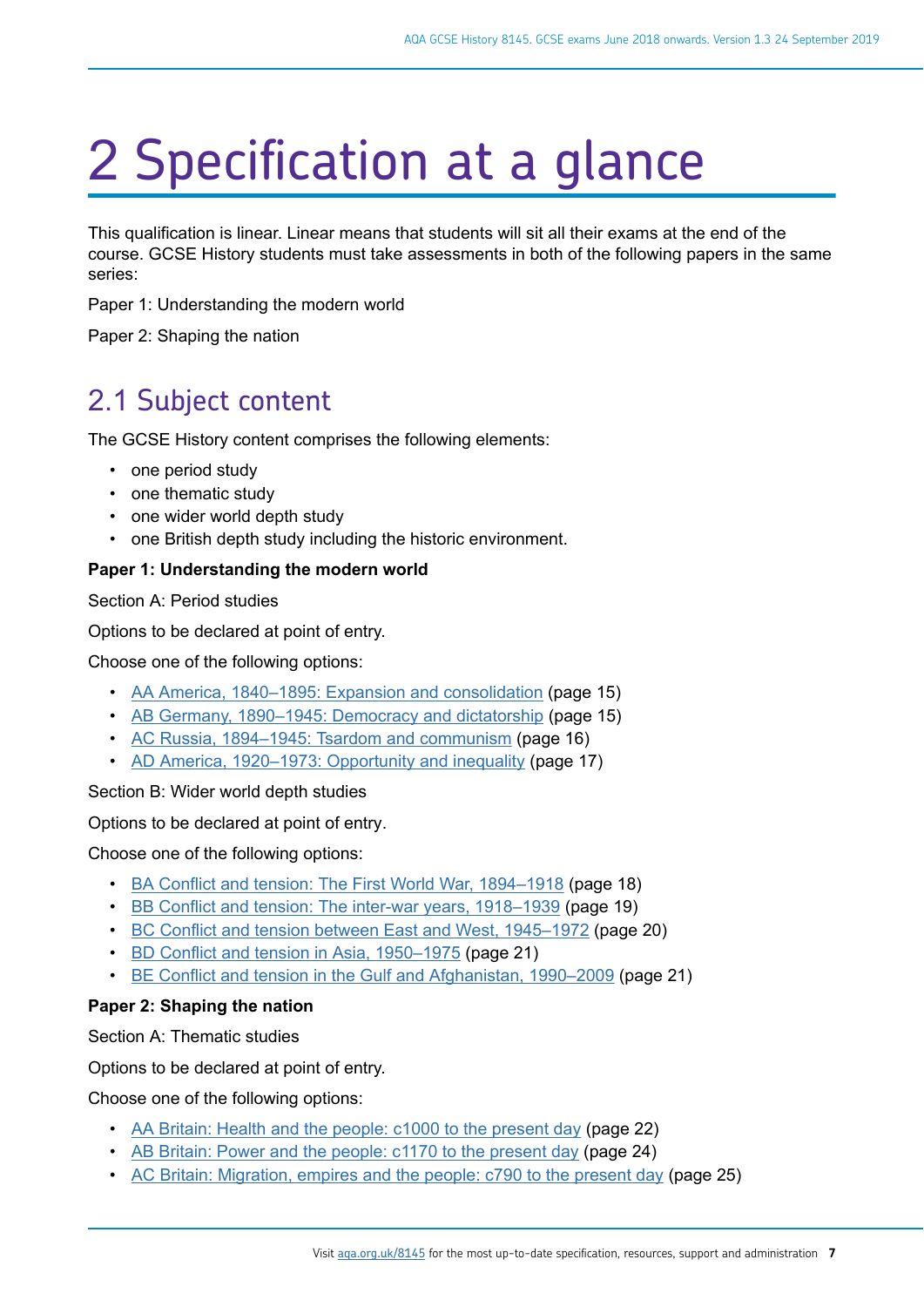<span id="page-7-0"></span>Section B: British depth studies including the historic environment

Options to be declared at point of entry.

Choose one of the following options:

- [BA Norman England, c1066–c1100](#page-26-0) (page 27)
- [BB Medieval England: the reign of Edward I, 1272–1307](#page-28-0) (page 29)
- [BC Elizabethan England, c1568–1603](#page-29-0) (page 30)
- [BD Restoration England, 1660–1685](#page-31-0) (page 32)

# 2.2 Assessments

**Paper 1: Understanding the modern world**

### **What's assessed**

In Section A there is a choice of **four** period studies, each with a focus on two key developments in a country's history over at least a 50 year period.

In Section B there is a choice of **five** wider world depth studies. These focus on international conflict and tension.

### **How it's assessed**

- Written exam: 2 hours
- 84 marks (including 4 marks for spelling, punctuation and grammar
- 50% of GCSE

### **Questions**

- Section A six compulsory questions (40 marks)
- Section B four compulsory questions (40 marks)
- Plus 4 marks for spelling, punctuation and grammar

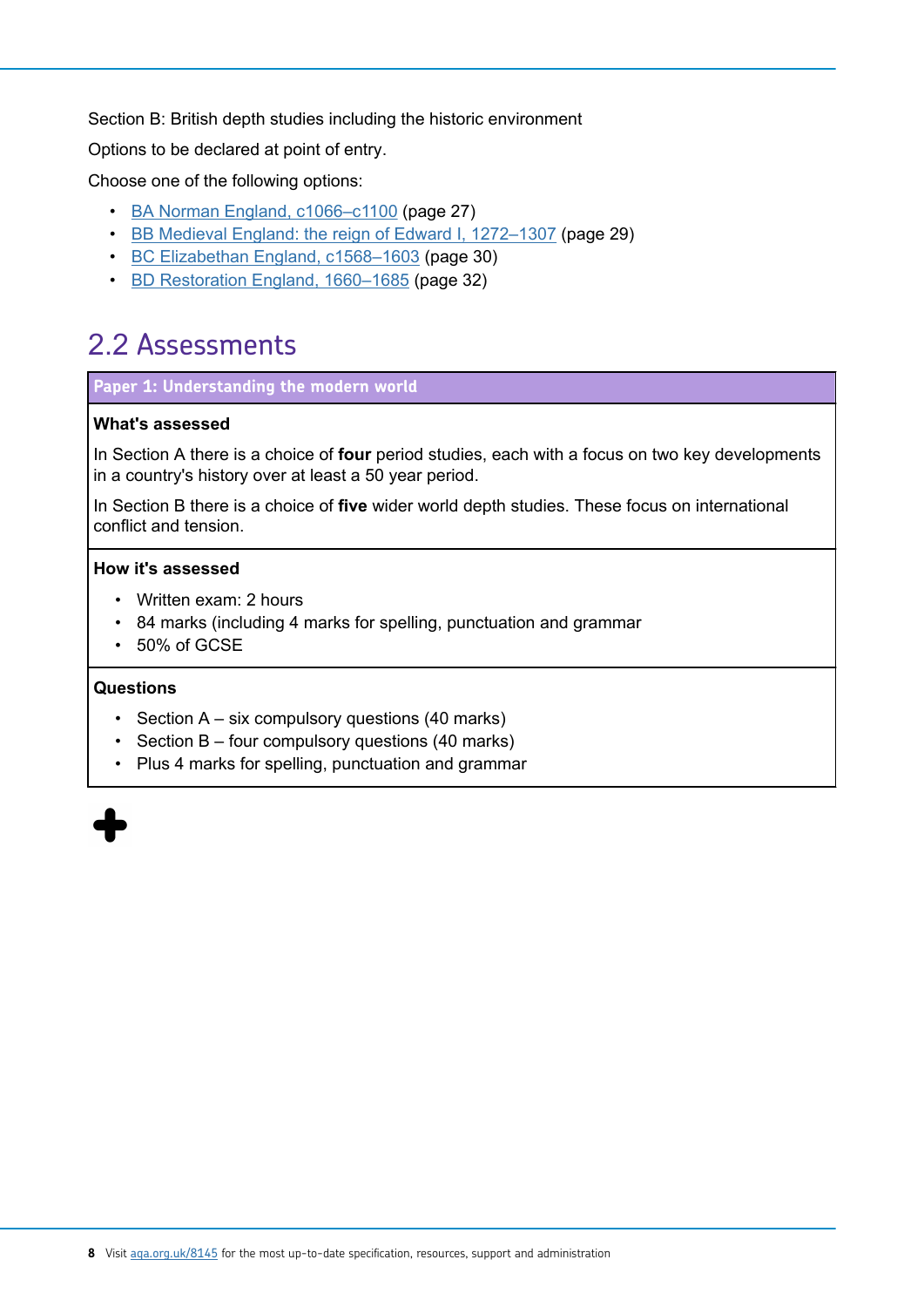### **Paper 2: Shaping the nation**

### **What's assessed**

In Section A there is a choice of **three** thematic studies, which look at key developments in Britain over a long period.

In Section B there is a choice of **four** British depth studies incorporating the study of a specific historic environment.

### **How it's assessed**

- Written exam: 2 hours
- 84 marks (including 4 marks for spelling, punctuation and grammar
- 50% of GCSE

### **Questions**

- Section A four compulsory questions (40 marks)
- Section B four compulsory questions (40 marks)
- Plus 4 marks for spelling, punctuation and grammar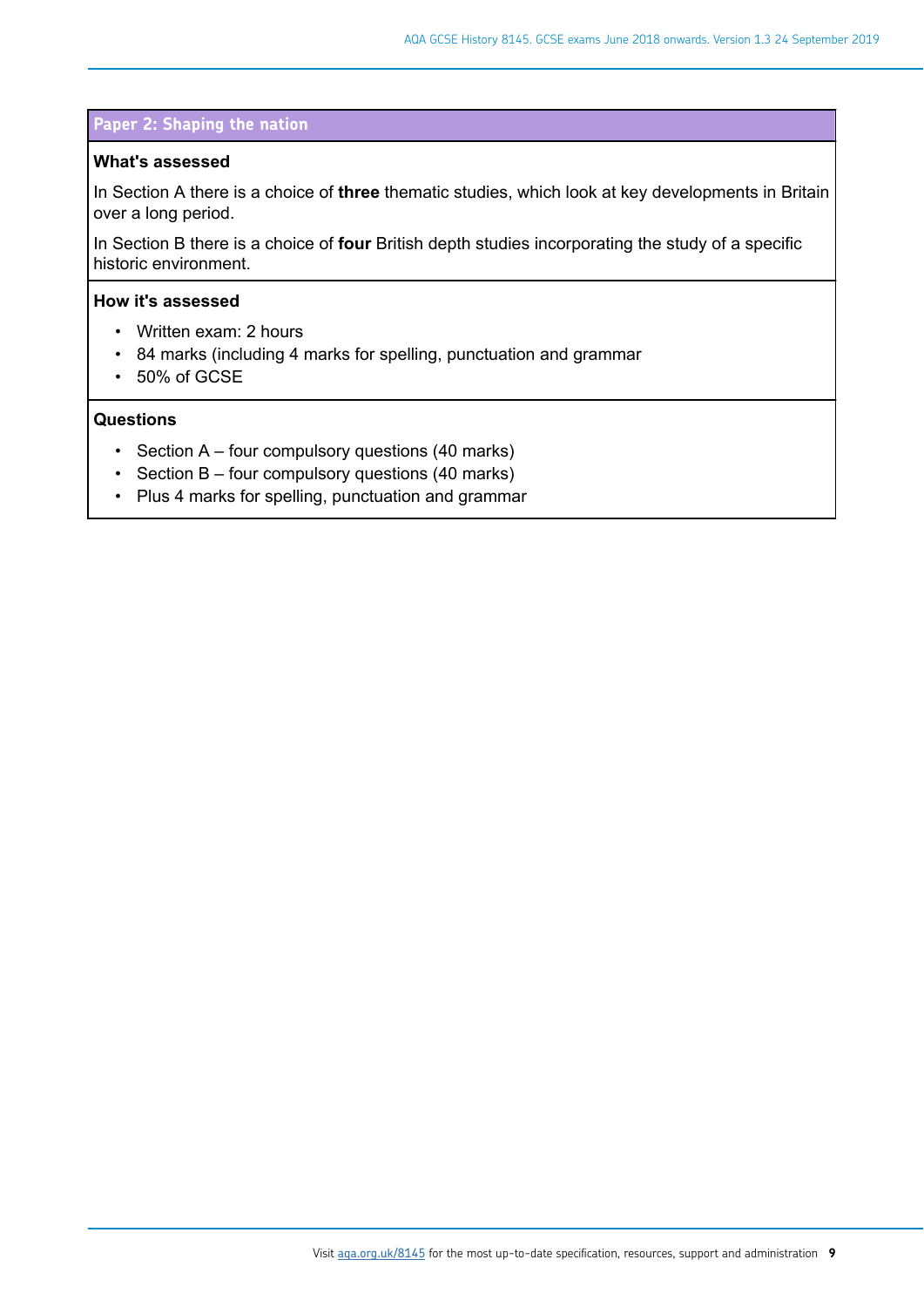10 Visit aga.org.uk/8145 for the most up-to-date specification, resources, support and administration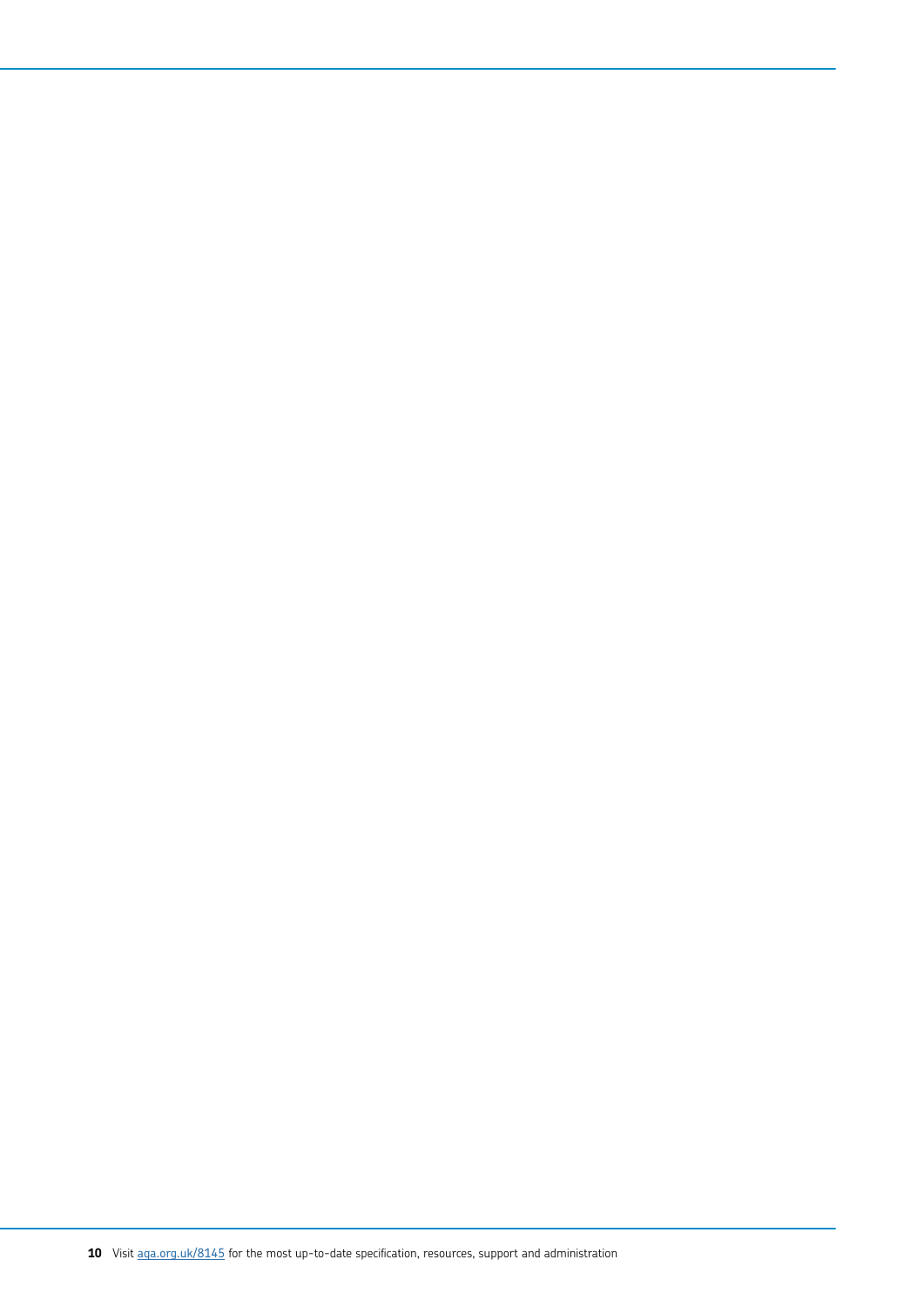# <span id="page-10-0"></span>3 Subject content

The subject content for GCSE History states that the scope of study should include history:

- from three eras:
	- Medieval (500–1500)
	- Early Modern (1450–1750)
	- Modern (1700–present day)
- on three timescales:
	- short (depth study)
	- medium (period study)
	- long (thematic study)
- on three geographical contexts:
	- a locality (the historic environment)
	- British
	- European and/or wider world settings.

British history must form a minimum of 40% of the assessed content over the full course.

Students are required to study:

### **One thematic study**

This enables students to understand change and continuity across a long sweep of history. The study must cover all three specified eras.

### **One period study**

This allows students to focus on a substantial and coherent medium time span of at least 50 years. The study will require students to understand an unfolding narrative of substantial developments and issues. The period study can be from any of the specified eras.

#### **Two depth studies**

One British and one European/wider world. Depth studies enable students to focus on a substantial and coherent short time span. The studies enable students to gain understanding of the complexities of a society or historical situation and the interplay of different aspects within it. Depth studies must be taken from different eras.

### **A study of the historic environment**

The study of the historic environment should focus on a particular site in its historical context and enable students to study the relationship between a place and historical events and developments. There is no requirement to visit the site. This study can be linked to any other part of the course or may stand alone.

The subject content for GCSE History requires that students follow a 'coherent and substantial study of history in which the elements are reasonably balanced'.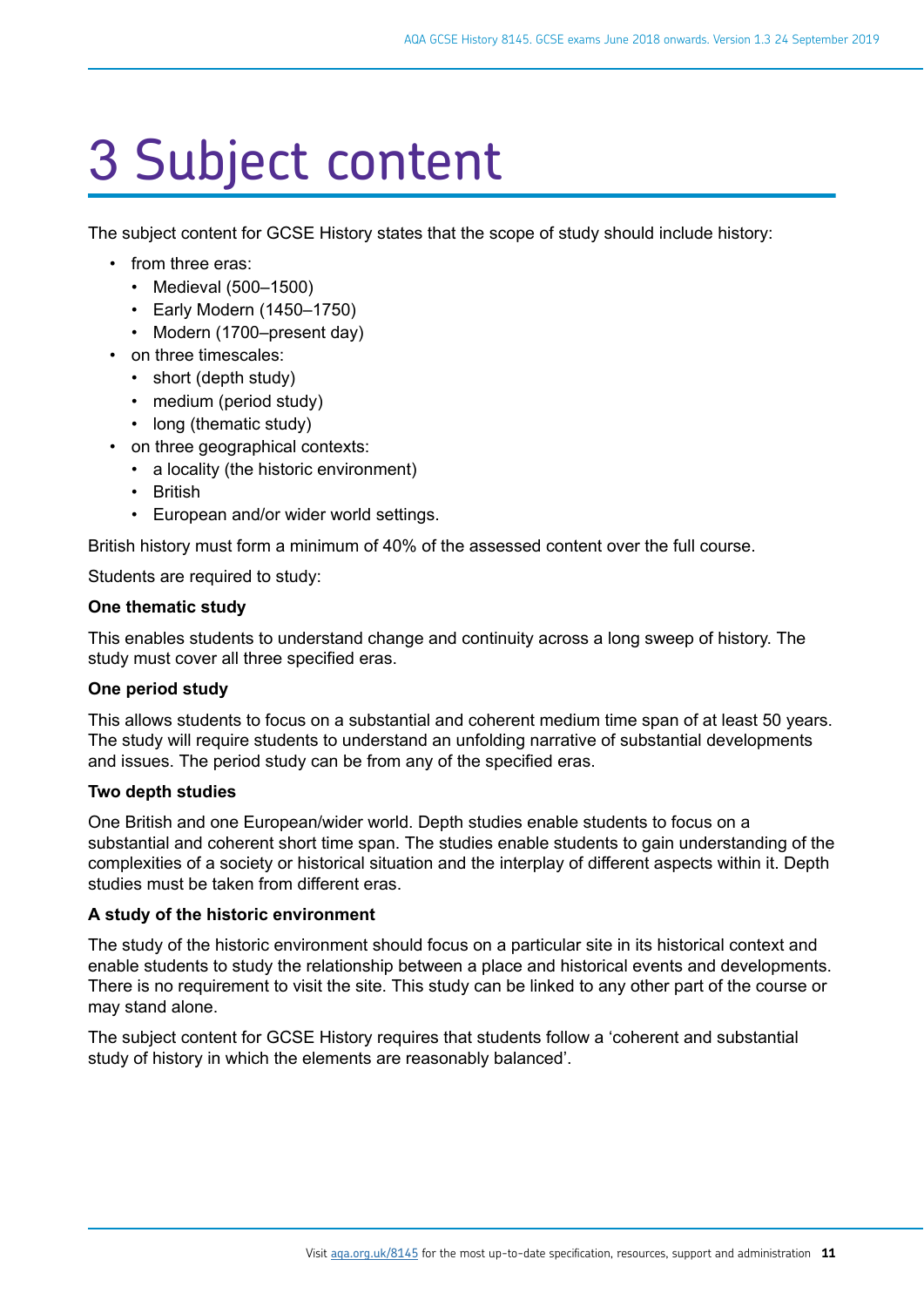# <span id="page-11-0"></span>3.1 Rationale

### **Ensuring a broad, comparable and coherent course of study**

Our specification is designed to ensure a broad, comparable and coherent student experience, with each paper constructed around distinct principles which are carried through to assessment.

### **Breadth**

The specification ensures a substantial study of history as its structure embeds the requirement to study history across three eras, three time scales and three geographical contexts and incorporates each of the five specified elements. Breadth is thereby assured.

### **Comparability**

Our assessments are broken into two papers:

- Paper 1: Understanding the modern world
- Paper 2: Shaping the nation

Paper 1: Understanding the modern world helps students to understand key developments and events in modern world history.

Paper 2: Shaping the nation enables students to understand key developments and events in the history of Britain.

The specification offers choice of content and flexible pathways to allow teachers to design a curriculum that is relevant to students, engages them and stimulates their interest in history, whilst maintaining high levels of comparability.

Comparability is achieved through common design principles for the content of options within each element together with consistent approaches to assessment of options within each element.

### **Coherence**

The specification supports the achievement of the subject aims and outcomes as outlined within the GCSE subject content defined by the Department of Education (DfE). It allows the construction of a KS4 curriculum that not only has integrity in its own right, but also sits within a coherent curriculum linking Key Stage 3 to AS and A-level.

Both papers are equally weighted, ensuring that students receive a balanced and coherent course of study which enables them to develop and extend their knowledge and understanding of specified key events, periods and societies in both a British and wider world context, exposing them to the wide diversity of human experience.

Each paper is divided into two sections.

Paper 1: Understanding the modern world

- Section A: Period studies
- Section B: Wider world depth studies

Paper 2: Shaping the nation

- Section A: Thematic studies
- Section B: British depth studies with the historic environment

Each section is worth 25% of the overall course of study, equating to approximately 30 hours teaching time per section, ensuring that the elements are reasonably balanced.

There are a variety of ways in which the specification gives teachers the opportunity to make a coherent course of study which engages and enriches students' experience of studying history.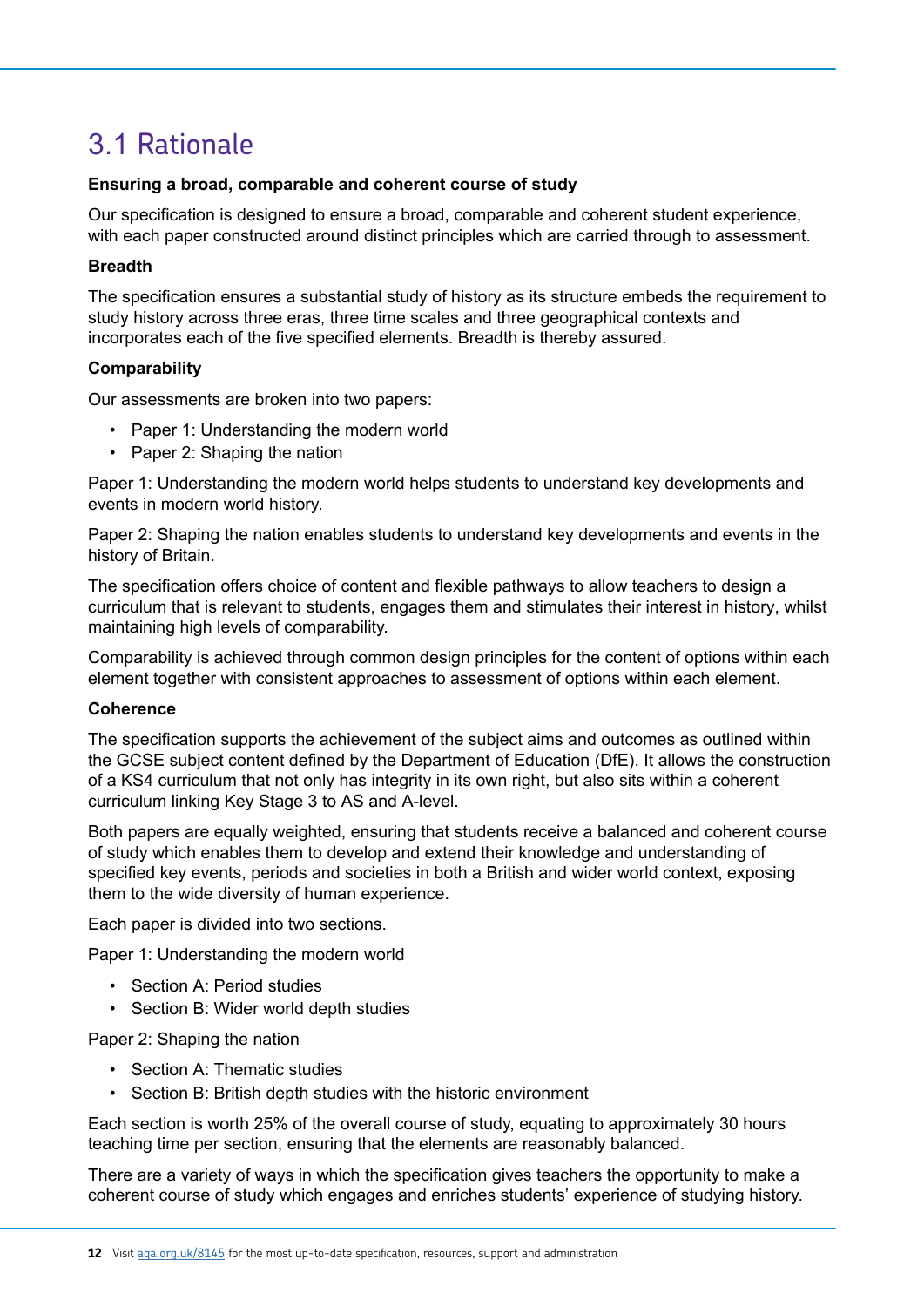Regardless of options studied, students will develop a secure understanding of chronology, knowledge and understanding of history on different scales and contexts, apply historical concepts and processes and engage with the nature of evidence and interpretation. In each pathway, students will engage with a variety of perspectives, such as political, social and economic, and investigate the contributions of key individuals and groups. In this way students will be able to draw parallels and make links between the distinct areas of study.

Each element is based around design principles which encourage students, through assessment, to develop the same skills assigned to each element and they will broaden and deepen their historical knowledge. One design principle is that each paper tests the full range of assessment objectives. Another design principle is that both sections of both papers target three different assessment objectives. In this way a balanced approach to knowledge and skills acquisition throughout the course of study is promoted.

The prescribed elements can be taught in any order, allowing the specification to be delivered in a way that enables a school to put it into operation effectively and maximise the potential for continuity and coherence with KS3 and progression to A-level.

While the prescribed elements can be taught in any order, one way teachers can achieve coherence would be to teach the British content together and then follow with the modern world content or teach the modern world first and then British. Alternatively, teachers may wish to follow on from their Key Stage 3 curriculum.

A possible course of study for the British content which would promote understanding of chronology and help put key events and developments in a wider perspective would be to start teaching the thematic unit and then pause at the right chronological moment to focus on the depth study (understanding the historic environment) and then return to the thematic study.

The modern world content can be taught in any order. It may follow directly on from the Key Stage 3 curriculum. Teachers could choose to focus on the domestic history of one country and then teach one of the conflict and tension options or in the reverse order depending on what is most suitable for their students and department.

### 3.1.1 Paper 1: Understanding the modern world

### **Section A: Period studies**

There are four modern world period studies to choose from.

Each period study has a focus of one country over a period of around 50 years. The period studies are national in their focus, allowing students to study the domestic history of a country and its people in a period of change. They are all based on an unfolding narrative of two substantial and related developments and offer students the opportunity to study the impact these developments had on people. Students will gain a coherent understanding of these developments and their impact on people through a variety of perspectives: political, social and cultural, economic, the role of ideas and the contribution of individuals and groups.

The assessment will enable students to demonstrate their knowledge and understanding. Students will also apply their knowledge and understanding to second order concepts such as causation, consequence and change. Students will also evaluate interpretations.

#### **Section B: Wider world depth studies**

There are five modern European/wider world depth studies to choose from.

Each depth study investigates international conflict. Students will be able to deepen their understanding of the modern world. In each study, the conflict studied requires a focus on a complex historical situation and interplay of different aspects within it. Students will gain a coherent understanding of how and why conflict occurred and why it proved difficult to resolve the immediate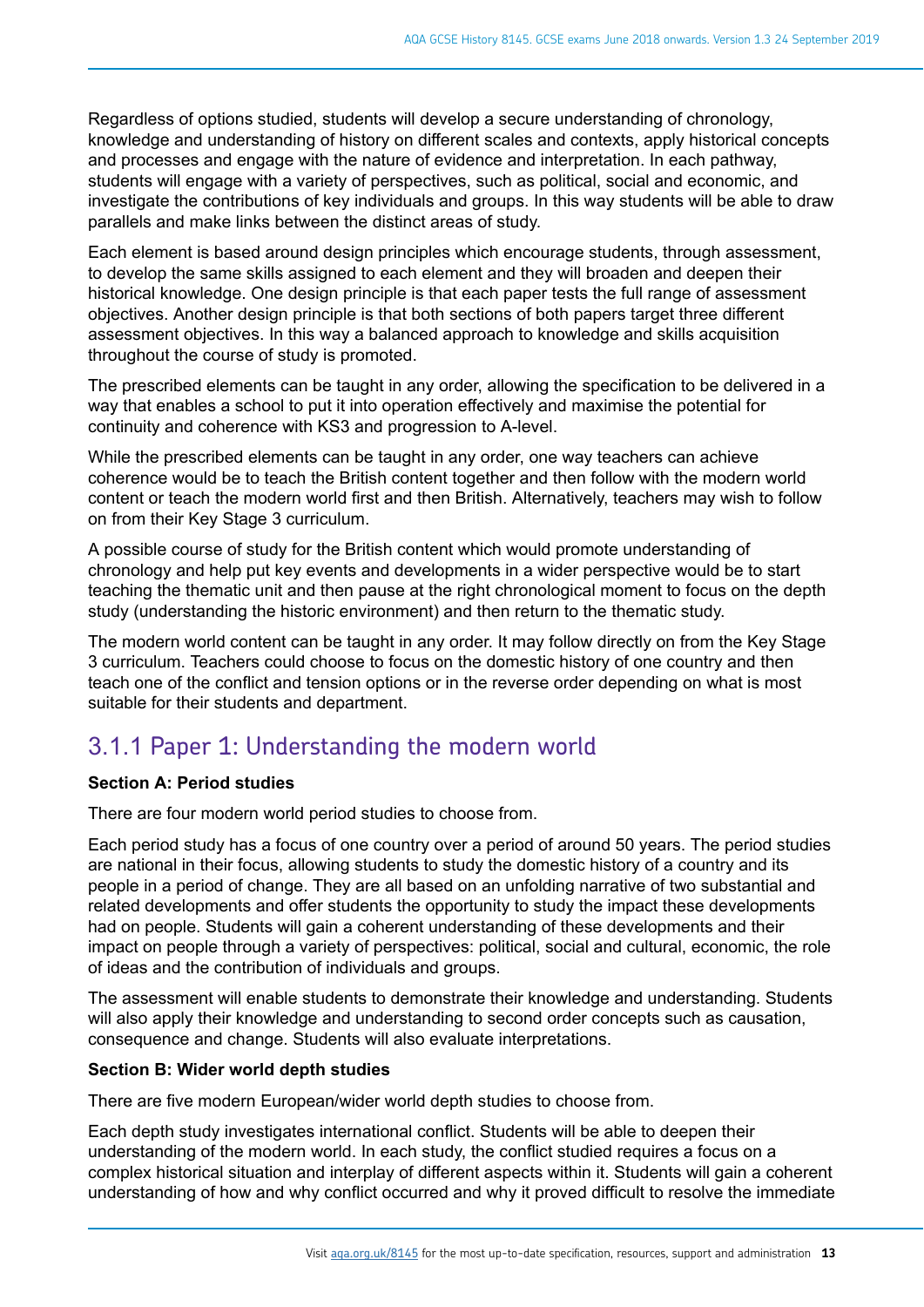issues which resulted from it. As part of the study the role of key individuals and groups is considered as well as how they were affected by and influenced international relations.

The assessment will enable students to demonstrate their knowledge and understanding in relation to second order historical concepts such as causation and consequence. There will be an opportunity to demonstrate their ability to create structured analytical narrative accounts of key events. They will also be able to demonstrate their ability to understand, analyse and evaluate a range of sources.

### 3.1.2 Paper 2: Shaping the nation

This paper helps students understand the history of Britain and key events, people and developments which have shaped the nation. This paper covers the requirement to study a minimum of 40% British history. Students will have the opportunity to see how ideas and events in the wider world have affected Britain and shaped the course of the nation's history, but the focus of the paper is British.

### **Section A: Thematic studies**

There are three thematic studies to choose from.

All three give students a coherent understanding of change and continuity across a long sweep of history and each cover all three specified eras. Although each option has a distinct focus, they all illuminate social, political and economic change and the part played by various factors in shaping the history of Britain.

The assessment will enable students to develop their ability to apply second order concepts such as similarity, difference, change, continuity and significance to their knowledge and understanding of key features and characteristics of the period. There will also be an opportunity for them to demonstrate their ability to analyse and evaluate critically and constructively contemporary source material.

### **Section B: British depth studies**

There are four British depth studies to choose from.

The depth studies are either from the Medieval or Early Modern era. They focus on a particular time and people from that time who shaped the nation. Students will build a coherent understanding of the complexity of society and the interplay of different aspects within it.

The historic environment is embedded within the depth studies. This approach promotes coherent understanding of the relationship between the historic environment and the historical events and developments contained in the depth study. Students will be able to make connections and evaluate how specified sites have shaped or have been shaped by the historical events and developments of the time.The historic environment to be studied is identified by AQA (as detailed in [Paper 2: Shaping the nation](#page-37-0) (page 38)).

The assessment will give students the opportunity to demonstrate their ability to apply second order concepts such as causation, change and consequence to their knowledge and understanding. Students will also analyse and evaluate interpretations to make their own historical claims.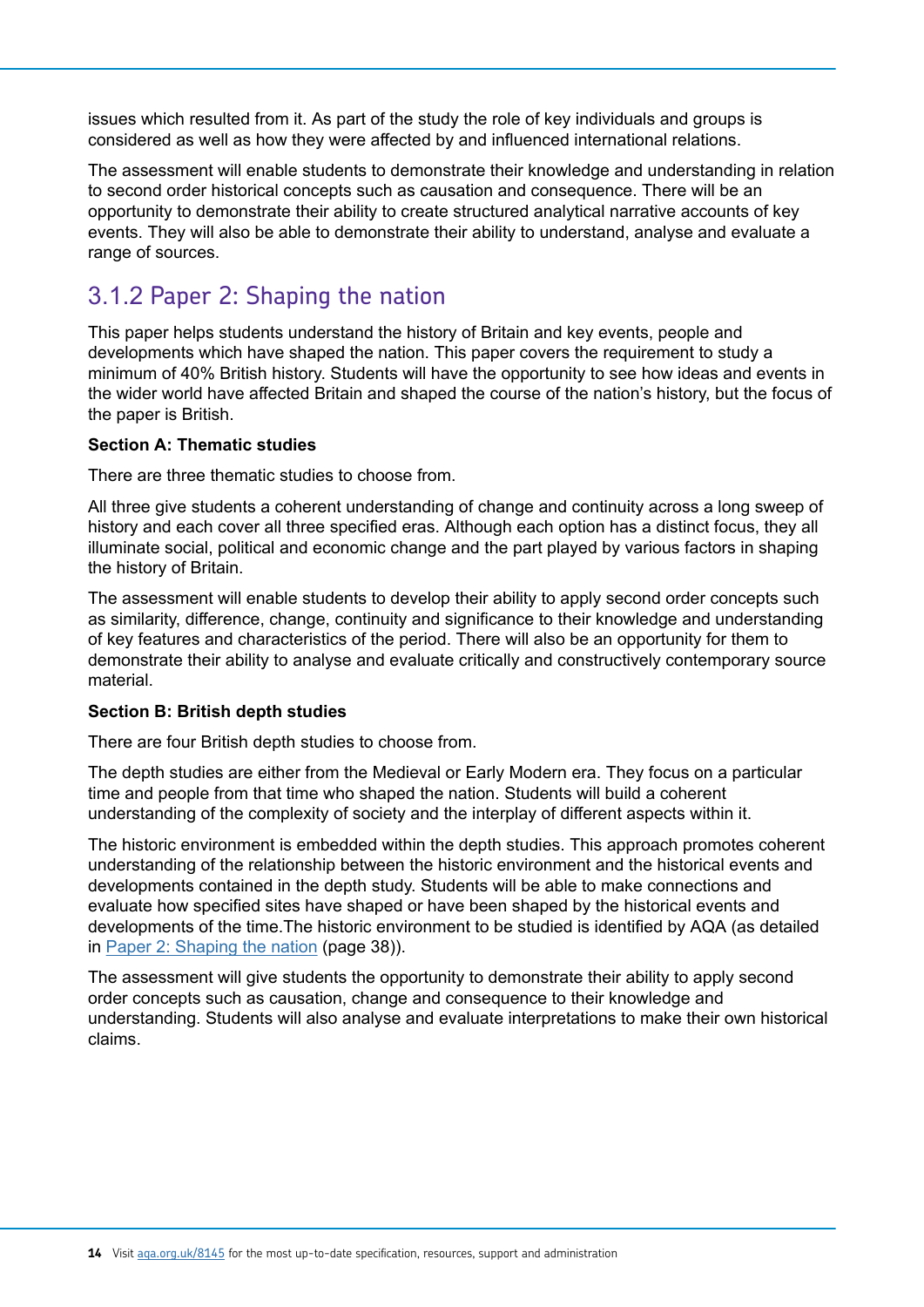# <span id="page-14-0"></span>3.2 Understanding the modern world

### 3.2.1 Section A: Period studies

### AA America, 1840–1895: Expansion and consolidation

This period study focuses on the development of America during a turbulent half century of change. It was a period of expansion and consolidation – the expansion to the west and consolidation of the United States as a nation.

Students will study the political, economic, social and cultural aspects of these two developments and the role ideas played in bringing about change. They will also look at the role of key individuals and groups in shaping change and the impact the developments had on them.

### **Part one: Expansion: opportunities and challenges**

- The geography of North America: attitudes to the Great American Desert; the belief in 'Manifest Destiny'.
- Why the early settlers went west and the challenges they faced: Brigham Young and the Mormons; the pioneer migrant farmers, the journey west; the miners.
- Dealing with a different culture: the Plains Indians' way of life; early American Government policy towards the Plains Indians; the Permanent Indian Frontier; a changing relationship with the Plains Indians.

### **Part two: Conflict across America**

- Increasing conflict on the Plains: the Fort Laramie Treaty (1851) and the failure of the policy of concentration; the Indian Wars (1862–1867): reasons for and consequences of the Wars; Sand Creek Massacre; Fetterman's Trap.
- The background to the American Civil War: differences between North and South, issues of slavery, westward expansion and free states abolitionism; breakdown of the Missouri Compromise, John Brown, the roles of Lincoln and Jefferson Davis; the social and economic impact of the American Civil War on civilian populations.
- Coming to terms with the Mormons: the Mountain Meadow Massacre and its aftermath.

### **Part three: Consolidation: forging the nation**

- The aftermath of the American Civil War: the 13th Amendment; Civil Rights Act; reconstruction in the South, 1866–1877; carpetbaggers; the balance of Federal and State powers.
- The continued settlement of the west: the Homesteaders, reasons for going west; government actions and laws; land and railroads; farming problems and solutions.
- The resolution of 'the Indian problem' after 1865: the small reservations policy; attitudes to the native Americans; Battle of the Little Big Horn; The Dawes Act; Battle of Wounded Knee; the closing of the frontier and its impact on native Americans.

### AB Germany, 1890–1945: Democracy and dictatorship

This period study focuses on the development of Germany during a turbulent half century of change. It was a period of democracy and dictatorship – the development and collapse of democracy and the rise and fall of Nazism.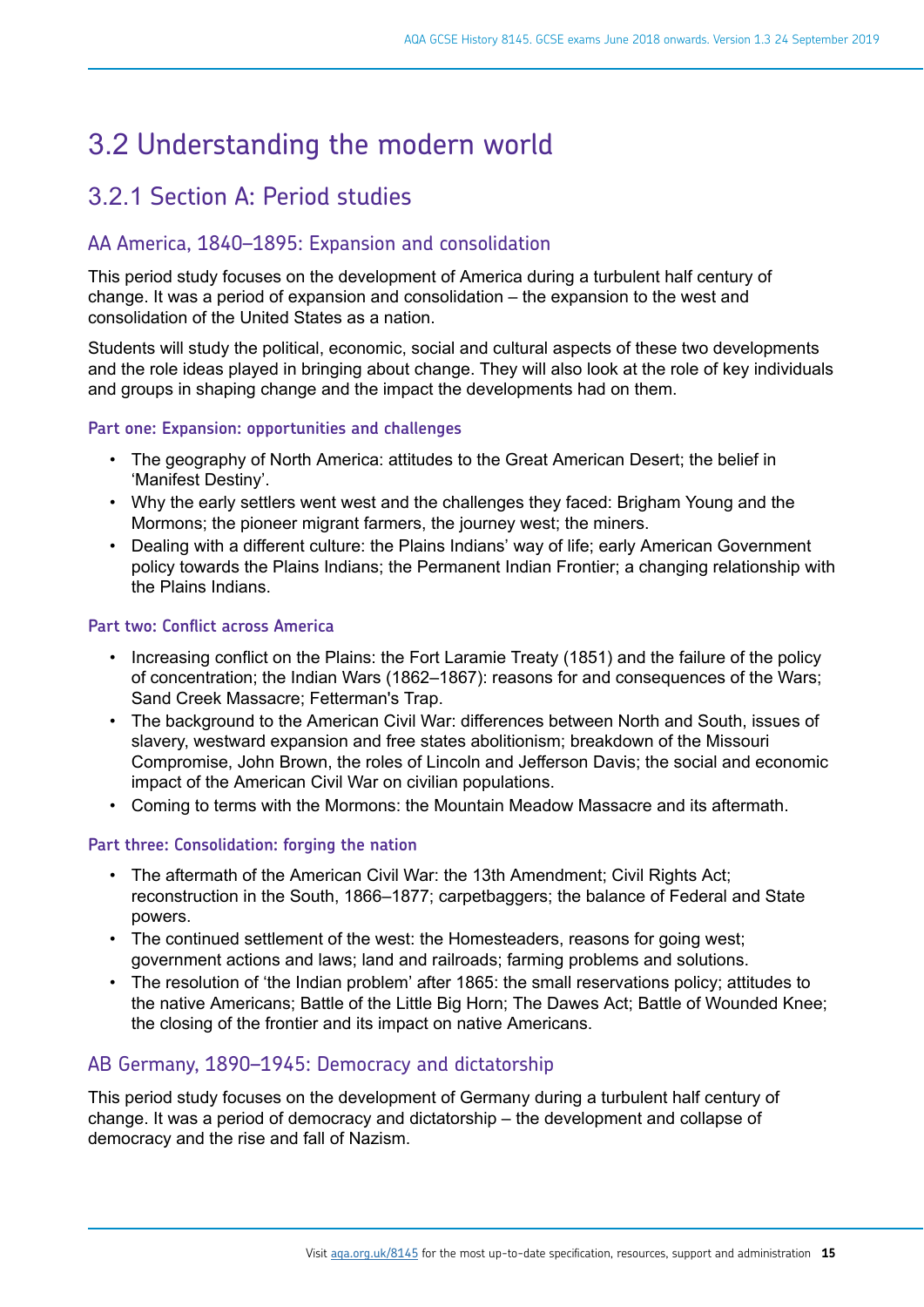<span id="page-15-0"></span>Students will study the political, economic, social and cultural aspects of these two developments and the role ideas played in influencing change. They will also look at the role of key individuals and groups in shaping change and the impact the developments had on them.

### **Part one: Germany and the growth of democracy**

- Kaiser Wilhelm and the difficulties of ruling Germany: the growth of parliamentary government; the influence of Prussian militarism; industrialisation; social reform and the growth of socialism; the domestic importance of the Navy Laws.
- Impact of the First World War: war weariness, economic problems; defeat; the end of the monarchy; post-war problems including reparations, the occupation of the Ruhr and hyperinflation.
- Weimar democracy: political change and unrest, 1919–1923, including Spartacists, Kapp Putsch and the Munich Putsch; the extent of recovery during the Stresemann era (1924– 1929): economic developments including the new currency, Dawes Plan and the Young Plan; the impact of international agreements on recovery; Weimar culture.

### **Part two: Germany and the Depression**

- The impact of the Depression: growth in support for the Nazis and other extremist parties (1928–1932), including the role of the SA; Hitler's appeal.
- The failure of Weimar democracy: election results; the role of Papen and Hindenburg and Hitler's appointment as Chancellor.
- The establishment of Hitler's dictatorship: the Reichstag Fire; the Enabling Act; elimination of political opposition; trade unions; Rohm and the Night of the Long Knives; Hitler becomes Führer.

### **Part three: The experiences of Germans under the Nazis**

- Economic changes: benefits and drawbacks; employment; public works programmes; rearmament; self-sufficiency; the impact of war on the economy and the German people, including bombing, rationing, labour shortages, refugees.
- Social policy and practice: reasons for policies, practices and their impact on women, young people and youth groups; education; control of churches and religion; Aryan ideas, racial policy and persecution; the Final Solution.
- Control: Goebbels, the use of propaganda and censorship; Nazi culture; repression and the police state and the roles of Himmler, the SS and Gestapo; opposition and resistance, including White Rose group, Swing Youth, Edelweiss Pirates and July 1944 bomb plot.

### AC Russia, 1894–1945: Tsardom and communism

This period study focuses on the development of Russia during a turbulent half century of change. It was a period of autocracy and communism – the fall of the Tsardom and the rise and consolidation of communism.

Students will study the political, economic, social and cultural aspects of these two developments and the role ideas played in influencing change. They will also look at the role of key individuals and groups in shaping change and the impact the developments had on them.

### **Part one: The end of Tsardom**

- Russia's economy and society: industrialisation; living and working conditions in cities and villages.
- Nicholas II's autocracy and the court: growth of revolutionary opposition; the 1905 Revolution and October Manifesto; the impact of, and reactions to, attempts to reform Russia up to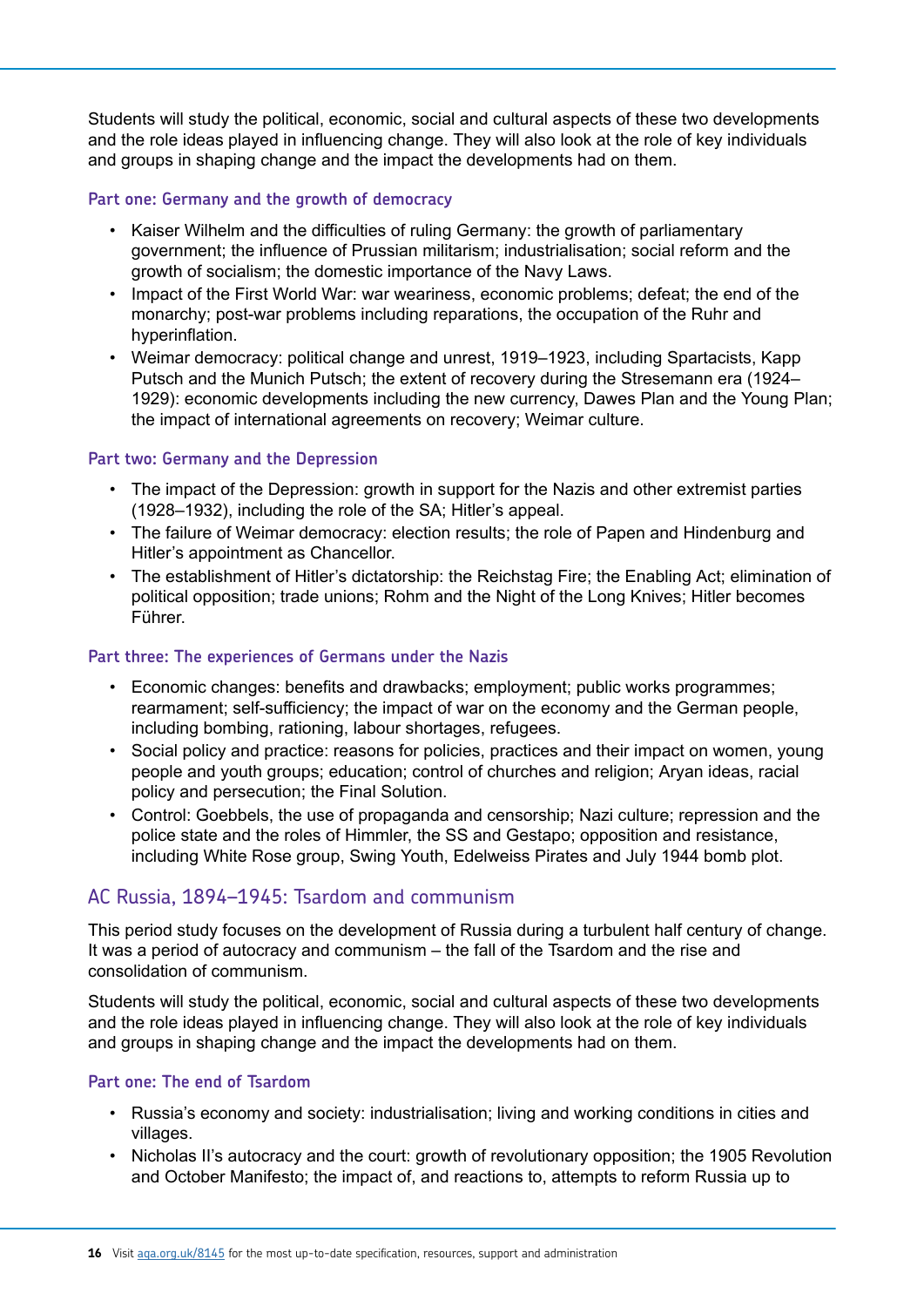<span id="page-16-0"></span>1914; the Dumas and political stalemate; Stolypin's policies – land reform, industry and use of oppression.

• The First World War: the impact of military defeats on Tsarist government; social and economic effects of war on cities and the countryside; unpopularity of the Romanovs, including the role of Rasputin; the Tsar's abdication.

#### **Part two: Lenin's new society**

- The Provisional Government: its failure to deal with Russia's social, economic and military problems; Lenin and Trotsky; the growth of Bolshevik organisation; the October/November Revolution.
- The impact of Lenin's dictatorship: the end of the First World War; the Cheka; the Red Army; causes, nature and consequences of the Civil War and Bolshevik success; propaganda.
- Social and economic developments: War Communism; the Kronstadt Rising; the New Economic Policy (NEP); the achievements of Lenin and Trotsky.

### **Part three: Stalin's USSR**

- Stalin the dictator: the power struggle to succeed Lenin; the control of the Communist party over government; the Terror and the Purges; the army; secret police; labour camps; censorship; the cult of personality; propaganda.
- Stalin's modernisation of the USSR: collectivisation; the Five Year Plans; social and economic consequences for Kulaks, city dwellers, women, professional and industrial workers; the extent of modernisation.
- Impact of the Second World War: Stalin's wartime leadership; political, economic and social problems caused by the Great Patriotic War up to 1945.

### AD America, 1920–1973: Opportunity and inequality

This period study focuses on the development of the USA during a turbulent half century of change. It was a period of opportunity and inequality – when some Americans lived the 'American Dream' whilst others grappled with the nightmare of poverty, discrimination and prejudice.

Students will study the political, economic, social and cultural aspects of these two developments and the role ideas played in bringing about change. They will also look at the role of key individuals and groups in shaping change and the impact the developments had on them.

#### **Part one: American people and the 'Boom'**

- The 'Boom': benefits, advertising and the consumer society; hire purchase; mass production, including Ford and the motor industry; inequalities of wealth; Republican government policies; stock market boom.
- Social and cultural developments: entertainment, including cinema and jazz; the position of women in society, including flappers.
- Divided society: organised crime, prohibition and their impact on society; the causes of racial tension, the experiences of immigrants and the impact of immigration; the Ku Klux Klan; the Red Scare and the significance of the Sacco and Vanzetti case.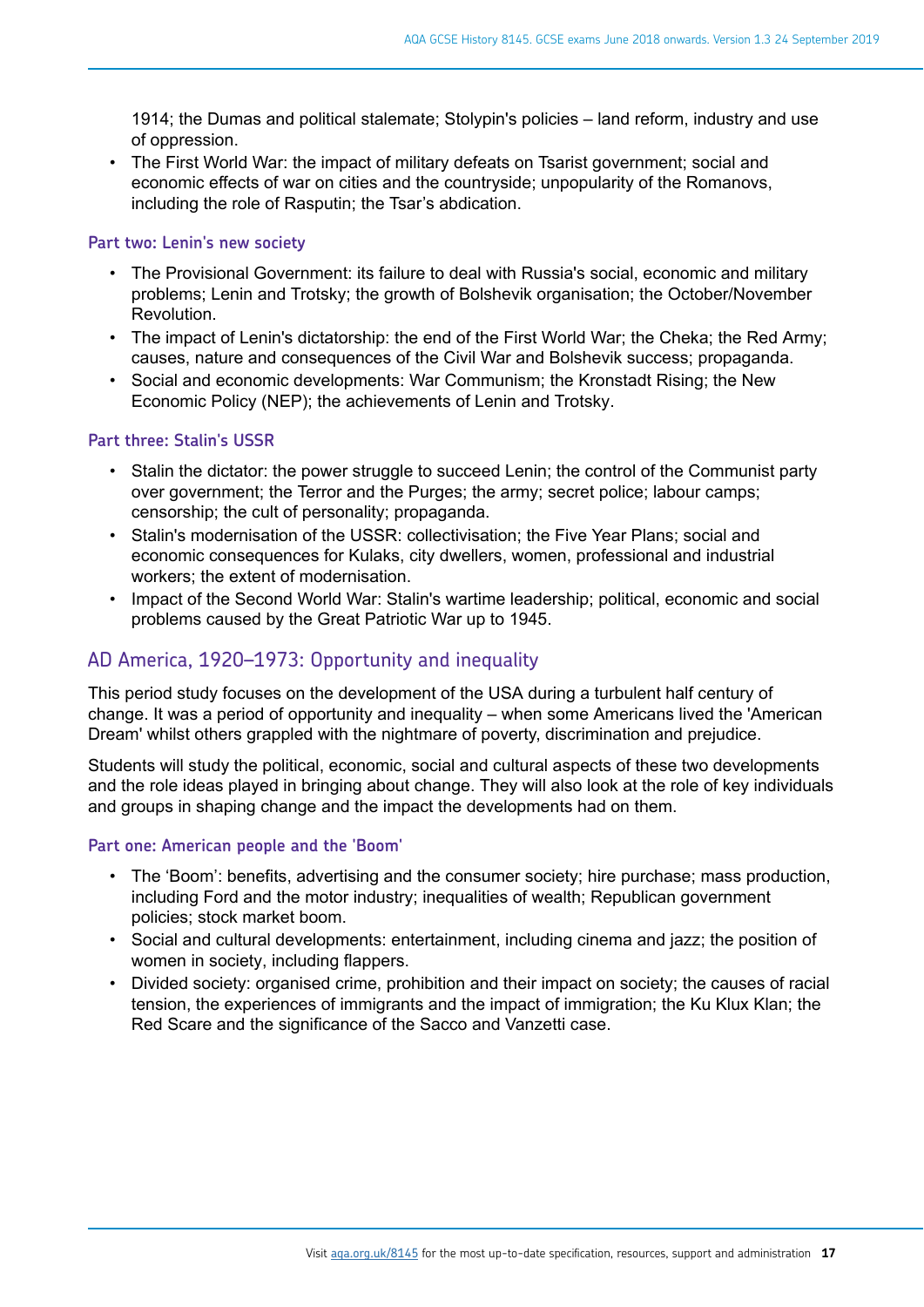### <span id="page-17-0"></span>**Part two: Bust – Americans' experiences of the Depression and New Deal**

- American society during the Depression: unemployment; farmers; businessmen; Hoover's responses and unpopularity; Roosevelt's election as president.
- The effectiveness of the New Deal on different groups in society: successes and limitations including opposition towards the New Deal from Supreme Court, Republicans and Radical politicians; Roosevelt's contribution as president; popular culture.
- The impact of the Second World War: America's economic recovery; Lend Lease; exports; social developments, including experiences of African-Americans and women.

### **Part three: Post-war America**

- Post-war American society and economy: consumerism and the causes of prosperity; the American Dream; McCarthyism; popular culture, including Rock and Roll and television.
- Racial tension and developments in the Civil Rights campaigns in the 1950s and 1960s: Segregation laws; Martin Luther King and peaceful protests; Malcolm X and the Black Power Movement; Civil Rights Acts of 1964 and 1968.
- America and the 'Great Society': the social policies of Presidents Kennedy and Johnson relating to poverty, education and health; the development and impact of feminist movements in the 1960s and early 1970s, including the fight for equal pay; the National Organisation for Women, Roe v Wade (1973), the Supreme Court ruling on equal rights (1972) and opposition to Equal Rights Amendment.

### 3.2.2 Section B: Wider world depth studies

### BA Conflict and tension: the First World War, 1894–1918

This wider world depth study enables students to understand the complex and diverse interests of the Great Powers and other states. It focuses on the causes, nature and conclusion of the First World War and seeks to show how and why conflict occurred, and why it proved difficult to bring the war to a conclusion. This study also considers the role of key individuals and groups in shaping change and how they were affected by and influenced international relations.

### **Part one: The causes of the First World War**

- The Alliance System: the Triple Alliance; Franco-Russian Alliance; relations between the 'Entente' powers; the crises in Morocco (1905 and 1911) and the Balkans (1908–1909), and their effects on international relations.
- Anglo-German rivalry: Britain and challenges to Splendid Isolation; Kaiser Wilhelm's aims in foreign policy, including Weltpolitik; colonial tensions; European rearmament, including the Anglo-German naval race.
- Outbreak of war: Slav nationalism and relations between Serbia and Austria-Hungary; the assassination of Archduke Franz Ferdinand in Sarajevo and its consequences; the July Crisis; the Schlieffen Plan and Belgium; reasons for the outbreak of hostilities and the escalation of the conflict.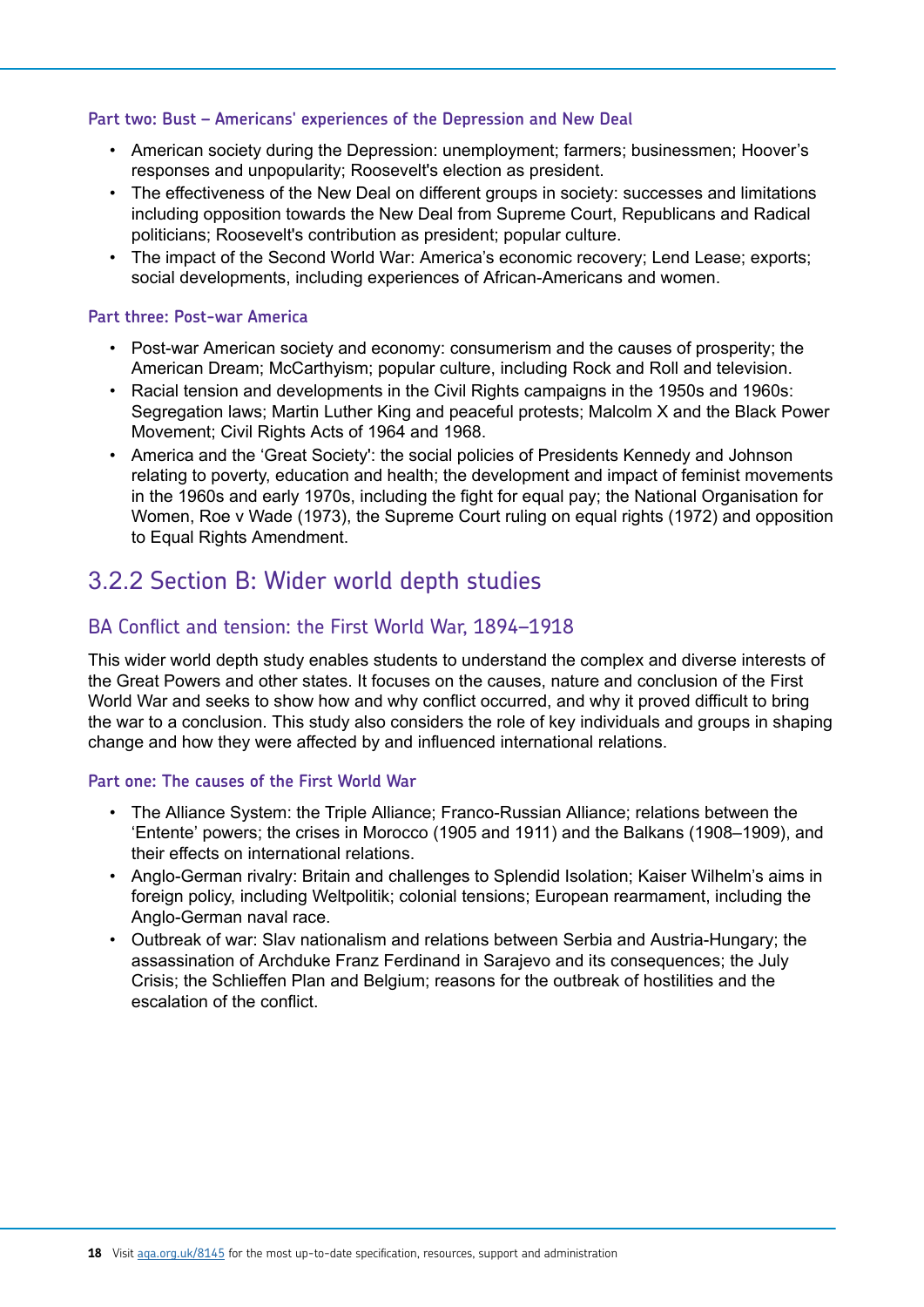### <span id="page-18-0"></span>**Part two: The First World War: stalemate**

- The Schlieffen Plan: the reasons for the plan, its failure, including the Battle of Marne and its contribution to the stalemate.
- The Western Front: military tactics and technology, including trench warfare; the war of attrition; key battles, including Verdun, the Somme and Passchendaele, the reasons for, the events and significance of these battles.
- The wider war: the war on other fronts; Gallipoli and its failure; the events and significance of the war at sea, including Jutland, the U-Boat campaign and convoys.

### **Part three: Ending the war**

- Changes in the Allied Forces: consequences of the Bolshevik Revolution and the withdrawal of Russia on Germany strategy; the reasons for and impact of the entry of the USA into the war.
- Military developments in 1918 and their contribution to Germany's defeat: the evolution of tactics and technology; Ludendorff the German Spring Offensive; the Allied advance during The Hundred Days.
- Germany surrenders: impact of the blockade; abdication of the Kaiser; armistice; the contribution of Haig and Foch to Germany's defeat.

### BB Conflict and tension: the inter-war years, 1918–1939

This wider world depth study enables students to understand the complex and diverse interests of different individuals and states including the Great Powers. It looks at concepts such as national self-determination, ideas of internationalism and the challenges of revising the peace settlement. It focuses on the causes of the Second World War and seeks to show how and why conflict occurred and why it proved difficult to resolve the issues which caused it. This study also considers the role of key individuals and groups in shaping change, as well as how they were affected by and influenced international relations.

### **Part one: Peacemaking**

- The armistice: aims of the peacemakers; Wilson and the Fourteen Points; Clemenceau and Lloyd George; the extent to which they achieved their aims.
- The Versailles Settlement: Diktat; territorial changes; military restrictions; war guilt and reparations.
- Impact of the treaty and wider settlement: reactions of the Allies; German objections; strengths and weaknesses of the settlement, including the problems faced by new states.

### **Part two: The League of Nations and international peace**

- The League of Nations: its formation and convenant; organisation; membership and how it changed; the powers of the League; the work of the League's agencies; the contribution of the League to peace in the 1920s, including the successes and failures of the League, such as the Aaland Islands, Upper Silesia, Vilna, Corfu and Bulgaria.
- Diplomacy outside the League: Locarno treaties and the Kellogg-Briand Pact.
- The collapse of the League: the effects of the Depression; the Manchurian and Abyssinian crises and their consequences; the failure of the League to avert war in 1939.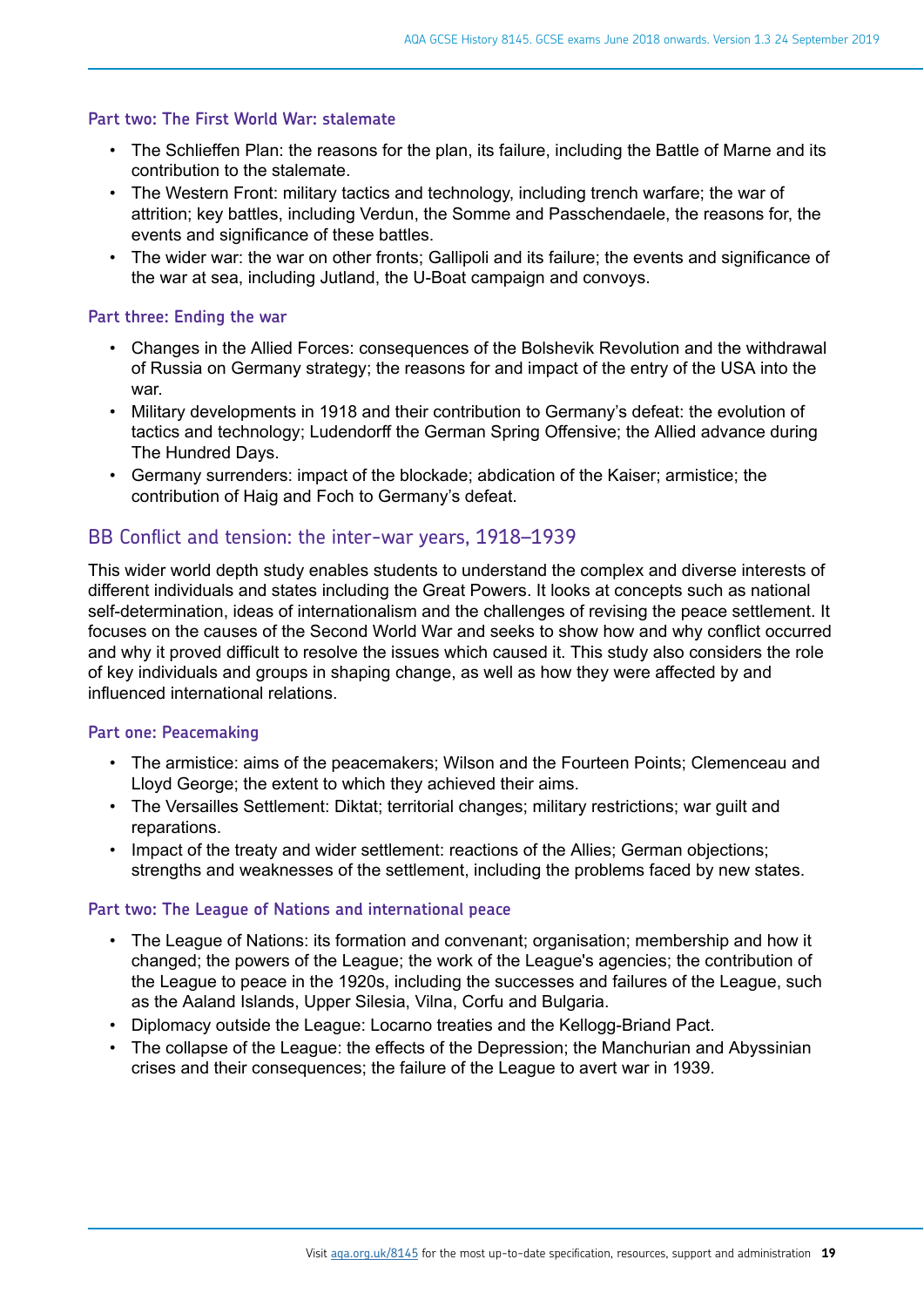### <span id="page-19-0"></span>**Part three: The origins and outbreak of the Second World War**

- The development of tension: Hitler's aims and Allied reactions; the Dollfuss Affair; the Saar; German rearmament, including conscription; the Stresa Front; Anglo-German Naval Agreement.
- Escalation of tension: remilitarisation of the Rhineland; Mussolini, the Axis and the Anti-Comintern Pact; Anschluss; reasons for and against the policy of appeasement; the Sudeten Crisis and Munich; the ending of appeasement.
- The outbreak of war: the occupation of Czechoslovakia; the role of the USSR and the Nazi-Soviet Pact; the invasion of Poland and outbreak of war, September 1939; responsibility for the outbreak of war, including that of key individuals: Hitler, Stalin and Chamberlain.

### BC Conflict and tension between East and West, 1945–1972

This wider world depth study enables students to understand the complex and diverse interests of different states and individuals and the ideologies they represented. It considers revolutionary movements during this time. It focuses on the causes and events of the Cold War and seeks to show how and why conflict occurred and why it proved difficult to resolve the tensions which arose during the Cold War. This study also considers the role of key individuals and groups in shaping change and how they were affected by and influenced international relations.

### **Part one: The origins of the Cold War**

- The end of the Second World War: Yalta and Potsdam Conferences; the division of Germany; contrasting attitudes and ideologies of the USA and the USSR, including the aims of Stalin, Churchill, Roosevelt, Attlee and Truman; effect of the dropping of the atom bomb on post-war superpower relations.
- The Iron Curtain and the evolution of East-West rivalry: Soviet expansion in East Europe; US policies; the Truman Doctrine and Marshall Plan, their purpose and Stalin's reaction; Cominform; Comecon; Yugoslavia; the Berlin Blockade and Airlift.

### **Part two: The development of the Cold War**

- The significance of events in Asia for superpower relations: USSR's support for Mao Tsetung and Communist revolution in China, and the military campaigns waged by North Korea against the UN and by the Vietcong against France and the USA.
- Military rivalries: the arms race; membership and purposes of NATO and the Warsaw Pact; the space race, including Sputnik, ICBMs, Polaris, Gagarin, Apollo.
- The 'Thaw': Hungary, the protest movement and the reforms of Nagy; Soviet fears, how they reacted and the effects on the Cold War; the U2 Crisis and its effects on the Paris Peace Summit and the peace process.

### **Part three: Transformation of the Cold War**

- Berlin Wall: reasons for its construction and Kennedy's response.
- Tensions over Cuba: Castro's revolution, the Bay of Pigs and the missile crisis: the roles of Castro, Khrushchev, Kennedy; fears of the USA and reaction to missiles on Cuba; dangers and results of crisis.
- Czechoslovakia: Dubeck and the Prague Spring movement; USSR's response to the reforms; the effects the Prague Spring had on East-West relations, including the Warsaw Pact; the Brezhnev Doctrine.
- Easing of tension: sources of tension, including the Soviets' record on human rights; the reasons for Détente and for SALT 1; the part played by key individuals Brezhnev and Nixon.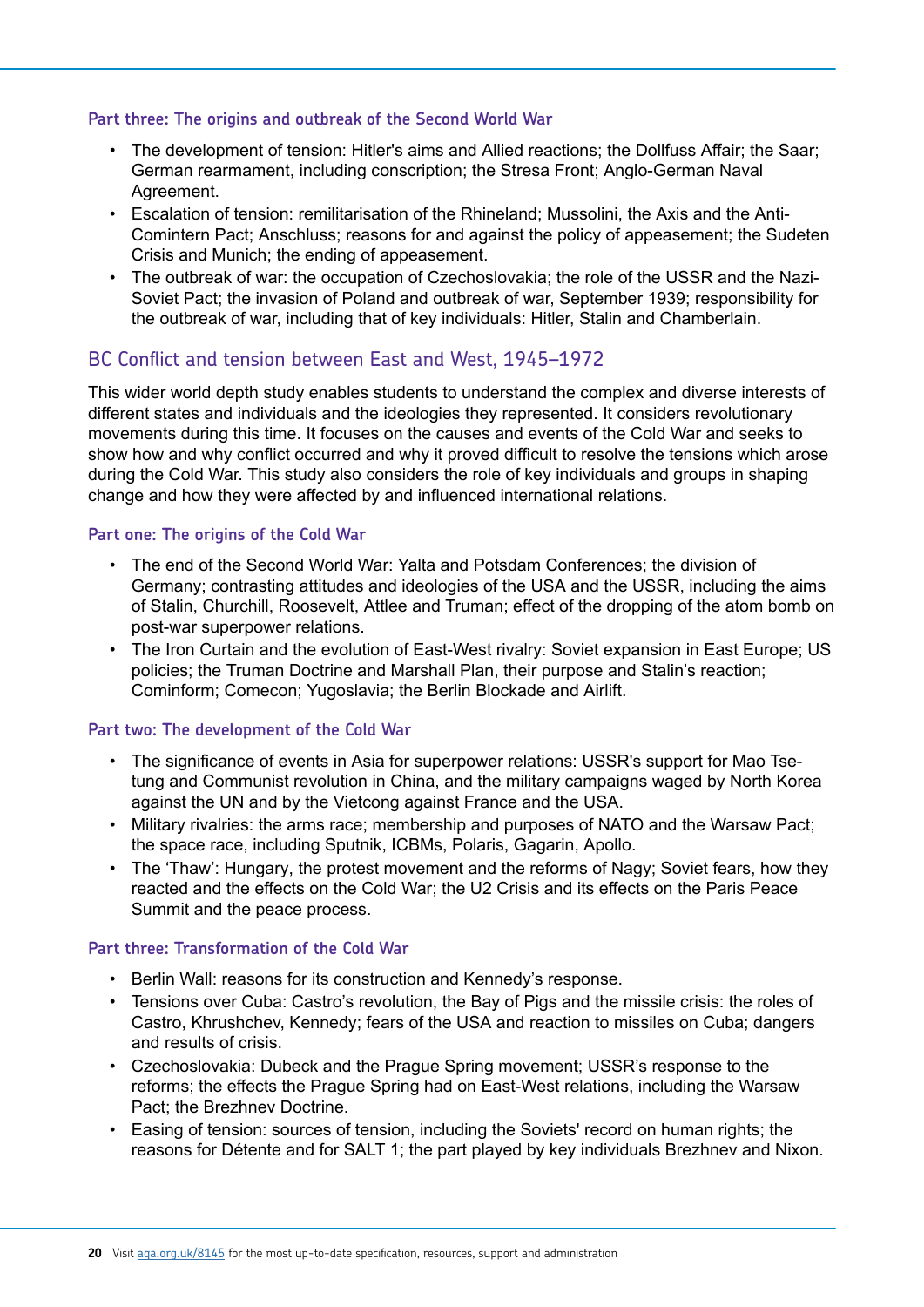### <span id="page-20-0"></span>BD Conflict and tension in Asia, 1950–1975

This wider world depth study enables students to understand the complex and diverse interests of different states and individuals and the ideologies they represented. It considers the role of nationalist movements in causing and sustaining conflict. It focuses on the causes and events of the Cold War in Asia and seeks to show how and why conflict occurred and why it proved difficult to resolve the tensions which arose. This study also considers the role of key individuals and groups in shaping change, as well as how they were affected by and influenced international relations.

### **Part one: Conflict in Korea**

- The causes of the Korean War: nationalism in Korea; US relations with China; the division of Korea; Kim Il Sung and Syngman Rhee; reasons why the North invaded the South in June 1950; US and the UN responses; USSR's absence from the UN.
- The development of the Korean War: the UN campaign in South and North Korea; Inchon landings and recapture of South Korea; UN forces advance into North Korea; reaction of China and intervention of Chinese troops October 1950; the sacking of MacArthur.
- The end of the Korean War: military stalemate around the 38th Parallel; peace talks and the armistice; impact of the Korean War for Korea, the UN and Sino-American relations.

### **Part two: Escalation of conflict in Vietnam**

- The end of French colonial rule: Dien Bien Phu and its consequences; Geneva Agreement, 1954; civil war in South Vietnam; opposition to Diem; the Vietcong – aims, support, leadership and guerrilla tactics and Ho Chi Minh.
- The US involvement: the Domino Theory; intervention under Eisenhower and Kennedy; Strategic Hamlets programme.
- Johnson's War: the Gulf of Tonkin; the US response to Vietcong tactics; the mass bombing campaign; demands for peace and growing student protests in the USA; My Lai and its public impact; Search and Destroy tactics and impact; the Tet Offensive and its consequences for the war.

### **Part three: The ending of conflict in Vietnam**

- Nixon's War: Vietnamisation; chemical warfare; bombing campaign of 1970–1972; relations with China; widening of the war into Laos and Cambodia.
- Opposition to war: Kent State University; the importance of the media and TV in influencing public opinion; the context of the Watergate affair.
- The end of the war: the Paris Peace talks; the role of Kissinger; the US withdrawal; fall of Saigon; the price of conflict; problems of Vietnam in 1975.

### BE Conflict and tension in the Gulf and Afghanistan, 1990–2009

This wider world depth study enables students to understand the complex and diverse interests of different groups, races, nations and rogue states. It focuses on conflict in the Gulf and Afghanistan and seeks to show how and why conflict occurred and why it proved difficult to resolve the tensions which arose. This study also considers the role of key individuals and groups in shaping change, as well as how they were affected by and influenced international relations.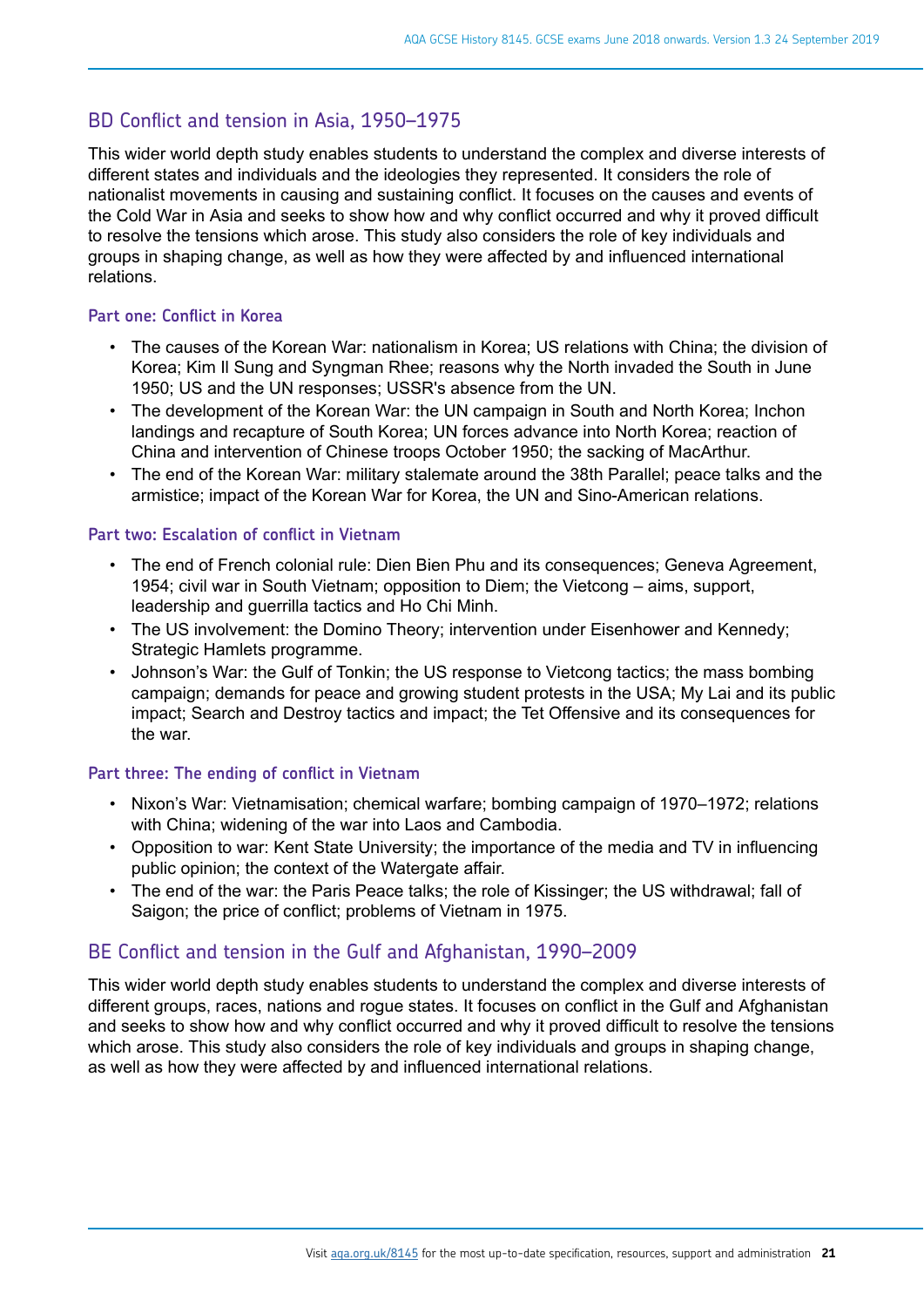### <span id="page-21-0"></span>**Part one: Tensions in the Gulf**

- Regional instability: the consequences of the Iran-Iraq war; western and Russian interests in and attitudes towards Iran and Iraq, including the threat to oil supplies; the contribution of the Israeli-Palestinian conflict to tension in the Gulf and to motives for global terrorism.
- The Gulf War, 1990; reasons for the Iraqi invasion of Kuwait; the reactions and roles of Bush and Thatcher; the UN campaign against Saddam Hussein; consequences of the war; US influence in the region; Arab reactions.

### **Part two: The war on Al-Qaeda**

- Al-Qaeda: aims of Al-Qaeda and the role of Osama bin Laden; 11 September attacks.
- Afghanistan: its reputation as a rogue state; the Taliban regime; western and Muslim attitudes to its policies; the problems faced by ethnic groups; the resurgence of the Taliban.
- Bush's war against terror: Bush's aims; Blair's support for intervention the 2001 US/UK operation; overthrow of the Taliban and collapse of its regime; UN peace conference; problems faced by Karzai's government.

### **Part three: The Iraq War**

- Saddam Hussein's regime: treatment of Kurds and Shia Muslims; the debate about Iraq's links to Al-Qaeda and its reputation as a rogue state; religious divisions in Iraq; international attitudes towards Saddam Hussein; the role of the UN.
- The invasion of Iraq 2003: International Atomic Energy Agency (IAEA) inspectors and the issue of Weapons of Mass Destruction (WMD); the military campaign; western interests, including oil; opposition to the invasion within Iraq and internationally; downfall of Saddam Hussein.
- The impact of war on the Iraqi people and across the world; the Insurgency; elections and transfer of powers to National Assembly; global anti-US and anti-UK terrorism; 2007 US troop surge; stability of Iraq by the end of Bush's Presidency.

# 3.3 Shaping the nation

### 3.3.1 Section A: Thematic studies

### AA Britain: Health and the people: c1000 to the present day

This thematic study will enable students to gain an understanding of how medicine and public health developed in Britain over a long period of time. It considers the causes, scale, nature and consequences of short and long term developments, their impact on British society and how they were related to the key features and characteristics of the periods during which they took place. Although the focus of this study is the development of medicine and public health in Britain, it will draw on wider world developments that impacted on the core themes. Students will have the opportunity to see how some ideas and events in the wider world affected Britain and will promote the idea that key themes did not develop in isolation, but these ideas and events should be referenced in terms of their effects on the core theme for Britain and British people.

Students will study the importance of the following factors:

- war
- superstition and religion
- chance
- government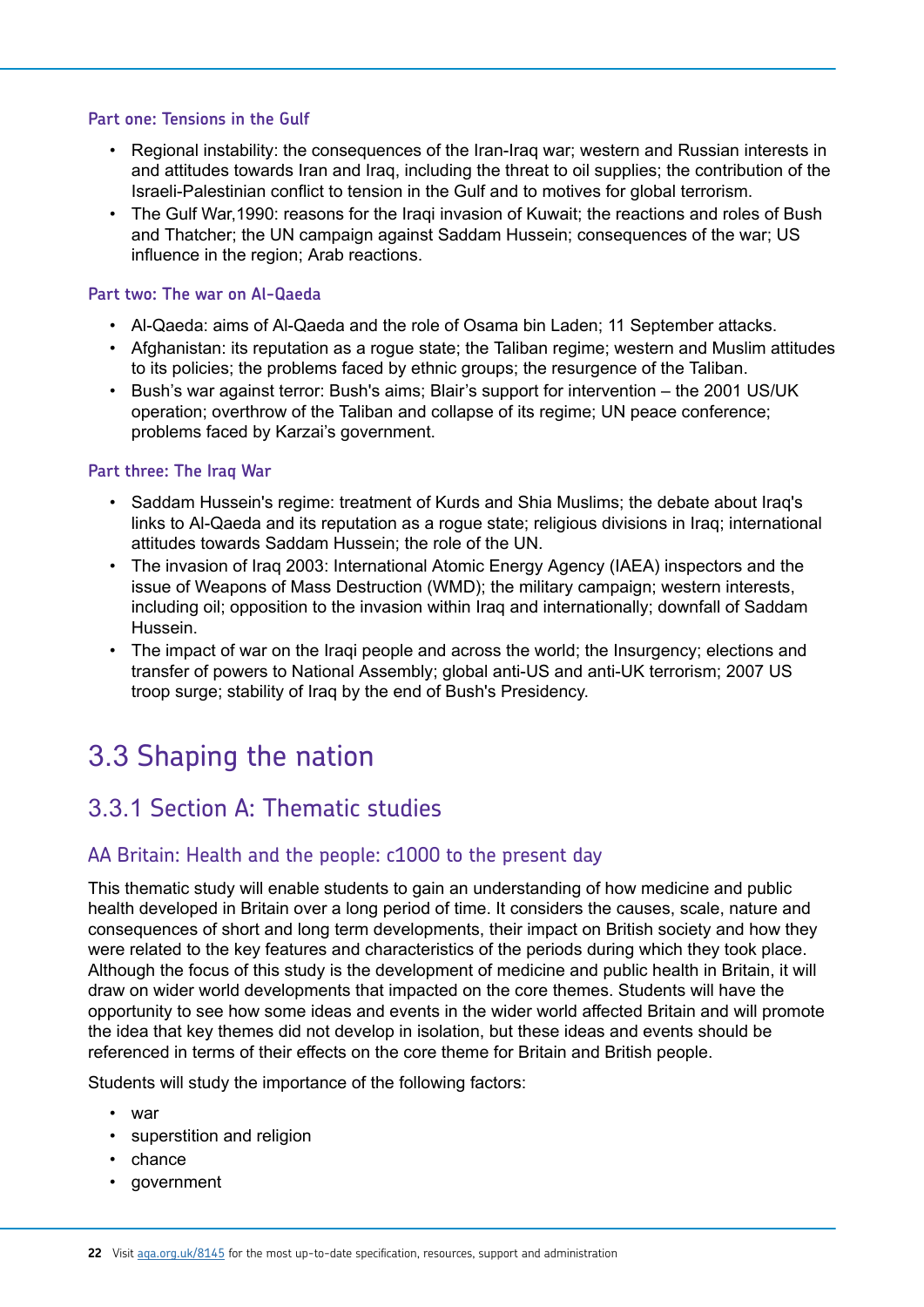- communication
- science and technology
- the role of the individual in encouraging or inhibiting change.

Students will show an understanding of how factors worked together to bring about particular developments at a particular time, how they were related and their impact upon society.

Students will develop an understanding of the varying rate of change, why change happened when it did, whether change brought progress, and the significance of the change(s). They should also be able to distinguish between different types of causes and consequences, such as short/longterm causes, intended/unintended consequences.

This option focuses on the following questions:

- Why has there been progress in the health of the British people?
- How and why has the pace and scale of medical development varied at different times?
- What impact has medical progress had on people and society?
- How and why have different factors been more important than others for individual medical developments?
- What is the significance of key individuals or events in the history of medical development?

#### **Part one: Medicine stands still**

- Medieval medicine: approaches including natural, supernatural, ideas of Hippocratic and Galenic methods and treatments; the medieval doctor; training, beliefs about cause of illness.
- Medical progress: the contribution of Christianity to medical progress and treatment: hospitals; the nature and importance of Islamic medicine and surgery; surgery in medieval times, ideas and techniques.
- Public health in the Middle Ages: towns and monasteries; the Black Death in Britain, beliefs about its causes, treatment and prevention.

#### **Part two: The beginnings of change**

- The impact of the Renaissance on Britain: challenge to medical authority in anatomy, physiology and surgery; the work of Vesalius, Paré, William Harvey; opposition to change.
- Dealing with disease: traditional and new methods of treatments; quackery; methods of treating disease; plague; the growth of hospitals; changes to the training and status of surgeons and physicians; the work of John Hunter.
- Prevention of disease: inoculation; Edward Jenner, vaccination and opposition to change.

### **Part three: A revolution in medicine**

- The development of Germ Theory and its impact on the treatment of disease in Britain: the importance of Pasteur, Robert Koch and microbe hunting; Pasteur and vaccination; Paul Ehrlich and magic bullets; everyday medical treatments and remedies.
- A revolution in surgery: anaesthetics, including Simpson and chloroform; antiseptics, including Lister and carbolic acid; surgical procedures; aseptic surgery.
- Improvements in public health: public health problems in industrial Britain; cholera epidemics; the role of public health reformers; local and national government involvement in public health improvement, including the 1848 and 1875 Public Health Acts.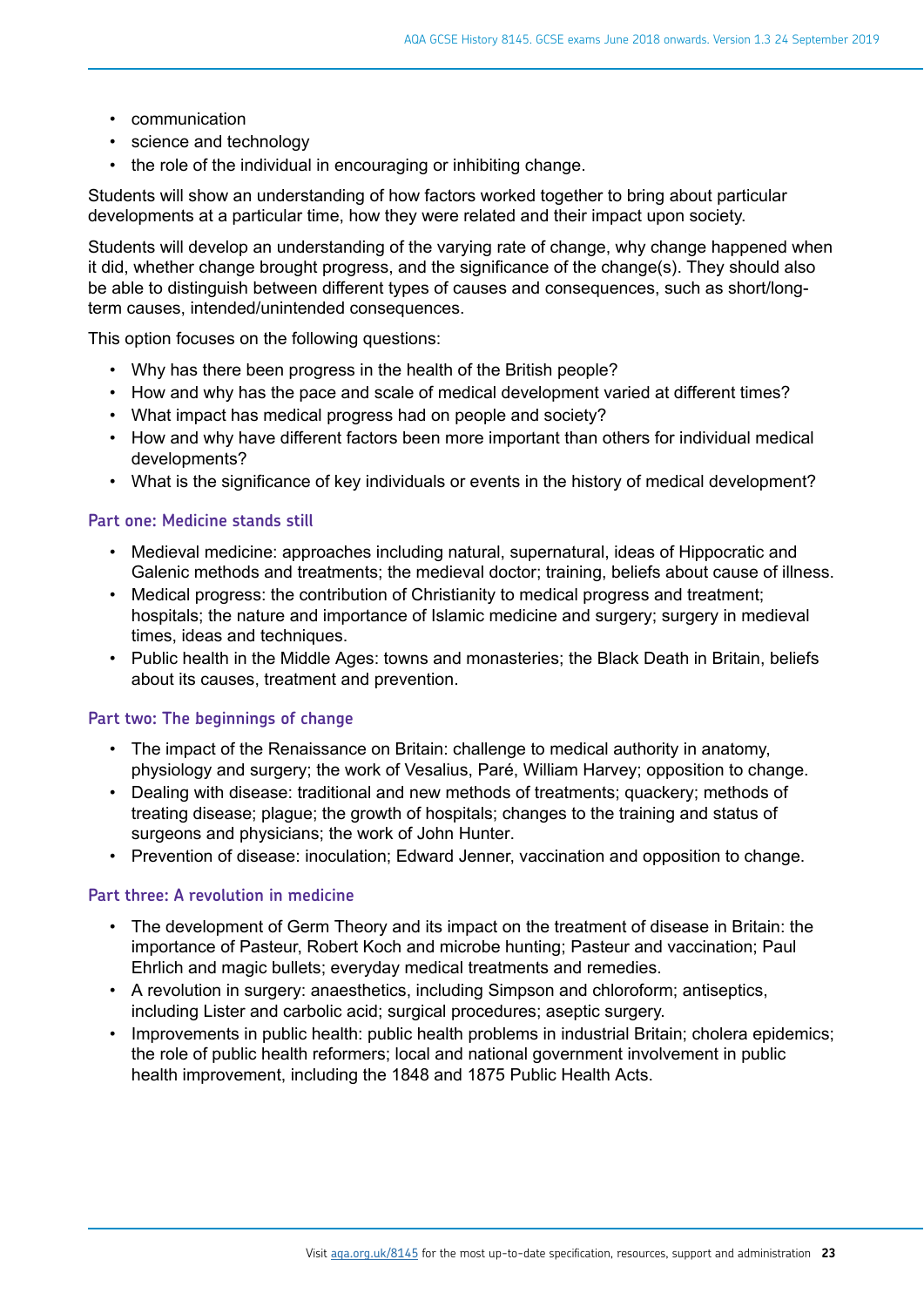### <span id="page-23-0"></span>**Part four: Modern medicine**

- Modern treatment of disease: the development of the pharmaceutical industry; penicillin, its discovery by Fleming, its development; new diseases and treatments, antibiotic resistance; alternative treatments.
- The impact of war and technology on surgery: plastic surgery; blood transfusions; X-rays; transplant surgery; modern surgical methods, including lasers, radiation therapy and keyhole surgery.
- Modern public health: the importance of Booth, Rowntree, and the Boer War; the Liberal social reforms; the impact of two world wars on public health, poverty and housing; the Beveridge Report and the Welfare State; creation and development of the National Health Service; costs, choices and the issues of healthcare in the 21st century.

### BB Britain: Power and the people: c1170 to the present day

This thematic study will enable students to gain an understanding of the development of the relationship between the citizen and the state in Britain over a long period of time. It considers the causes, scale, nature and consequences of protest to that relationship. By charting the journey from feudalism and serfdom to democracy and equality, it reveals how, in different periods, the state responds to challenges to its authority and their impact. It allows students to construct an understanding of the rights and responsibilities of the citizen.

Students will have the opportunity to see how ideas, events or developments in the wider world affected the course of Britain's political development and will promote the idea that ideas of authority, challenge and rights did not develop in isolation, but these developments should be seen in terms of how they affected Britain and British people.

Students will study the importance of the following factors:

- war
- religion
- chance
- government
- communication
- the economy
- ideas such as equality, democracy, representation
- the role of the individual in encouraging or inhibiting change.

Students will study how factors worked together to bring about particular developments at a particular time and their impact upon society.

Students will develop an understanding of the varying rate of change, why change happened when it did, whether change brought progress, and the significance of the change(s). They should also be able to distinguish between different types of causes and consequences, eg short/long-term causes, intended/unintended consequences.

This option focuses on the following questions:

- Why have people's rights and their relationship with the state changed?
- How have people challenged authority and how have governments responded to those challenges?
- How has Parliament and parliamentary democracy evolved?
- What impact have changes in political status had on people's lives?
- What is the significance of key individuals and events in the changing relationship between the individual and the state?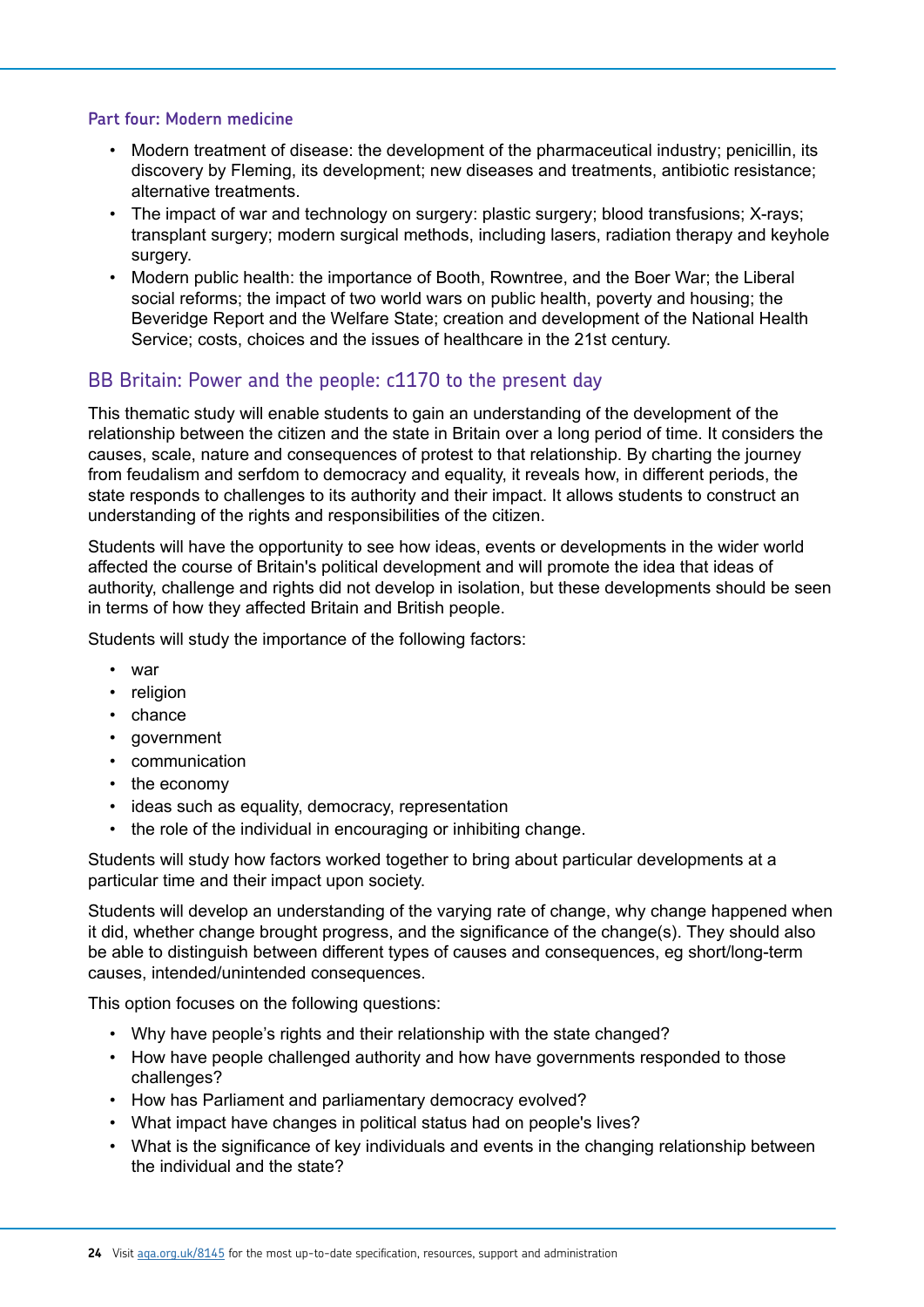### <span id="page-24-0"></span>**Part one: Challenging authority and feudalism**

- Constraints on kingship: the barons' dissatisfaction with King John's rule and its resolution; Magna Carta, its terms and its short and long-term impact.
- The origins of parliament: issues between King Henry III and his barons; the role of Simon de Montfort; the Provisions of Oxford and the Parliament of 1265 and their short and long-term impact.
- Medieval revolt and royal authority: the social, economic and political causes of the Peasants Revolt; actions by rebels and government; impact of the Peasants' Revolt.

### **Part two: Challenging royal authority**

- Popular uprisings against the Crown: the social, economic, religious and political causes of the Pilgrimage of Grace; the implications for royal authority; Henry VIII and his government's reaction and the impact of the uprising.
- Divine Right and parliamentary authority: the causes of the English Revolution; the New Model Army and the development of political radicalism during the Civil War era; the short and long-term impact of the English Revolution, including the significance of trial and execution of Charles I and Oliver Cromwell and the Commonwealth.
- Royal authority and the right to representation: the causes of the American Revolution including the relationship between the government and people; impact and significance of the American Revolution.

#### **Part three: Reform and reformers**

- The extension of the franchise: radical protest; the Great Reform Act, causes and impact, including further reform; Chartism, causes, actions and impact.
- Protest and change: campaigning groups and their methods and impact, including the Anti-Slavery movement; the Anti-Corn Law League; factory reformers; social reformers.
- Workers movements: the development of trade unionism and its impact, including Grand National Consolidation Trades Union (GNCTU), Tolpuddle Martyrs, New Model Unions and new unionism, including the match girls' and dockers' strikes.

### **Part four: Equality and rights**

- Women's rights: the campaign for women's suffrage, reasons, methods and responses; role of individuals, including the Pankhursts; the reasons for the extension of the franchise and its impact; progress towards equality in the second half of the 20<sup>th</sup> century.
- Workers' rights: the General Strike (1926), actions, reactions and impact; trade union reform in the late  $20<sup>th</sup>$  century.
- Minority rights: the development of multi-racial society since the Second World War; discrimination, protest and reform; the Brixton Riots, their impact, including the Scarman Report.

### AC Britain: Migration, empires and the people: c790 to the present day

This thematic study will enable students to gain an understanding of how the identity of the people of Britain has been shaped by their interaction with the wider world. It will consider invasions and conquests. It will also study the country's relationship with Europe and the wider world. It will consider the ebb and flow of peoples into and out of Britain and evaluate their motives and achievements. It considers the causes, impact and legacy of Empire upon the ruled and the ruling in the context of Britain's acquisition and retreat from Empire.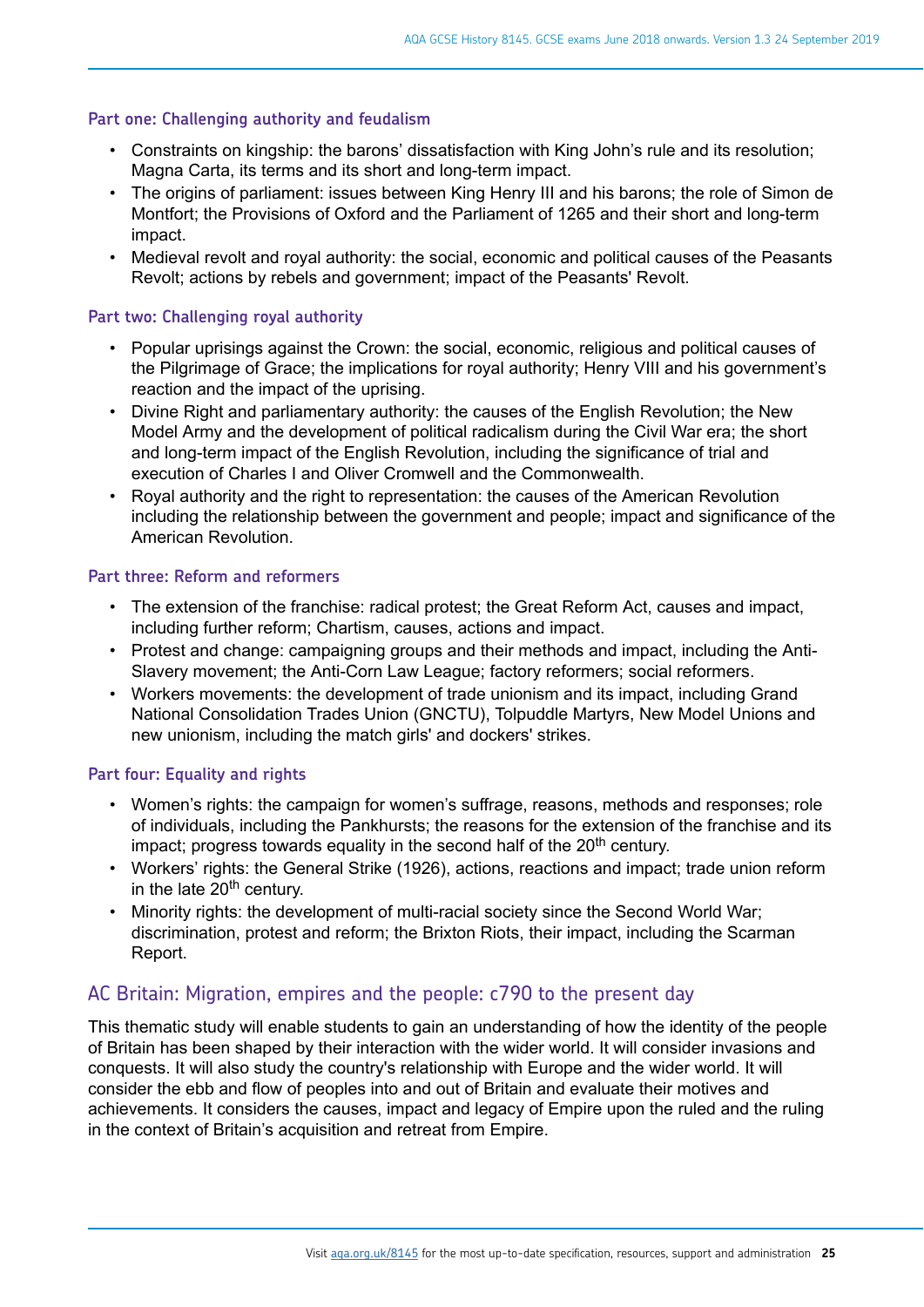Students will study the importance of the following factors as they influenced Britain's dealings with the wider world:

- war
- religion
- government
- economic resources
- science and technology
- ideas such as imperialism, social Darwinism and civilisation
- the role of individuals.

Students will develop an understanding of the varying rate of change, why change happened when it did, whether change brought progress, and the significance of the change(s). They should also be able to distinguish between different types of causes and consequences, such as short/longterm causes, intended/unintended consequences.

Students will study how factors worked together to bring about particular developments at a particular time and their impact upon society.

This option focuses on the following questions:

- How has Britain been affected by conquest, settlement, and migration?
- What has motivated migration to and from Britain?
- Why did Britain gain and lose an empire and with what effects?
- How have the people of Britain and the wider world responded to, and been influenced by, interaction?
- What is the significance of key individuals and events in the development of empire and British identity?

#### **Part one: Conquered and conquerors**

- Invasion: Vikings and Anglo-Saxons; reasons for Viking invasions; creation of the Danelaw; Alfred and Wessex; King Cnut, Emma of Normandy and the North Sea Empire.
- A Norman Kingdom and 'Angevin' Empire: relationship between England and France; Henry II; invasion of Ireland; losses under King John.
- The birth of English identity: the Hundred Years' War and its impact for England's future development.

#### **Part two: Looking west**

- Sugar and the Caribbean: piracy and plunder; the development of the slave trade, including John Hawkins; settlements in Barbados and West Indies; the economic and social impact of the slave trade on Britain.
- Colonisation in North America: causes and consequences of British colonisation; Raleigh; Jamestown; contact and relations with indigenous peoples; commodities; Pilgrim Fathers; indentured servants; the War of Independence, loss of American colonies.
- Migrants to and from Britain: Huguenot migration; Highland clearances; the Ulster plantations.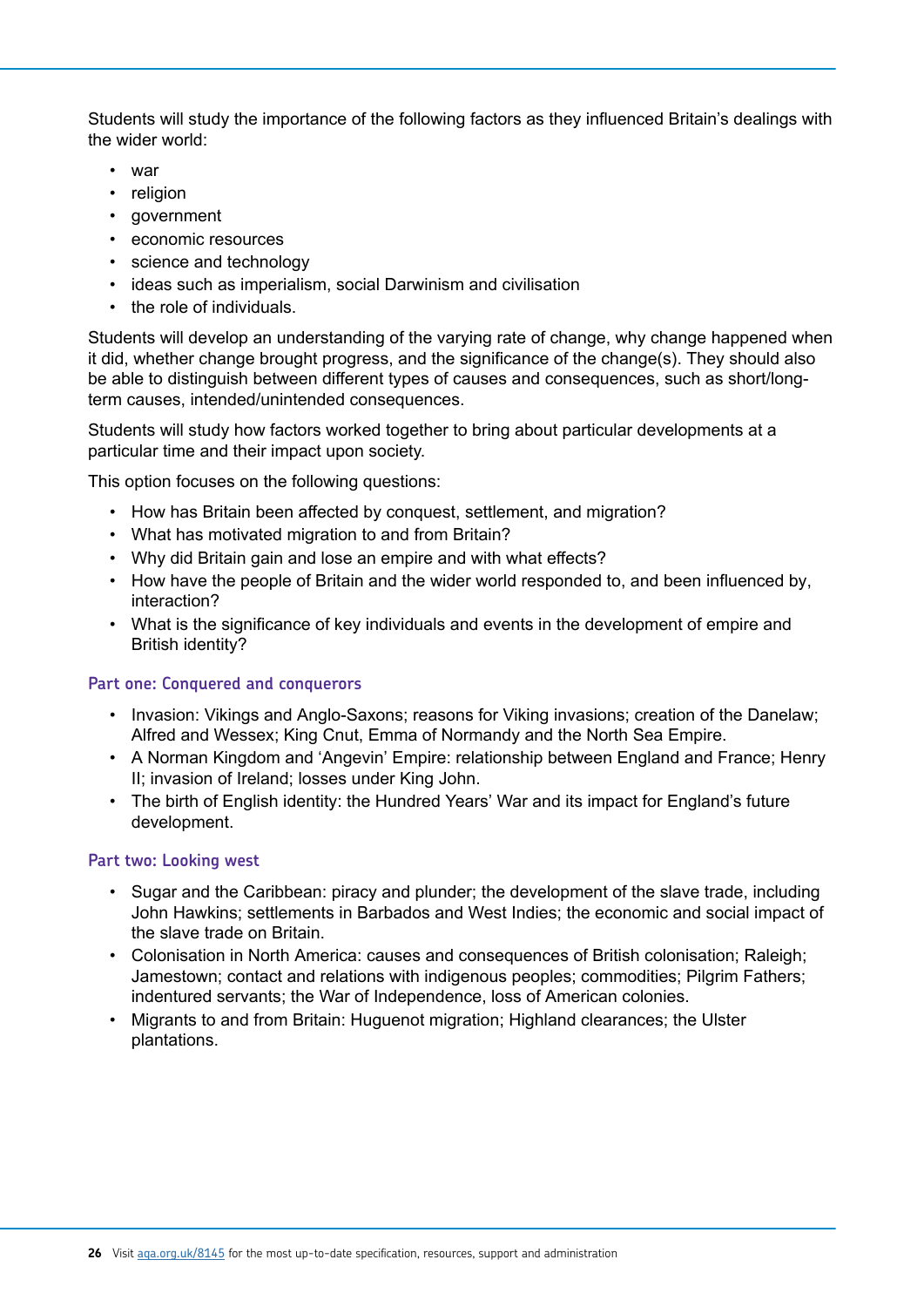### <span id="page-26-0"></span>**Part three: Expansion and empire**

- Expansion in India: causes and impact of British control; East India Company; Robert Clive; Warren Hastings; Indian Rebellion (1857); the social, political, cultural and economic impact of empire on Britain and India.
- Expansion in Africa: causes and impact of British involvement; trade and missionary activity; South Africa; Egypt; the Scramble for Africa; Cecil Rhodes; the Boer War (1899–1902); imperial propaganda.
- Migrants to, from and within Britain: Irish migration to Britain; Jewish migration to Britain; transportation; migration to and within the Empire, including migration of Asians to Africa; migration from rural to urban settings.

#### **Part four: Britain in the 20th century**

- The end of Empire: the impact of the First and Second World Wars; the impact of Suez; nationalism and independence in India and Africa, including the role of Gandhi, Nkrumrah and Kenyatta.
- The legacy of Empire: 'Windrush' and the Caribbean migrants; the work of Claudia Jones in the UK; migration from Asia and Africa, including the role of Amin in Uganda; the Commonwealth; the Falklands War.
- Britain's relationship with Europe and its impact: the impact of the Second World War; economic, social and cultural interaction; the end of the Cold War and membership of European Union; European and non-European migration.

### 3.3.2 Section B: British depth studies

### BA Norman England, c1066-c1100

This option allows students to study in depth the arrival of the Normans and the establishment of their rule. The depth study will focus on major aspects of Norman rule, considered from economic, religious, political, social and cultural standpoints of this period and arising contemporary and historical controversies.

#### **Part one: The Normans: conquest and control**

- Causes of Norman Conquest, including the death of Edward the Confessor, the claimants and claims.
- Military aspects: Battle of Stamford Bridge; Battle of Hastings; Anglo-Saxon and Norman tactics; military innovations, including cavalry and castles.
- Establishing and maintaining control: the Harrying of the North; revolts, 1067–1075; King William's leadership and government; William II and his inheritance.

### **Part two: Life under the Normans**

- Feudalism and government: roles, rights, and responsibilities; landholding and lordship; land distribution; patronage; Anglo-Saxon and Norman government systems; the Anglo-Saxon and Norman aristocracies and societies; military service; justice and the legal system such as ordeals, 'murdrum'; inheritance; the Domesday Book.
- Economic and social changes and their consequences: Anglo-Saxon and Norman life, including towns, villages, buildings, work, food, roles and seasonal life; Forest law.

#### **Part three: The Norman Church and monasticism**

• The Church: the Anglo-Saxon Church before 1066; Archbishop Lanfranc and reform of the English Church, including the building of churches and cathedrals; Church organisation and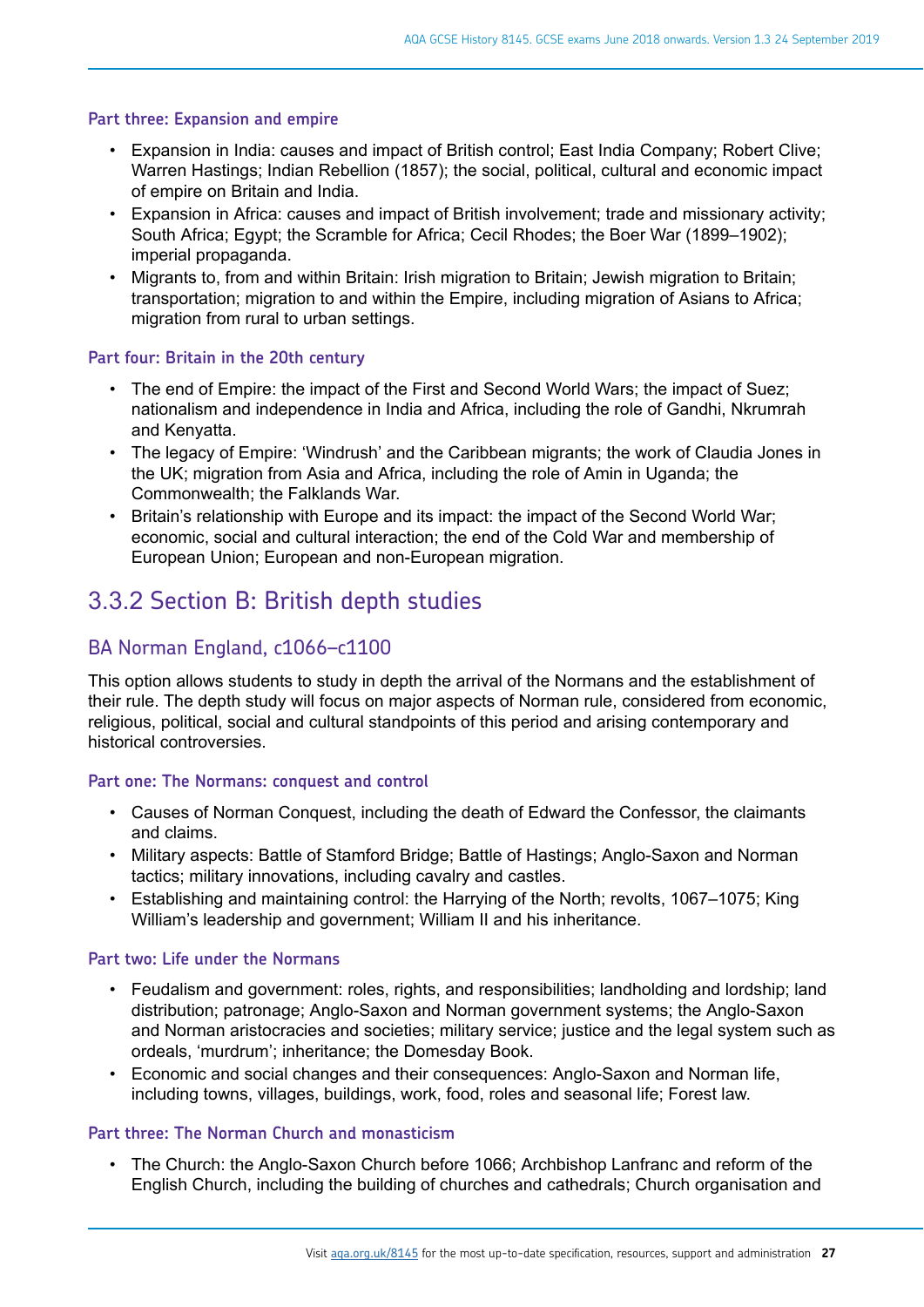courts; Church-state relations; William II and the Church; the wealth of the Church; relations with the Papacy; the Investiture Controversy.

• Monasticism: the Norman reforms, including the building of abbeys and monasteries; monastic life; learning; schools and education; Latin usage and the vernacular.

### **Part four: The historic environment of Norman England**

The historic environment is 10% of the overall course which equates to approximately 12 hours out of 120 guided learning hours.

Students will be examined on a specific site in depth. This site will be as specified and will be changed annually. The site will relate to the content of the rest of this depth study. It is intended that study of different historic environments will enrich students' understanding of Norman England.

There is no requirement to visit the specified site. Teachers may wish to visit a similar site in their locality to inform their teaching, however no reward will be given in the assessment for visiting the specified site or any other site.

The study of the historic environment will focus on a particular site in its historical context and should examine the relationship between a specific place and associated historical events and developments.

Students will be expected to answer a question that draws on second order concepts of change, continuity, causation and/or consequence, and to explore them in the context of the specified site and wider events and developments of the period studied.

Students should be able to identify key features of the specified site and understand their connection to the wider historical context of the specific historical period. Sites will also illuminate how people lived at that time, how they were governed and their beliefs and values.

The following aspects of the site should be considered:

- location
- function
- the structure
- people connected with the site eg the designer, originator and occupants
- design
- how the design reflects the culture, values, fashions of the people at the time
- how important events/developments from the depth study are connected to the site.

Students will be expected to understand the ways in which key features and other aspects of the site are representative of the period studied. In order to do this, students will also need to be aware of how the key features and other aspects of the site have changed from earlier periods.

Students will also be expected to understand how key features and other aspects may have changed or stayed the same during the period.

The numbers in the brackets below further relate to other parts of the depth study for which the historic environment is relevant.

The historic environment can be explored through the examination of Norman buildings such as the cathedrals (Part three), abbeys (Part three), castles (Part one) and wider historic environments such as towns and settlements (Part two). Equally, key historical developments and events such as trade (Part three), revolts, and battles (Part one) were shaped by the historic environment in which they took place.

For all series the specified site will be published three years in advance at [aqa.org.uk/history](http://www.aqa.org.uk/subjects/history)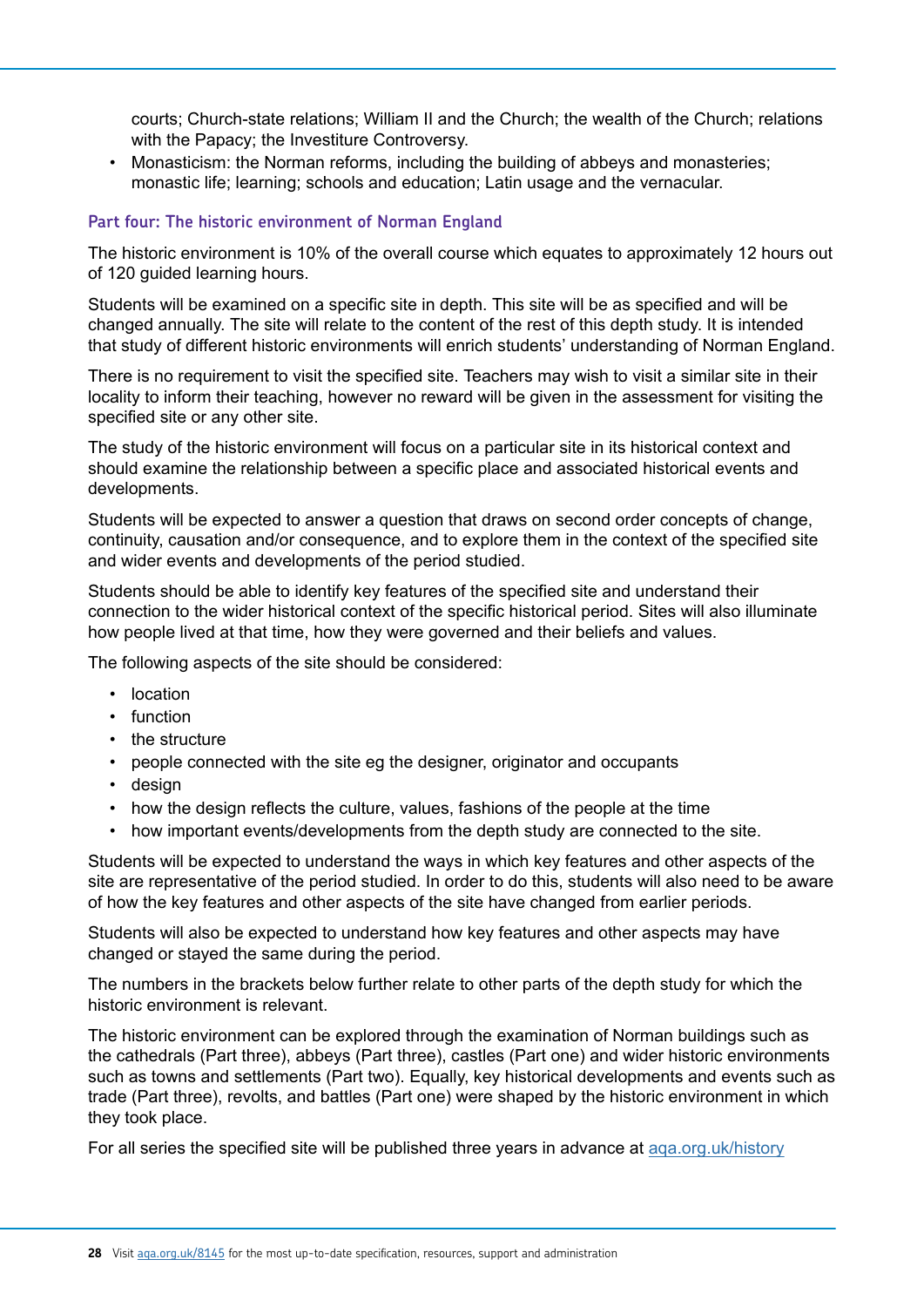<span id="page-28-0"></span>Optional resource packs will accompany each site, which teachers may wish to use to form part of their teaching of the course. Other sources of information about the specified site may also be considered.

### BB Medieval England - the reign of Edward I, 1272–1307

This option allows students to study in depth Medieval England and the reign of Edward I. The depth study will focus on the major events of the reign of Edward considered from economic, religious, political, social and cultural standpoint, and arising contemporary and historical controversies.

### **Part one: Government, the rights of King and people**

- Henry III's legacy: the relationship between Edward and his father. Henry III: the problems faced on Edward I's accession; relations with the nobility; Edward I's character as a king.
- Development of government, rights and justice: the Hundred Rolls; Robert Burnell; Statutes of Westminster; Statutes of Mortmain; 'Quo Warranto' Inquiries; parliaments; 'The Model Parliament' (1295).

### **Part two: Life in Medieval England**

- Trade, towns and villages: agriculture and the wool trade; royal finance and taxation; wool tax; Statute of Merchants; Italian bankers; re-coinage; expulsion of the Jews in 1290.
- Education and learning: the medieval Church, universities, Roger Bacon, Duns Scotus.
- The development of the legal system: laws; courts; trials; crimes; criminals and punishments; Statutes of Gloucester 1278 and Winchester 1285.

### **Part three: Edward I's military campaigns in Wales and Scotland**

- Medieval warfare, tactics and technology: siege warfare, battlefield use of cavalry, infantry, weapons and armour.
- The invasion and colonisation of Wales: Edward's Welsh Wars in 1277 and 1282–1283; Statute of Rhuddlan; castle building; costs and consequences.
- The relations with Scotland: 'the Great Cause'; issue of Scottish succession, Balliol and Bruce; Scottish campaigns; William Wallace and the First War of Scottish Independence from 1297 to the death of Edward I; the reputation of Edward I as 'Hammer of the Scots'.

#### **Part four: The historic environment of Medieval England**

The historic environment is 10% of the overall course, which equates to approximately 12 hours out of 120 quided learning hours.

Students will be examined on a specific site in depth. This site will be as specified and will be changed annually. The site will relate to the content of the rest of this depth study. It is intended that study of different historic environments will enrich students' understanding of Medieval England during the reign of Edward I.

There is no requirement to visit the specified site. Teachers may wish to visit a similar site in their locality to inform their teaching, however no reward will be given in the assessment for visiting the specified site or any other site.

The study of the historic environment will focus on a particular site in its historical context and should examine the relationship between a specific place and associated historic events and developments.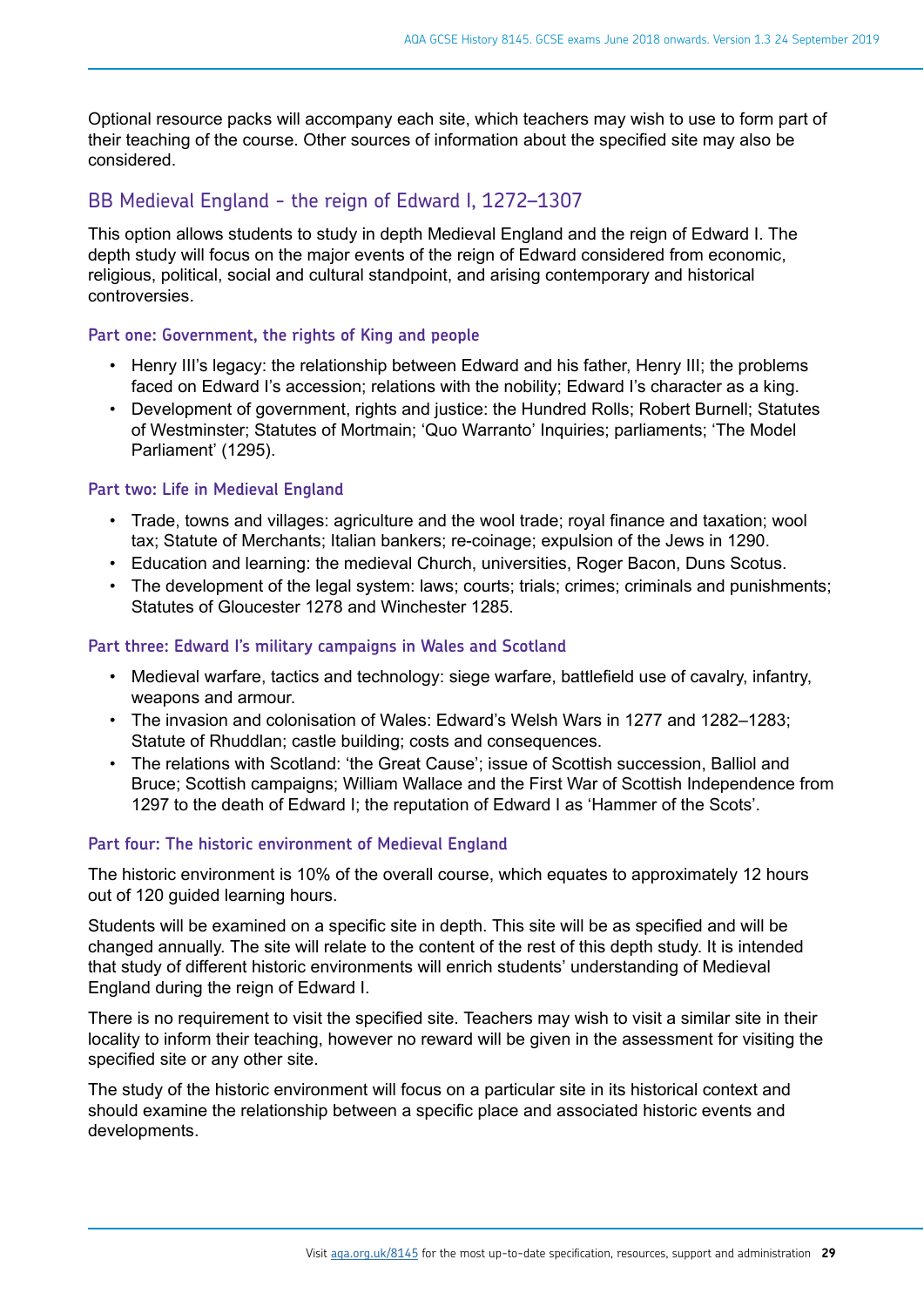<span id="page-29-0"></span>Students will be expected to answer a question that draws on second order concepts of change, continuity, causation and/or consequence, and to explore them in the context of the specified site and wider events and developments of the period studied.

Students should be able to identify key features of the specified site and understand their connection to the wider historical context of the specific historical period. Sites will also illuminate how people lived at the time, how they were governed and their beliefs and values.

The following aspects of the site should be considered:

- location
- function
- the structure
- people connected with the site eg the designer, originator and occupants
- design
- how the design reflects the culture, values, fashions of the people at the time
- how important events/developments from the depth study are connected to the site.

Students will be expected to understand the ways in which key features and other aspects of the site are representative of the period studied. In order to do this, students will also need to be aware of how the key features and other aspects of the site have changed from earlier periods.

Students will also be expected to understand how key features and other aspects may have changed or stayed the same during the period.

The numbers in the brackets below further relate to other parts of the depth study for which the historic environment is relevant.

The historic environment can be explored through the examination of medieval buildings such as churches (Part two), fortified manor houses and castles (Part three) and wider historic environments such as towns and villages (Part two). Equally, key historic developments and events such as trade (Part two), revolts, battles, and wars (Part three) were shaped by the historic environment in which they took place.

For all series the specified site will be published three years in advance at [aqa.org.uk/history](http://www.aqa.org.uk/subjects/history)

Optional resource packs will accompany each site, which teachers may wish to use to form part of their teaching of the course. Other sources of information about the specified site may also be considered.

### BC Elizabethan England, c1568–1603

This option allows students to study in depth a specified period, the last 35 years of Elizabeth I's reign. The study will focus on major events of Elizabeth I's reign considered from economic, religious, political, social and cultural standpoints, and arising contemporary and historical controversies.

#### **Part one: Elizabeth's court and Parliament**

- Elizabeth I and her court: background and character of Elizabeth I; court life, including patronage; key ministers.
- The difficulties of a female ruler: relations with Parliament; the problem of marriage and the succession; the strength of Elizabeth's authority at the end of her reign, including Essex's rebellion in 1601.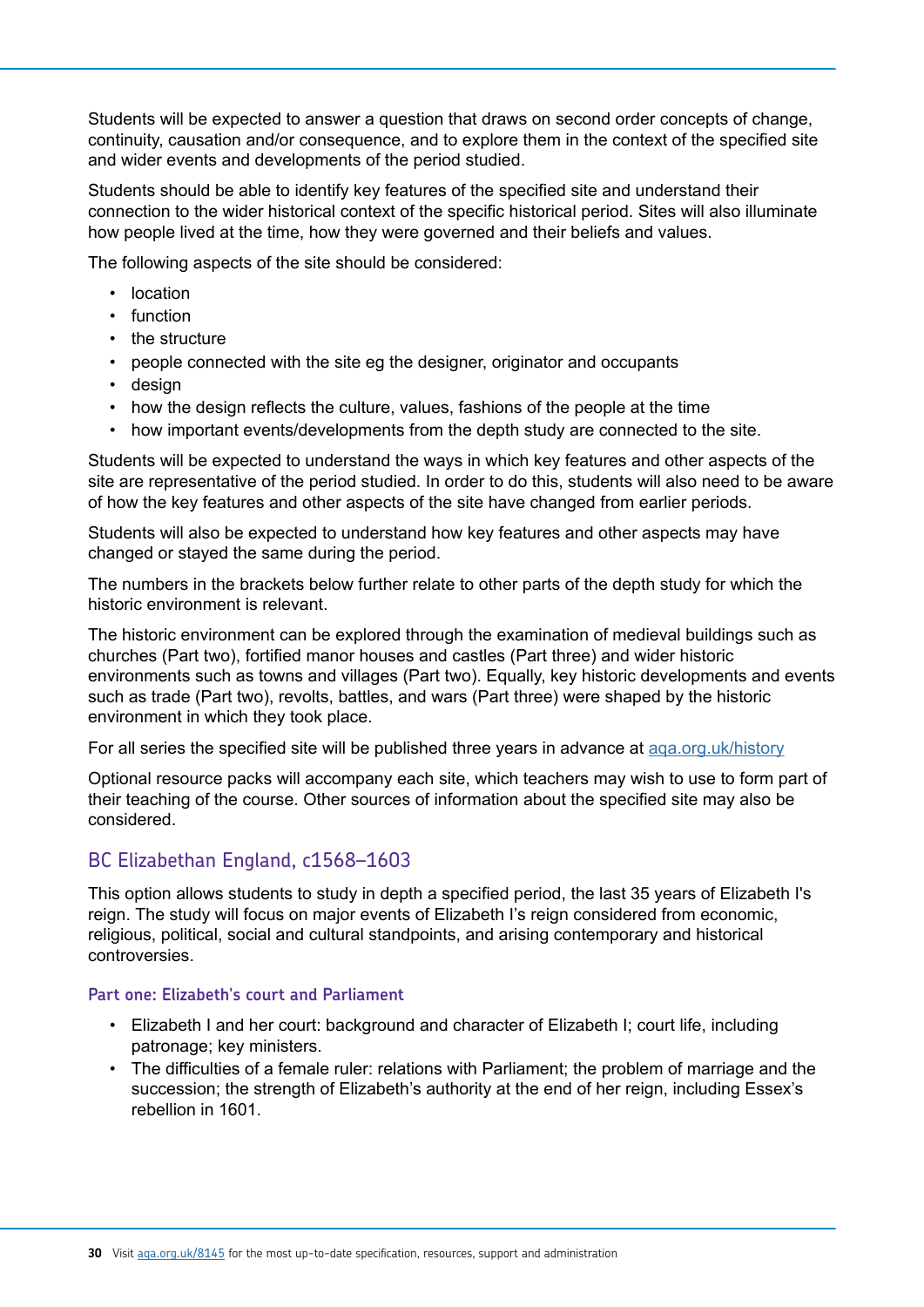### **Part two: Life in Elizabethan times**

- A 'Golden Age': living standards and fashions; growing prosperity and the rise of the gentry; the Elizabethan theatre and its achievements; attitudes to the theatre.
- The poor: reasons for the increase in poverty; attitudes and responses to poverty; the reasons for government action and the seriousness of the problem.
- English sailors: Hawkins and Drake; circumnavigation 1577–1580, voyages and trade; the role of Raleigh.

### **Part three: Troubles at home and abroad**

- Religious matters: the question of religion, English Catholicism and Protestantism; the Northern Rebellion; Elizabeth's excommunication; the missionaries; Catholic plots and the threat to the Elizabethan settlement; the nature and ideas of the Puritans and Puritanism; Elizabeth and her government's responses and policies towards religious matters.
- Mary Queen of Scots: background; Elizabeth and Parliament's treatment of Mary; the challenge posed by Mary; plots; execution and its impact.
- Conflict with Spain: reasons; events; naval warfare, including tactics and technology; the defeat of the Spanish Armada.

### **Part four: The historic environment of Elizabethan England**

The historic environment is 10% of the overall course, which equates to approximately 12 hours out of 120 guided learning hours.

Students will be examined on a specific site in depth. This site will be as specified and will be changed annually. The site will relate to the content of the rest of this depth study. It is intended that study of different historic environments will enrich students' understanding of Elizabethan England.

There is no requirement to visit the specified site. Teachers may wish to visit a similar site in their locality to inform their teaching, however no reward will be given in the assessment for visiting the specified site or any other site.

The study of the historic environment will focus on a particular site in its historical context and should examine the relationship between a specific place and associated historical events and developments.

Students will be expected to answer a question that draws on second order concepts of change, continuity, causation and/or consequence, and to explore them in the context of the specified site and wider events and developments of the period studied.

Students should be able to identify key features of the specified site and understand their connection to the wider historical context of the specific historical period. Sites will also illuminate how people lived at the time, how they were governed and their beliefs and values.

The following aspects of the site should be considered:

- location
- function
- the structure
- people connected with the site eg the designer, originator and occupants
- design
- how the design reflects the culture, values, fashions of the people at the time
- how important events/developments from the depth study are connected to the site.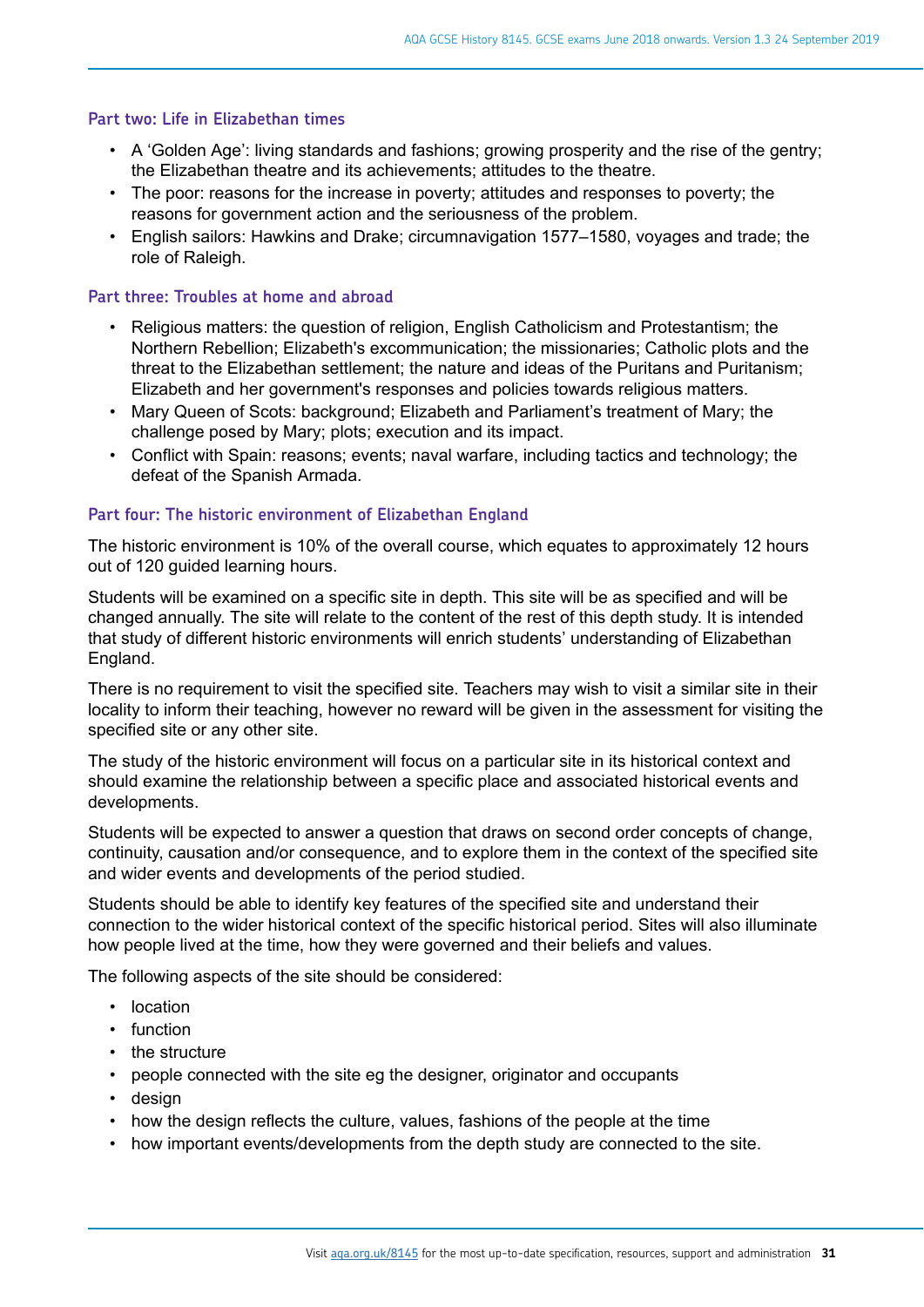<span id="page-31-0"></span>Students will be expected to understand the ways in which key features and other aspects of the site are representative of the period studied. In order to do this, students will also need to be aware of how the key features and other aspects of the site have changed from earlier periods.

Students will also be expected to understand how key features and other aspects may have changed or stayed the same during the period.

The numbers in the brackets below further relate to other parts of the depth study for which the historic environment is relevant.

The historic environment can be explored through the examination of Elizabethan buildings such as Tudor manor houses and their gardens (Part two), theatres (Part two) and wider historic environments such as villages, towns and cities (Part two). Equally key historic developments and events such as voyages and trade (Part two), revolts (Parts one and three), and battles (Part three) were shaped by the historic environment in which they took place.

For all series the specified site will be published three years in advance at [aqa.org.uk/history](http://www.aqa.org.uk/subjects/history)

Optional resource packs will accompany each site, which teachers may wish to use to form part of their teaching of the course. Other sources of information about the specified sites may also be considered.

### BD Restoration England, 1660–1685

This option allows students to study in depth the restoration of the monarchy. The study will focus on the major aspects of Charles II's reign considered from economic, religious, political, social and cultural standpoints of this period and arising contemporary and historical controversies.

### **Part one: Crown, Parliament, plots and court life**

- Crown and Parliament: the legacy of the English Civil War and Commonwealth; the restoration of the monarchy; the succession issue; relations and issues with Parliament, finance and religion; the Cabal and 'Party politics'; rule without parliament from 1681.
- The Catholic question: plots, including Titus Oates and the Popish Plot and the Rye House Plot; the Exclusion Bill, 1679; James, Duke of York.
- Charles II's court: Charles II's character; court life, fashions and the role of the court.

### **Part two: Life in Restoration England**

- Crisis: Great Plague of 1665; causes and contemporary views; measures to combat; records; results; Fire of London of 1666; causes and contemporary views; results and reconstruction.
- Restoration culture: Restoration comedy, theatres and playwrights; the role and status of women; coffee houses; Charles II's patronage of the arts and sciences, including the Royal Society; Samuel Pepys; architecture and design, including Christopher Wren.

#### **Part three: Land, trade and war**

- Land: the powers of the East India Company; Bombay; Hudson Bay; Tangier; Captain Henry Morgan and Jamaica.
- Trade: mercantilism; the Navigation Acts and their impact; slave trade.
- War: English sea power; naval warfare, including tactics and technology; conflict with the Dutch, including the Second and Third Dutch Wars; relations with Spain and France.

#### **Part four: The historic environment of Restoration England**

The historic environment is 10% of the overall course, which equates to approximately 12 hours out of 120 guided learning hours.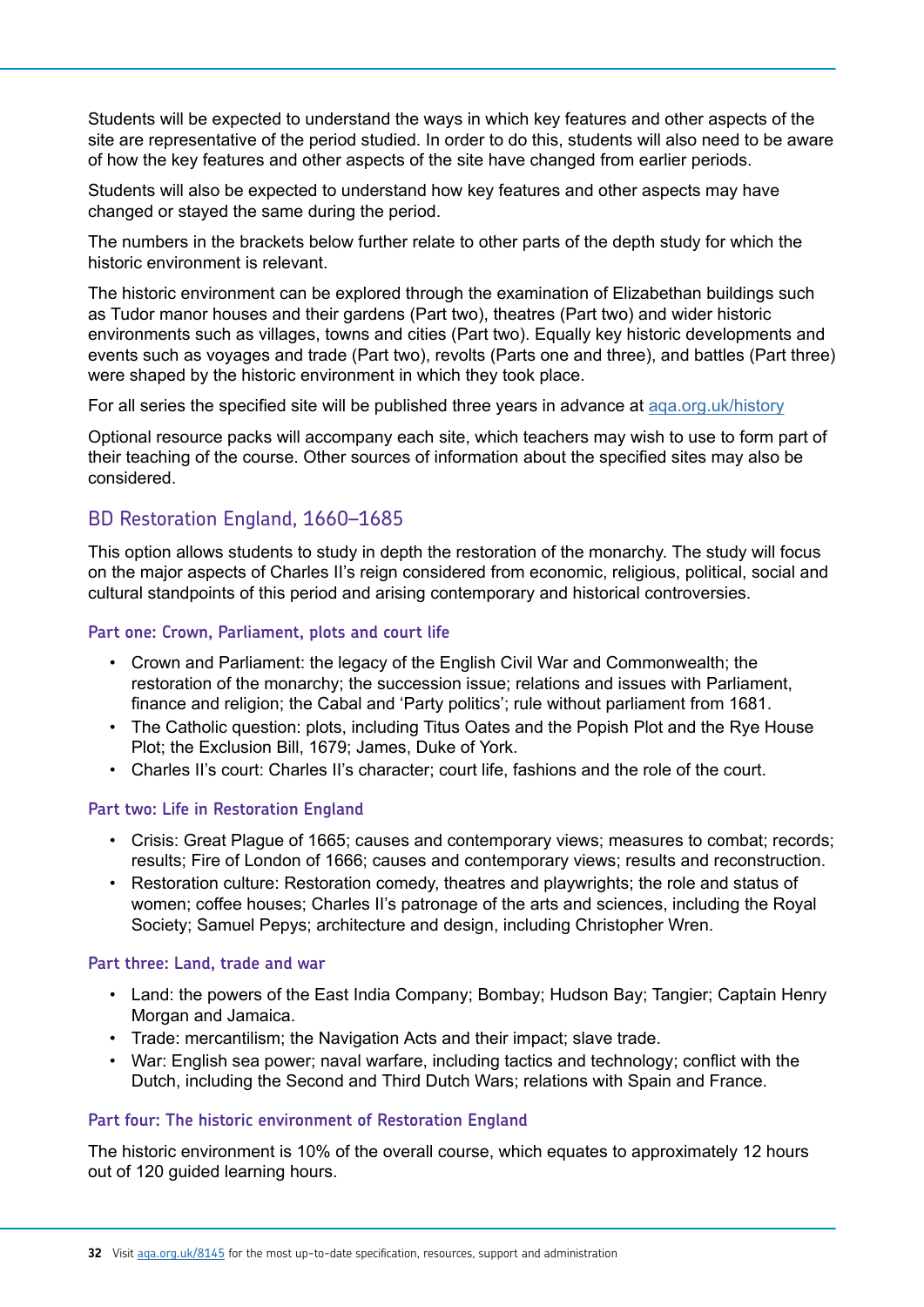Students will be examined on a specific site in depth. This site will be as specified and will be changed annually. The site will relate to the content of the rest of this depth study. It is intended that study of different historic environments will enrich students' understanding of Restoration England.

There is no requirement to visit the specified site. Teachers may wish to visit a similar site in their locality to inform their teaching, however no reward will be given in the assessment for visiting the specified site or any other site.

The study of the historic environment will focus on a particular site in its historical context and should examine the relationship between a specific place and associated historical events and developments.

Students will be expected to answer a question that draws on second order concepts of change, continuity, causation and/or consequence, and to explore them in the context of the specified site and wider events and developments of the period studied.

Students should be able to identify key features of the specified site and understand their connection to the wider historical context of the specific historical period. Sites will also illuminate how people lived at the time, how they were governed and their beliefs and values.

The following aspects of the site should be considered:

- location
- function
- the structure
- people connected with the site eg the designer, originator and occupants
- design
- how the design reflects the culture, values, fashions of the people at the time
- how important events/developments from the depth study are connected to the site.

Students will be expected to understand the ways in which key features and other aspects of the site are representative of the period studied. In order to do this, students will also need to be aware of how the key features and other aspects of the site have changed from earlier periods.

Students will also be expected to understand how key features and other aspects may have changed or stayed the same during the period.

The numbers in the brackets below further relate to other parts of the depth study for which the historic environment is relevant.

The historic environment can be explored through the examination of restoration buildings such as stately homes and gardens (Parts one and two), theatres (Part two) and wider historic environments such as villages, towns and cities (Part two). Equally key historical developments and events such as trade (Part three), plots, revolts and battles (Parts one and three) were shaped by the historic environment in which they took place.

For all series the specified site will be published three years in advance at [aqa.org.uk/history](http://www.aqa.org.uk/subjects/history)

Optional resource packs will accompany each site, which teachers may wish to use to form part of their teaching of the course. Other sources of information about the specified site may also be considered.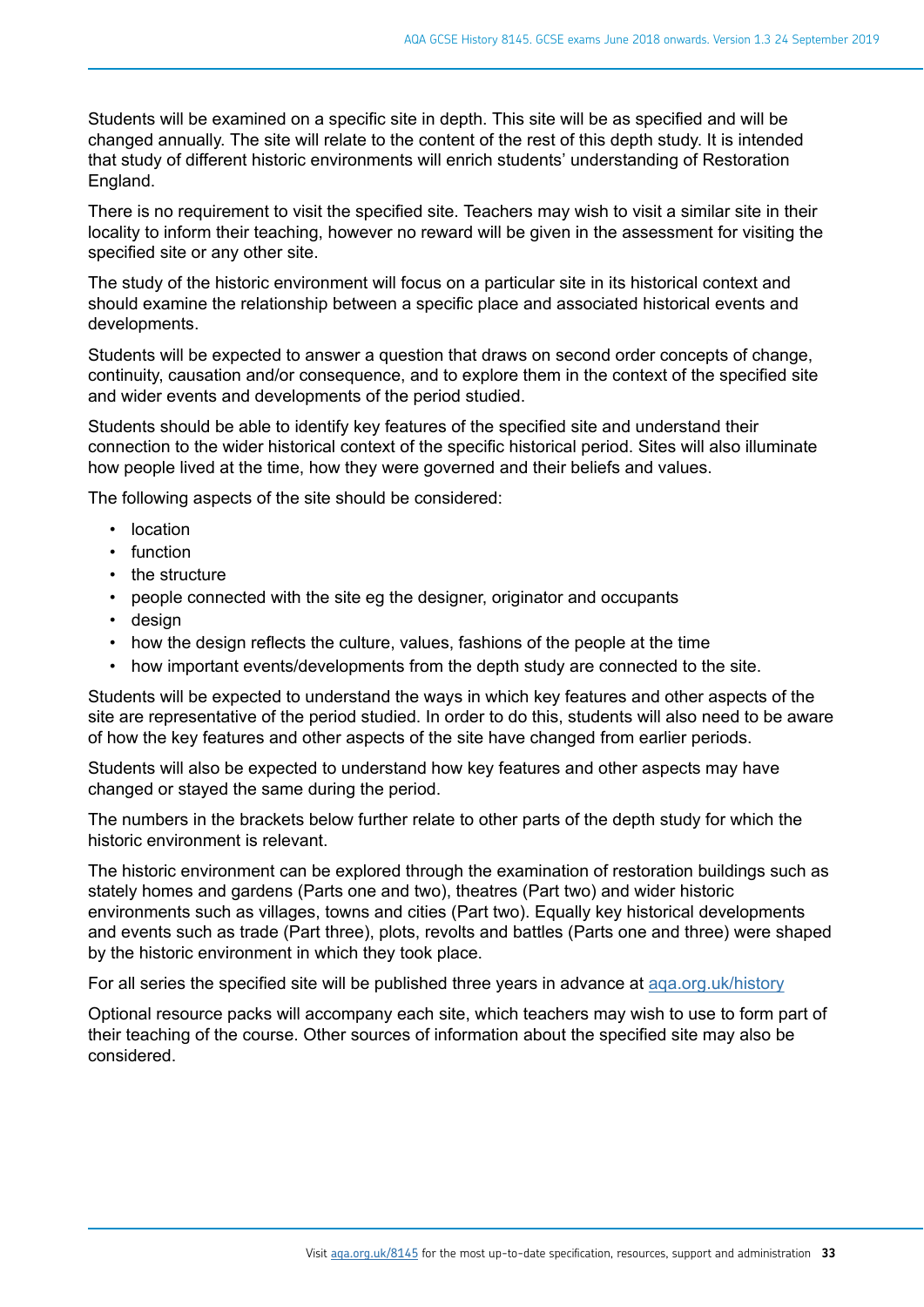Visit [aqa.org.uk/8145](http://aqa.org.uk/8145) for the most up-to-date specification, resources, support and administration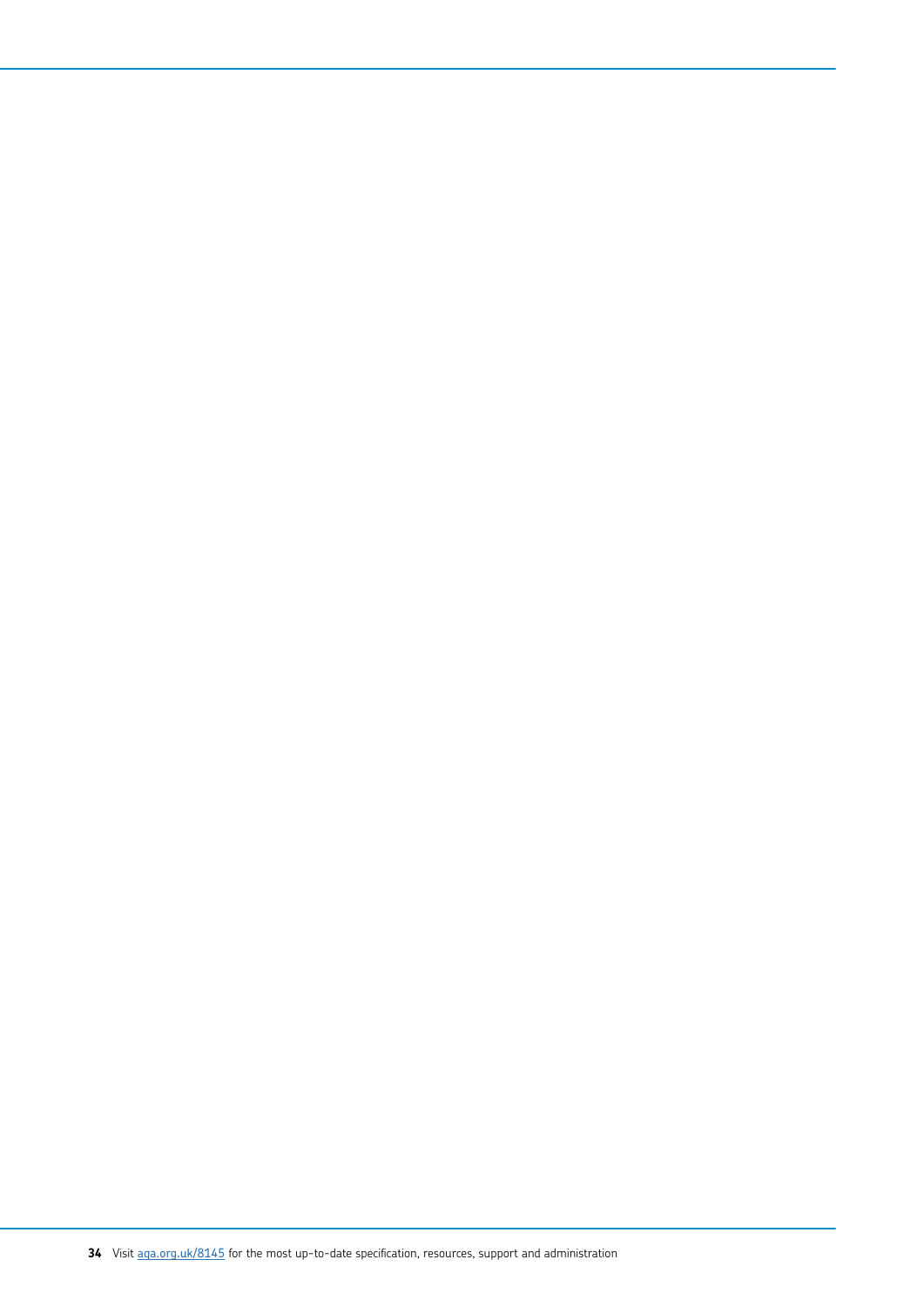# <span id="page-34-0"></span>4 Scheme of assessment

Find past papers and mark schemes, and specimen papers for new courses, on our website at [aqa.org.uk/pastpapers](http://www.aqa.org.uk/pastpapers)

This specification is designed to be taken over two years.

This is a linear qualification. In order to achieve the award, students must complete all assessments at the end of the course and in the same series.

GCSE exams and certification for this specification are available for the first time in May/June 2018 and then every May/June for the life of the specification.

All materials are available in English only.

Our GCSE exams in History include questions that allow students to demonstrate their ability to:

- draw together their knowledge, skills and understanding
- provide extended responses.

# 4.1 Aims and learning outcomes

Courses based on this specification should encourage students to:

- develop and extend their knowledge and understanding of specified key events, periods and societies in local, British, and wider world history; and of the wide diversity of human experience
- engage in historical enquiry to develop as independent learners and as critical and reflective thinkers
- develop the ability to ask relevant questions about the past, to investigate issues critically and to make valid historical claims by using a range of sources in their historical context
- develop an awareness of why people, events and developments have been accorded historical significance and how and why different interpretations have been constructed about them
- organise and communicate their historical knowledge and understanding in different ways and reach substantiated conclusions.

# 4.2 Assessment objectives

Assessment objectives (AOs) are set by Ofqual and are the same across all GCSE History specifications and all exam boards.

The exams will measure how students have achieved the following assessment objectives:

- AO1: demonstrate knowledge and understanding of the key features and characteristics of the period studied.
- AO2: explain and analyse historical events and periods studied using second-order historical concepts.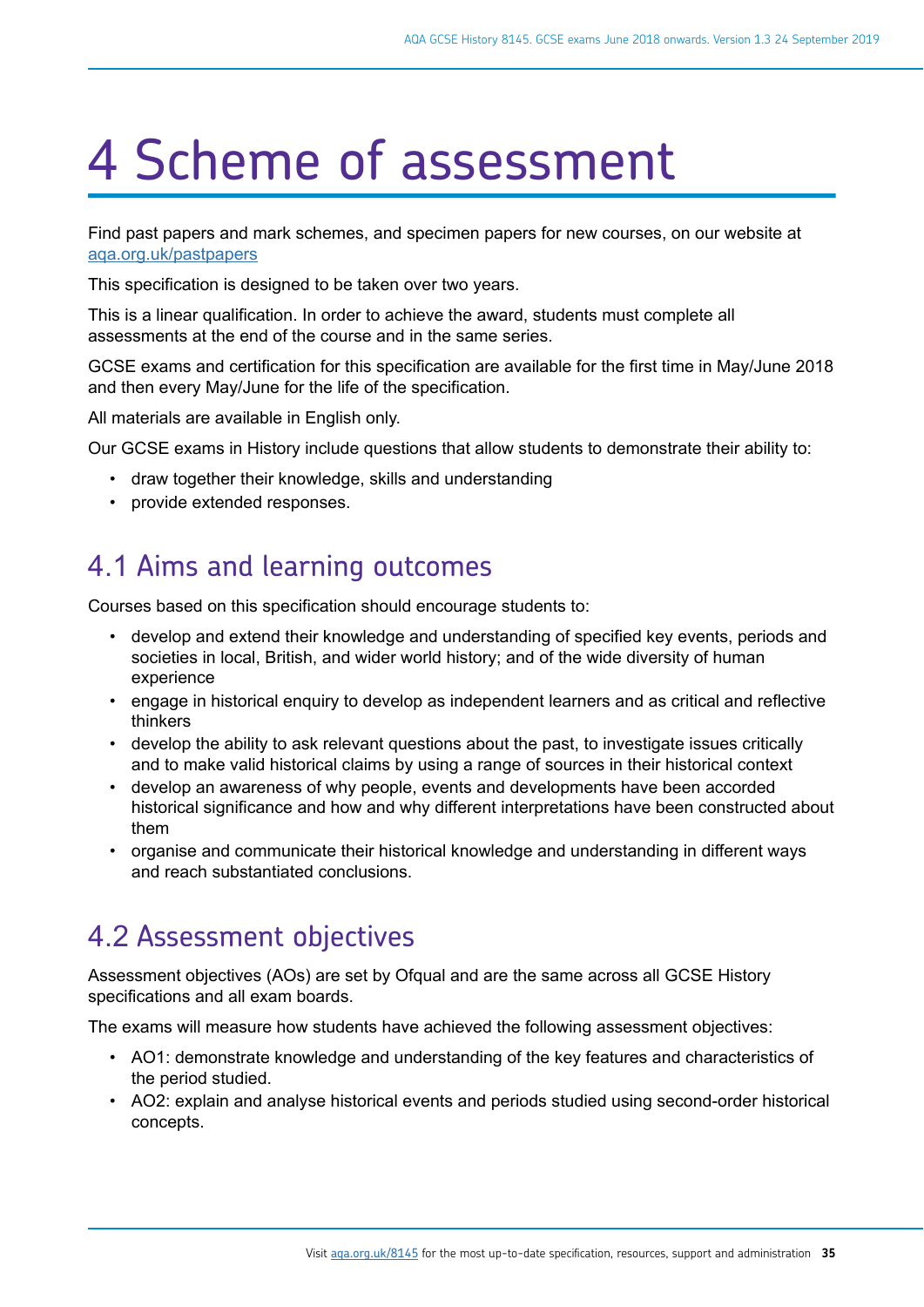- <span id="page-35-0"></span>• AO3: analyse, evaluate and use sources (contemporary to the period) to make substantiated judgements, in the context of historical events studied.
- AO4: analyse, evaluate and make substantiated judgements about interpretations (including how and why interpretations may differ) in the context of historical events studied.

Second order historical concepts include continuity, change, cause, consequence, significance, similarity and difference.

The exam boards and Ofqual are working together to determine the marking expectations for spelling, punctuation and grammar (SPaG) which will apply to all GCSE specifications in History, Geography and Religious Studies. The agreed wording will be included in the mark schemes for accredited sample assessment materials.

| Assessment objectives Paper weightings (approx %) |         | <b>Overall weighting</b> |            |
|---------------------------------------------------|---------|--------------------------|------------|
| (AOS)                                             | Paper 1 | Paper 2                  | (approx %) |
| AO1                                               | 16.25   | 18.75                    | 35         |
| AO <sub>2</sub>                                   | 13.75   | 21.25                    | 35         |
| AO <sub>3</sub>                                   | 10.0    | 5.0                      | 15         |
| AO <sub>4</sub>                                   | 10.0    | 5.0                      | 15         |
| Overall weighting of<br>papers                    | 50      | 50                       | 100        |

### 4.2.1 Assessment objective weightings for GCSE History

### 4.3 Assessment weightings

The marks awarded on the papers will be scaled to meet the weighting of the components. Students' final marks will be calculated by adding together the scaled marks for each component. Grade boundaries will be set using this total scaled mark. The scaling and total scaled marks are shown in the table below.

| <b>Component</b> | <b>Maximum raw mark</b>   | Scaling factor | Maximum scaled mark |
|------------------|---------------------------|----------------|---------------------|
| Paper 1          | 84                        |                | 84                  |
| Paper 2          | 84                        |                | 84                  |
|                  | Total scaled mark:<br>168 |                |                     |

# 4.4 Assessment structure

### 4.4.1 Paper 1: Understanding the modern world

This paper tests students' ability in relation to all the assessment objectives.

It is divided into two equally weighted sections, A and B.

### **Section A: Period studies**

In Section A, questions 1–6 assess the specified content for the wider world period study. In each series all three parts of the specified content will be tested.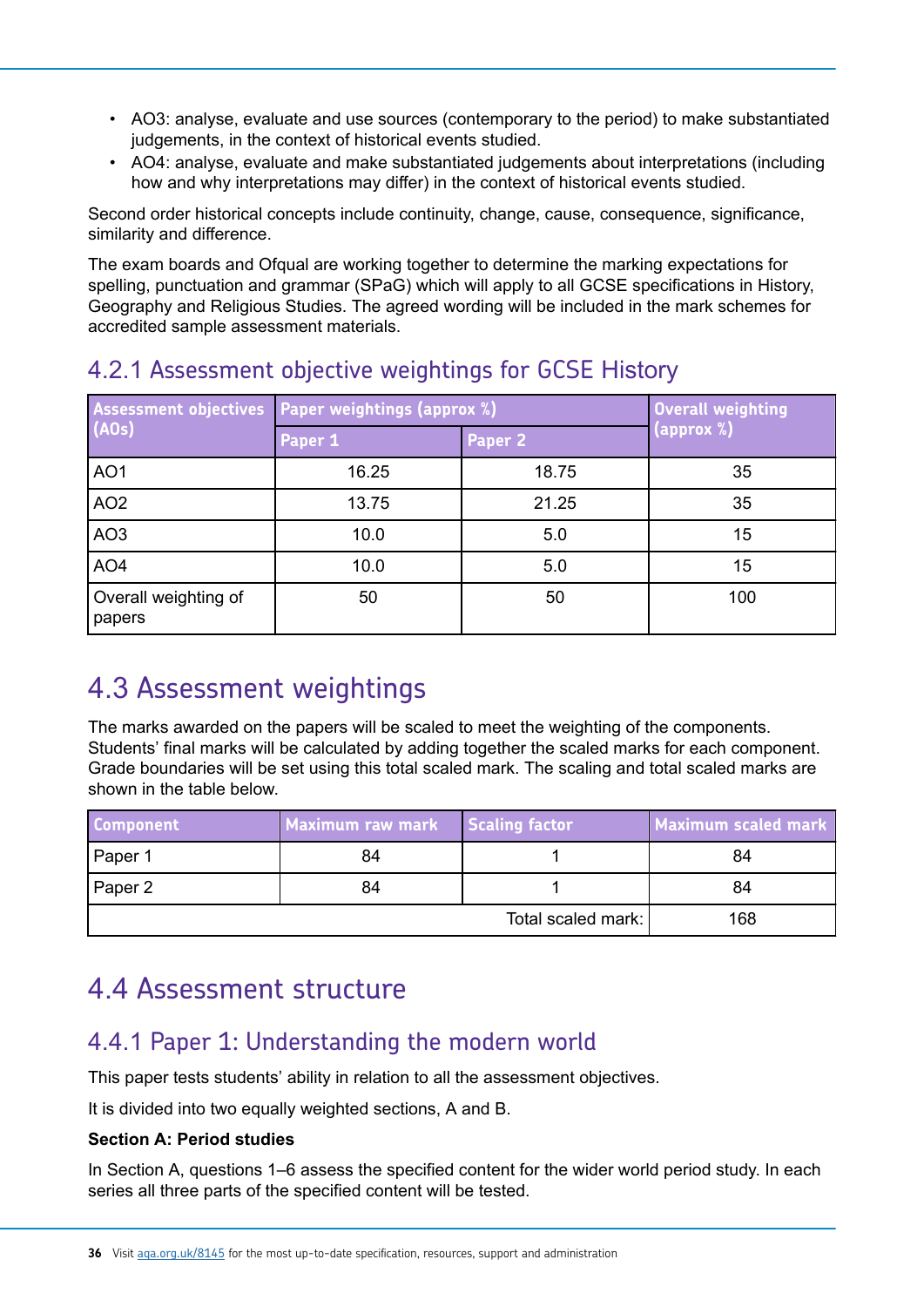| Question       | <b>Type of question</b>                | Mark           |     |     |                |             | <b>Total</b>   |
|----------------|----------------------------------------|----------------|-----|-----|----------------|-------------|----------------|
|                |                                        | A01            | A02 | A03 | A04            | <b>SPaG</b> | mark           |
|                | How do interpretations<br>differ?      |                |     |     | $\overline{4}$ |             | $\overline{4}$ |
| $\overline{2}$ | Why do interpretations<br>differ?      |                |     |     | $\overline{4}$ |             | 4              |
| 3              | How convincing are<br>interpretations? |                |     |     | 8              |             | 8              |
| $\overline{4}$ | Describe                               | 4              |     |     |                |             | 4              |
| 5              | In what ways Explain<br>your answer    | $\overline{4}$ | 4   |     |                |             | 8              |
| 6              | Essay question in bullet<br>format     | 6              | 6   |     |                |             | 12             |

Questions 1, 2, and 3 test AO4. They are based on two written interpretations of around 50–100 words with an accompanying ascription. They test, in turn, how interpretations differ, why interpretations differ and evaluate interpretations in the context of historical events from either Parts one, two or three or a core development that covers more than one part of the specified content. These interpretations do not require an understanding of historiography.

Question 4 requires a description of two key features or characteristics of the period studied and targets AO1 knowledge and understanding. The focus will arise from Part one, two or three of the specified content.

Question 5 tests the second order concept of change (AO2) and requires supporting knowledge and understanding (AO1). The question will ask students to explain how a group or development was affected by a key event or development. The focus will arise from Part one, two or three of the specified content.

Question 6 requires knowledge, understanding and analysis of historical events utilising second order historical concepts (AO1 and AO2) and is based around two identified aspects. It will target: causation, consequence, change and/or continuity. The question will be an essay requiring a judgement. It will give students the opportunity to demonstrate their ability to write an extended response following a sustained line of reasoning which is coherent, relevant, substantiated and logically structured. The focus will arise from Part one, two or three or a central development that covers more than one part of the specified content.

#### **Section B: Wider world depth studies**

In Section B, the questions assess the specified content for the wider world depth study. In each series all three parts of the specified content will be tested.

|   | Question(s) Type of question | <b>Mark</b> |     |     |     |             | <b>Total</b> |
|---|------------------------------|-------------|-----|-----|-----|-------------|--------------|
|   |                              | A01         | A02 | A03 | A04 | <b>SPaG</b> | mark         |
|   | Source analysis              |             |     | 4   |     |             |              |
| 2 | How useful are<br>sources    |             |     | 12  |     |             | 12           |
| 3 | Write an account             |             |     |     |     |             | 8            |

Each depth study has four questions.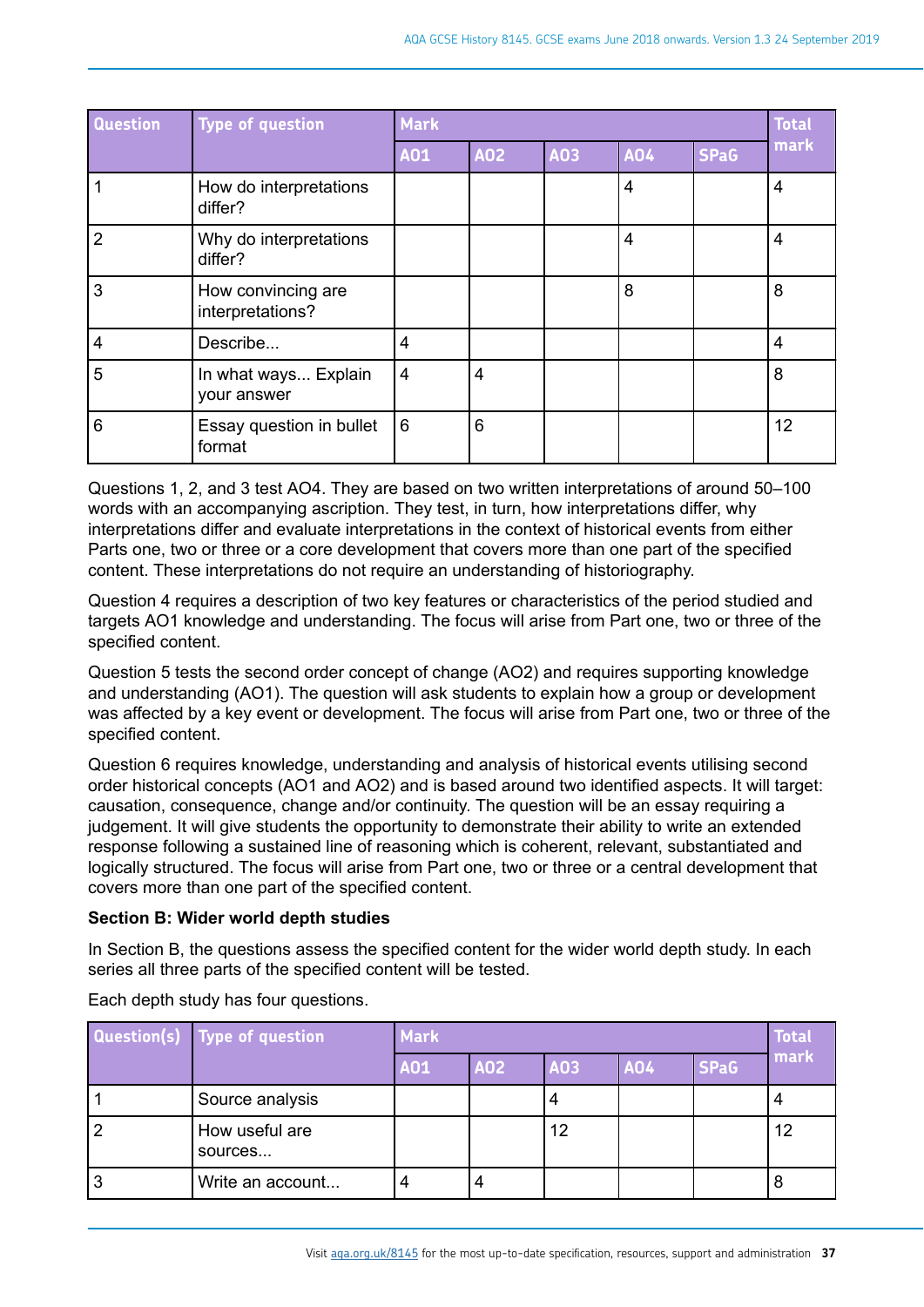<span id="page-37-0"></span>

|    | Question(s) Type of question                  | <b>Mark</b> | Total |     |     |             |      |
|----|-----------------------------------------------|-------------|-------|-----|-----|-------------|------|
|    |                                               | A01         | A02   | A03 | A04 | <b>SPaG</b> | mark |
| 14 | Essay question how far $ 8 $<br>do you agree? |             |       |     |     |             | 20   |

The first and second questions test AO3 and require the analysis and evaluation of sources. One source is supplied for the first question and two sources for the second. Different types of sources will be used, including visual and written sources. The focus of the sources will arise from Part one, two or three of the specified content.

The third question tests AO1 and AO2. It is a narrative account, which uses knowledge, understanding and analysis of the second order concepts of cause and/or consequence. The focus will arise from Part one, two or three of the specified content.

The fourth question tests AO1 and AO2. It requires knowledge, understanding and analysis of historical events utilising any of the second order historical concepts. This will be an essay question requiring a judgement. It is an extended response which will give students the opportunity to demonstrate their ability to construct and develop a sustained line of reasoning which is coherent, relevant, substantiated and logically structured. Marks for spelling, punctuation and grammar (SPaG) will also be available. The focus will arise from Part one, two or three or may cover more than one part of the specified content.

### 4.4.2 Paper 2: Shaping the nation

This paper tests students' ability in relation to all the assessment objectives.

It is divided into two equally weighted sections, A and B.

### **Section A: Thematic studies**

In Section A, questions 1–4 assess the specified content for the British thematic study. In each series all four parts of the specified content will be tested.

| Question | <b>Type of question</b>                                         | <b>Mark</b>    |     |     |     |             |      |
|----------|-----------------------------------------------------------------|----------------|-----|-----|-----|-------------|------|
|          |                                                                 | A01            | A02 | A03 | A04 | <b>SPaG</b> | mark |
|          | How useful is source                                            |                |     | 8   |     |             | 8    |
| 2        | Explain the significance<br>of                                  | 2              | 6   |     |     |             | 8    |
| 3        | Explain two ways in<br>which X and Y were<br>similar/different? | $\overline{4}$ | 4   |     |     |             | 8    |
|          | Essay question using<br>factors                                 | 8              | 8   |     |     | 4           | 20   |

Question 1 tests the utility of a source (AO3). The source will either be visual eg cartoons, or written eg diary extracts. Students will need to use the content, provenance and their contextual knowledge in order to evaluate the usefulness of the source. It will target a key event, development, individual or group from Part one, two, three or four of the option content.

Question 2 tests AO1 and AO2. It requires knowledge, understanding and analysis of historical events and specifically assesses the second order concept of significance. Significance looks at the importance of a key event, person/group or development at the time and importance over time. The focus of the question will arise from Part one, two, three or four of the specified content.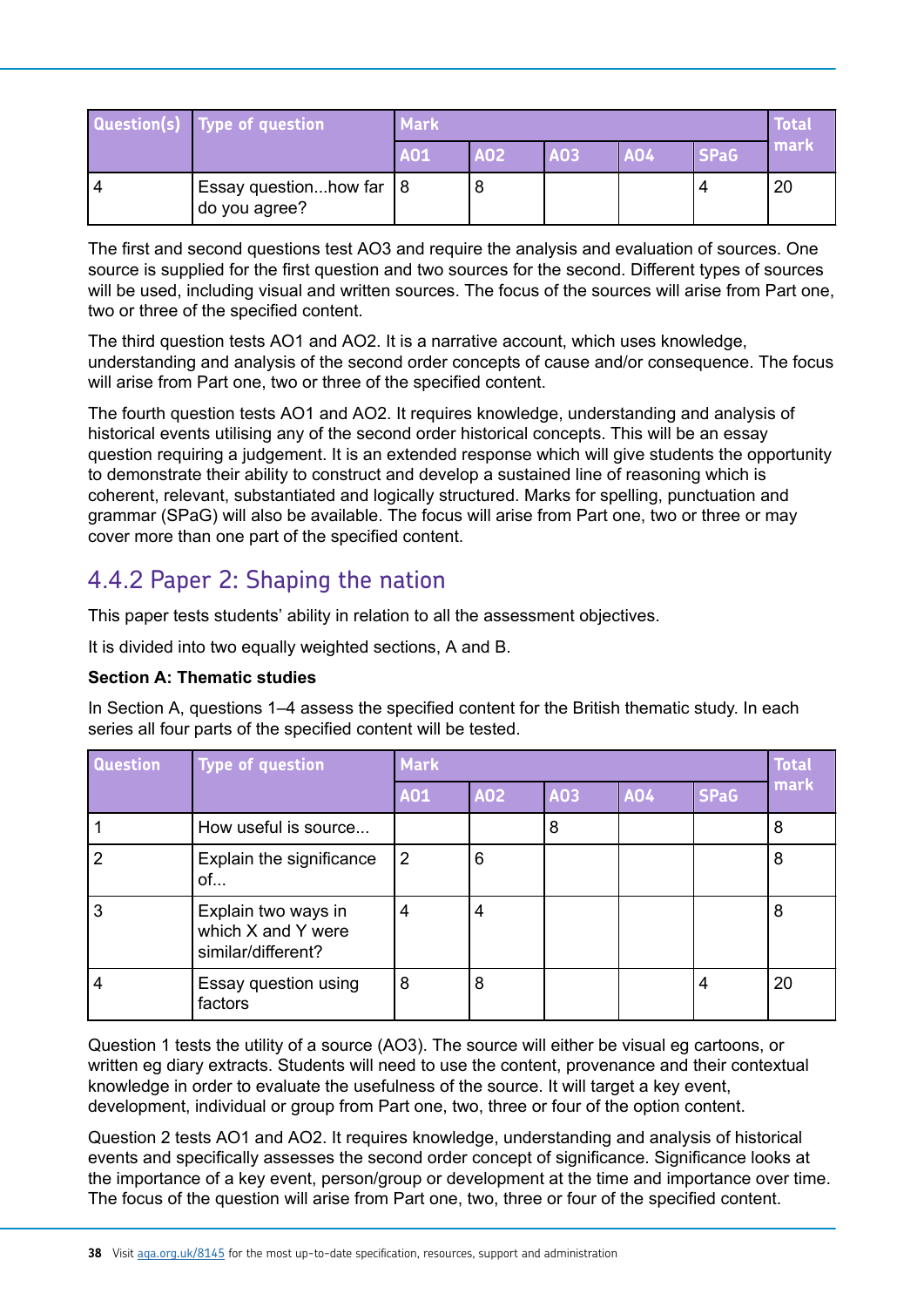Question 3 will ask students to compare two key events, developments or the role of individuals or groups. It tests the second order concepts of similarity and/or difference. The focus may target Part one, two, three or four or a combination of two parts of the specified content.

Question 4 tests AO1 and AO2. It requires knowledge, understanding and analysis of historical events and developments over time. It draws on second order concepts of cause, consequence and/or change. It will ask students to evaluate one stated factor against other factors. Factors could include war, religion, chance, government, communication, science and technology or the role of an individual. This will be an essay question requiring a judgement. It is an extended response which will give students the opportunity to demonstrate their ability to construct and develop a sustained line of reasoning which is coherent, relevant, substantiated and logically structured. Marks for spelling, punctuation and grammar (SPaG) will also be available. The question will target all four parts of the specified content.

### **Section B: British depth studies including the historic environment**

In Section B, the remaining questions assess the specified content for the British depth study, incorporating the study of the historic environment. In each series all four parts of the specified content will be tested.

| Question(s) Type of question                 | <b>Mark</b> |     |     |            |             | <b>Total</b> |
|----------------------------------------------|-------------|-----|-----|------------|-------------|--------------|
|                                              | A01         | A02 | A03 | <b>A04</b> | <b>SPaG</b> | mark         |
| How far do you agree<br>with this statement? |             |     |     | 8          |             |              |
| Explain                                      |             |     |     |            |             |              |
| Write an account                             |             |     |     |            |             |              |
| Essay question linked to<br>specified site   | 8           | 8   |     |            |             | 16           |

### There are four questions in this section.

The first question tests AO4. It requires the evaluation of one visual or written interpretation drawing upon contextual knowledge of a key event, development, group or individual for Part one, two or three of specified content.

The second question will test AO1 and AO2. It will require knowledge, understanding and analysis of historical events, issues or developments and draws on second order concepts of causation, change, continuity and/or consequence. The question will arise from Part one, two or three of specified content.

The third question tests AO1 and AO2. It is a narrative account, which tests knowledge, understanding and analysis of the second order concepts of cause, change, continuity and/or consequence. The question will arise from Part one, two or three of specified content.

The final question tests AO1 and AO2 and is based upon knowledge, understanding and analysis of the historic environment and in particular its relationship with wider events/developments. It will be an essay question requiring a judgement and will draw on second order concepts of change, continuity, cause and/or consequence. This question is intended to be an extended response enabling students to demonstrate their ability to construct and develop a sustained line of reasoning which is coherent, relevant, substantiated and logically structured.

### 4.4.3 Spelling, punctuation and grammar (SPaG)

Spelling, punctuation and grammar (SPaG) will be assessed against the following criteria: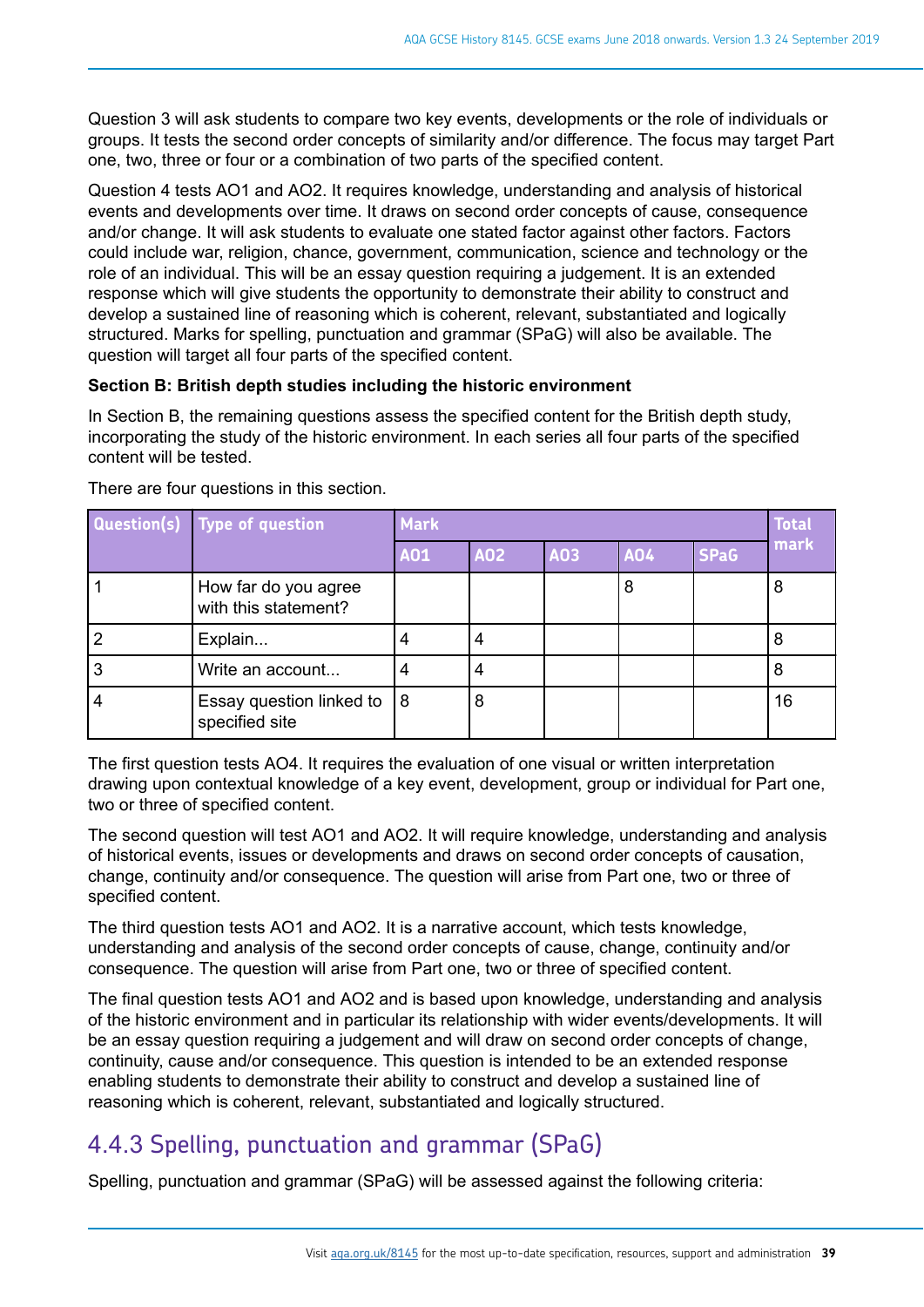| <b>Performance descriptor</b>      |                                                                                                                                                                                                                                                                          | <b>Marks awarded</b> |
|------------------------------------|--------------------------------------------------------------------------------------------------------------------------------------------------------------------------------------------------------------------------------------------------------------------------|----------------------|
| High<br>performance                | Learners spell and punctuate with consistent<br>accuracy.<br>• Learners use rules of grammar with effective control<br>of meaning overall.<br>Learners use a wide range of specialist terms as<br>appropriate.                                                           | 4 marks              |
| <b>Intermediate</b><br>performance | Learners spell and punctuate with considerable<br>accuracy.<br>Learners use rules of grammar with general control<br>of meaning overall.<br>Learners use a good range of specialist terms as<br>appropriate.                                                             | 2-3 marks            |
| <b>Threshold</b><br>performance    | Learners spell and punctuate with reasonable<br>accuracy.<br>Learners use rules of grammar with some control of<br>meaning and any errors do not significantly hinder<br>meaning overall.<br>Learners use a limited range of specialist terms as<br>appropriate.         | 1 mark               |
| <b>No marks</b><br>awarded         | The learner writes nothing.<br>The learner's response does not relate to the<br>question.<br>The learner's achievement in SPaG does not reach<br>the threshold performance level, for example errors<br>in spelling, punctuation and grammar severely<br>hinder meaning. | 0 marks              |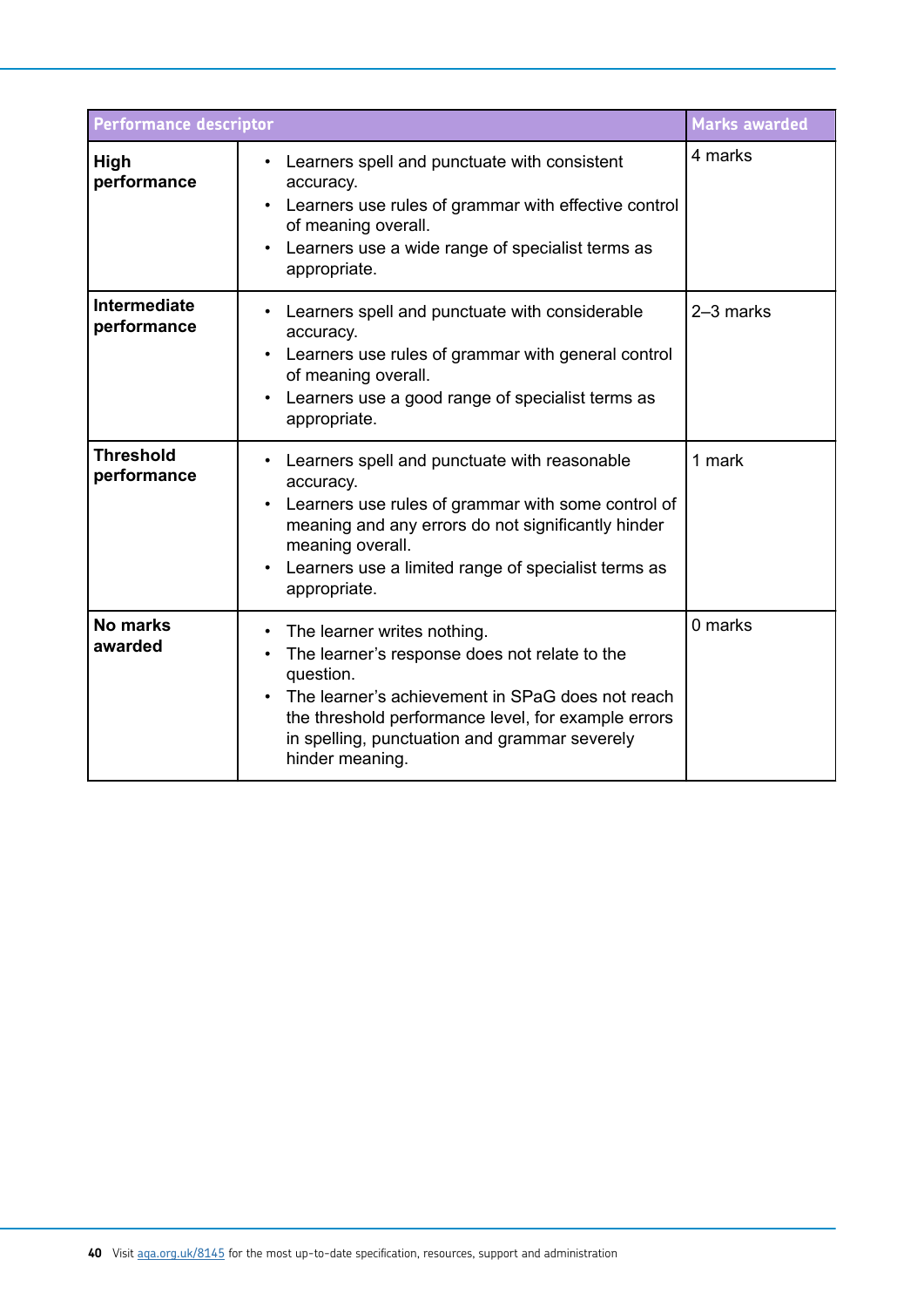# <span id="page-40-0"></span>5 General administration

You can find information about all aspects of administration, as well as all the forms you need, at [aqa.org.uk/examsadmin](http://aqa.org.uk/examsadmin)

# 5.1 Entries and codes

You only need to make one entry for each qualification – this will cover all the question papers and certification.

Every specification is given a national discount (classification) code by the Department for Education (DfE), which indicates its subject area.

If a student takes two specifications with the same discount code:

- further and higher education providers are likely to take the view that they have only achieved one of the two qualifications
- only one of them will be counted for the purpose of the *School and College Performance tables* – the DfE's rules on 'early entry' will determine which one.

Please check this before your students start their course.

| Qualification title |                                                                   | AQA entry code   DfE discount code |
|---------------------|-------------------------------------------------------------------|------------------------------------|
| AQA GCSE in History | 8145 + letters for  DB<br>papers 1 and 2<br>topics (see<br>below) |                                    |

The entry codes for AQA GCSE History are dependent on the papers studied by the student. They can be determined using the following rules:

- the first part of the code is 8145
- the next letter indicates a particular pair of Paper 1 topics
- the next letter indicates a particular pair of Paper 2 topics.

Visit [aqa.org.uk/gcsehistorycodes](http://www.aqa.org.uk/gcsehistorycodes)to find your entry code.

This specification complies with:

- Ofqual *General conditions of recognition* that apply to all regulated qualifications
- Ofqual GCSE qualification level conditions that apply to all GCSEs
- Ofqual GCSE subject level conditions that apply to all GCSEs in this subject
- all other relevant regulatory documents.

The Ofqual qualification accreditation number (QAN) is 601/8217/9.

# 5.2 Overlaps with other qualifications

There are no overlaps with any other AQA qualifications at this level.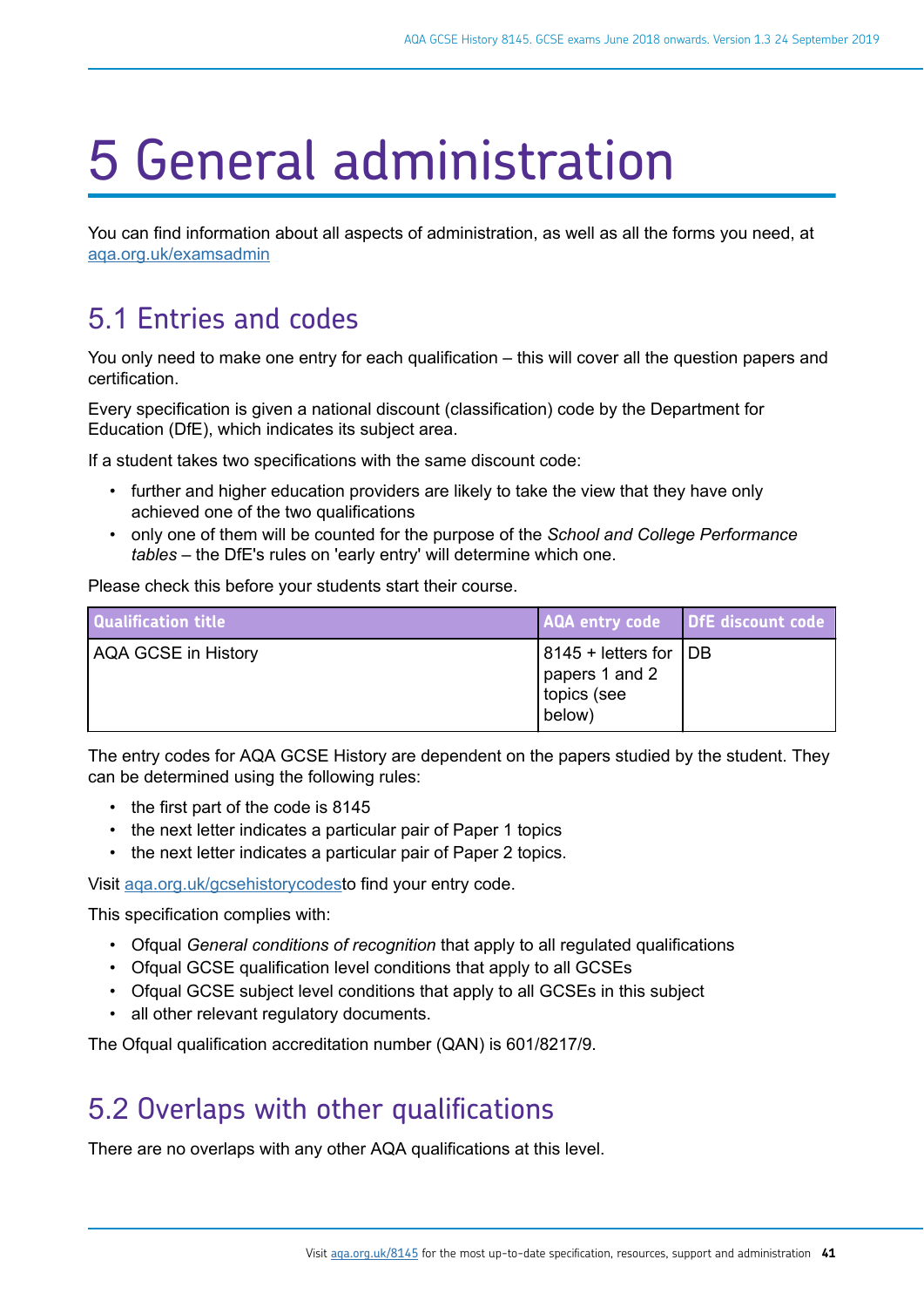# <span id="page-41-0"></span>5.3 Awarding grades and reporting results

The qualification will be graded on a nine-point scale: 1 to  $9$  – where 9 is the best grade.

Students who fail to reach the minimum standard for grade 1 will be recorded as U (unclassified) and will not receive a qualification certificate.

# 5.4 Resits and shelf life

Students can resit the qualification as many times as they wish, within the shelf life of the qualification.

# 5.5 Previous learning and prerequisites

There are no previous learning requirements. Any requirements for entry to a course based on this specification are at the discretion of schools and colleges.

# 5.6 Access to assessment: diversity and inclusion

General qualifications are designed to prepare students for a wide range of occupations and further study. Therefore our qualifications must assess a wide range of competences.

The subject criteria have been assessed to see if any of the skills or knowledge required present any possible difficulty to any students, whatever their ethnic background, religion, sex, age, disability or sexuality. If any difficulties were encountered, the criteria were reviewed again to make sure that tests of specific competences were only included if they were important to the subject.

As members of the Joint Council for Qualifications (JCQ) we participate in the production of the JCQ document *Access Arrangements and Reasonable Adjustments: General and Vocational qualifications*. We follow these guidelines when assessing the needs of individual students who may require an access arrangement or reasonable adjustment. This document is published on the JCQ website at [jcq.org.uk](http://www.jcq.org.uk/)

### 5.6.1 Students with disabilities and special needs

We can make arrangements for disabled students and students with special needs to help them access the assessments, as long as the competences being tested are not changed. Access arrangements must be agreed **before** the assessment. For example, a Braille paper would be a reasonable adjustment for a Braille reader but not for a student who does not read Braille.

We are required by the Equality Act 2010 to make reasonable adjustments to remove or lessen any disadvantage that affects a disabled student.

If you have students who need access arrangements or reasonable adjustments, you can apply using the Access arrangements online service at [aqa.org.uk/eaqa](http://www.aqa.org.uk/eaqa)

### 5.6.2 Special consideration

We can give special consideration to students who have been disadvantaged at the time of the assessment through no fault of their own – for example a temporary illness, injury or serious problem such as the death of a relative. We can only do this **after** the assessment.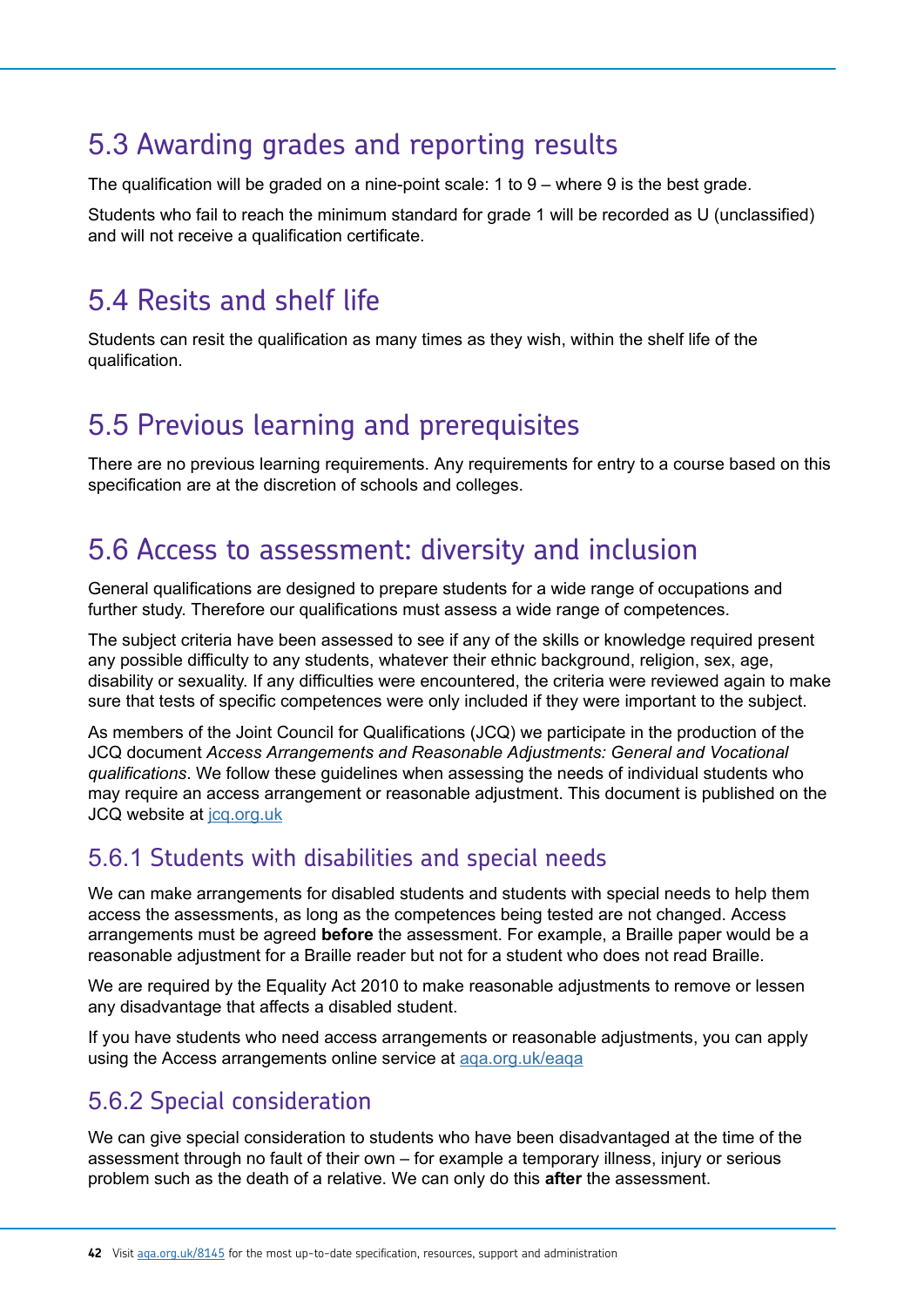<span id="page-42-0"></span>Your exams officer should apply online for special consideration at [aqa.org.uk/eaqa](http://www.aqa.org.uk/eaqa)

For more information and advice about access arrangements, reasonable adjustments and special consideration please see [aqa.org.uk/access](http://www.aqa.org.uk/access) or email [accessarrangementsqueries@aqa.org.uk](mailto:accessarrangementsqueries@aqa.org.uk)

### 5.7 Working with AQA for the first time

If your school or college has not previously offered any AQA specification, you need to register as an AQA centre to offer our specifications to your students. Find out how at [aqa.org.uk/](http://www.aqa.org.uk/becomeacentre) [becomeacentre](http://www.aqa.org.uk/becomeacentre)

# 5.8 Private candidates

This specification is available to private candidates.

A private candidate is someone who enters for exams through an AQA-approved school or college but is not enrolled as a student there.

A private candidate may be self-taught, home-schooled or have private tuition, either with a tutor or through a distance learning organisation. You must be based in the UK.

If you have any queries as a private candidate, you can:

- speak to the exams officer at the school or college where you intend to take your exams
- visit our website at [aqa.org.uk/privatecandidates](http://www.aqa.org.uk/student-support/private-candidates)
- email: [privatecandidates@aqa.org.uk](mailto:privatecandidates@aqa.org.uk)